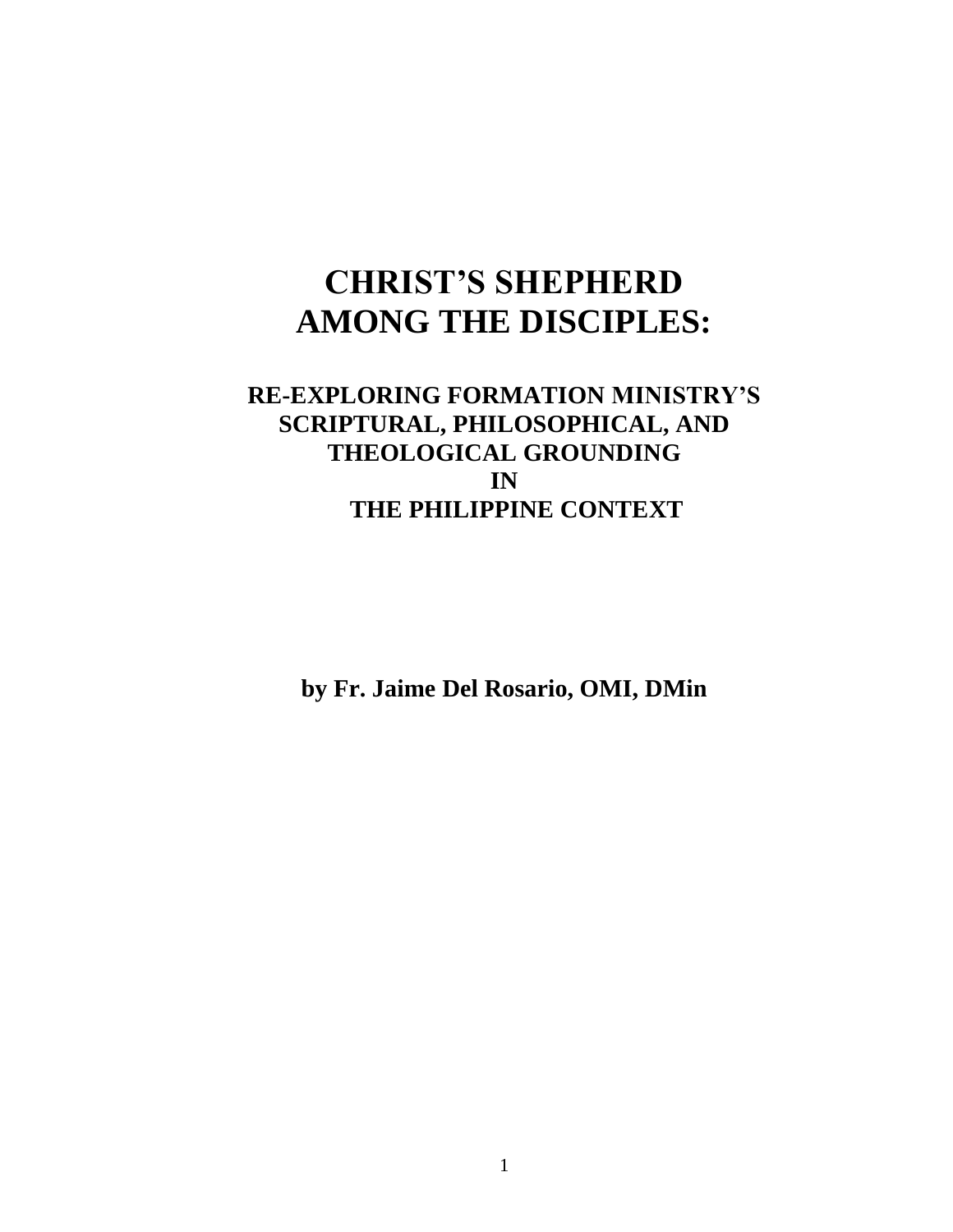# **CHRIST'S SHEPHERD AMONG THE DISCIPLES: RE-EXPLORING FORMATION MINISTRY'S SCRIPTURAL, PHILOSOPHICAL, AND THEOLOGICAL GROUNDING IN THE PHILIPPINE CONTEXT**

#### by Fr. Jaime Del Rosario, OMI, DMin

The dwindling number of Oblates of Mary Immaculate (OMI) college-level seminarians in the Philippines proceeding to their novitiate prompted this researcher's study of both the situation of these seminarians and contextualizing scriptural, philosophical, and theological principles for a ministerial response.

#### *The Pastoral Situation and Method of the Study*

The aforementioned formands begin with a good number in their first-year in the college-level seminary ranging from fifteen to forty-five freshmen formands in the recent five academic years since 2010. About a quarter of this number continue unto their senior college seminary year and a postulancy year after their college graduation; but those entering the novitiate after postulancy from each of these classes ranged from 0 for two consecutive academic years to 1 to 2 novices for the more recent three years.

The contemporary Filipino young persons' characteristics strongly influence the OMI college-level seminarians themselves, based on what these formands usually narrate of their seminary formative experience for decision-making whether to proceed further into the next stages of the OMI seminary formation. What are the qualities of the present generation of Filipino young persons to whom the said formands belong that the formation program can recognize and respond to appropriately, also taking into account the formands' expressed needs in formation? What meaning does a formand place on his

2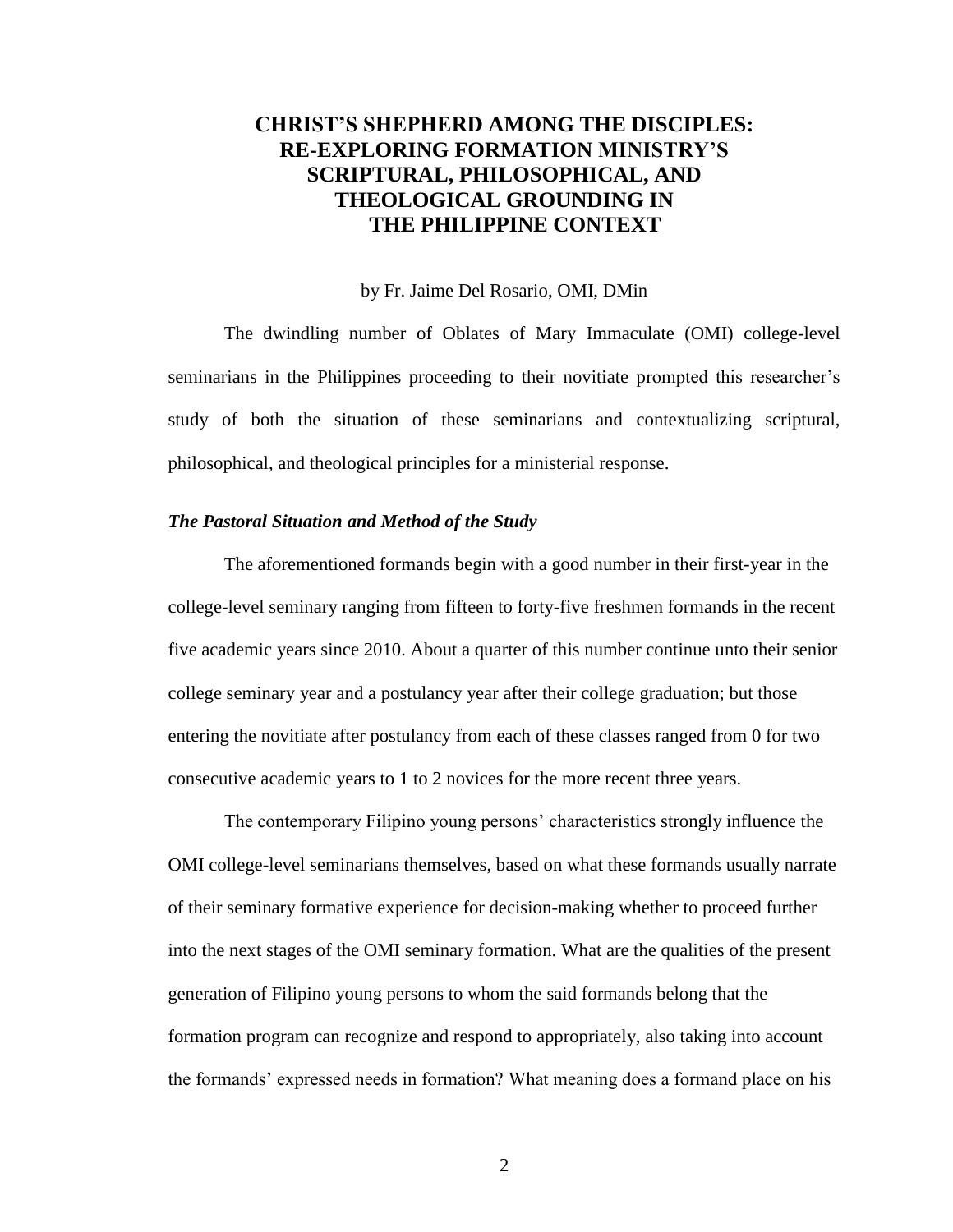stay in this formation? What scriptural, philosophical, theological understanding and principles of the Oblate charism can serve as foundational bases for supporting them in their needs? These are essential questions to which this study brings responses, insights, and recommendations.

Paul Ricoeur's hermeneutical philosophy provided this researcher with a reflective space through distantiation process of situational narrative that reappropriated the scriptural text of the Shepherd from John 10:1-21 into the situation for inspiration of pastoral response. Ricoeur explains the *hermeneutical distantiation* that allows the pastoral situation to be expressed through a narrative text. Ricoeur elucidates that when an episode became expressed through a narrative (biblical) text, this sets free the text "to enter into relation with all the other texts that come to take the place of the circumstantial reality referred to by living speech" in other times and places and circumstances.<sup>1</sup> An interplay of Filipino philosophical principles and scriptural hermeneutics of the Shepherd with theologizing and reflections on OMI congregational charism contextualized this study in the pastoral situation, as aided by this researcher's Doctorate of Ministry degree studies and dissertation at the Oblate School of Theology in San Antonio, Texas, USA until his successful paper-presentation in 2015.

The flow of this study was guided by the qualitative research method of Richard Osmer's practical theologizing through the tasks of descriptive empirical, interpretive, normative, and pragmatic. It flexibly moves back and forth to tasks that have already been explored while interrelating them, since "it is helpful to think of practical

<sup>1</sup>Paul Ricoeur, *From Text to Action: Essays in Hermeneutics,* Vol 2 of Northwestern University Studies in Phenomenology and Existential Philosophy, trans. Kathleen Blamey and John Thompson (Evanston, IL: Northwestern University Press, 2007), 109.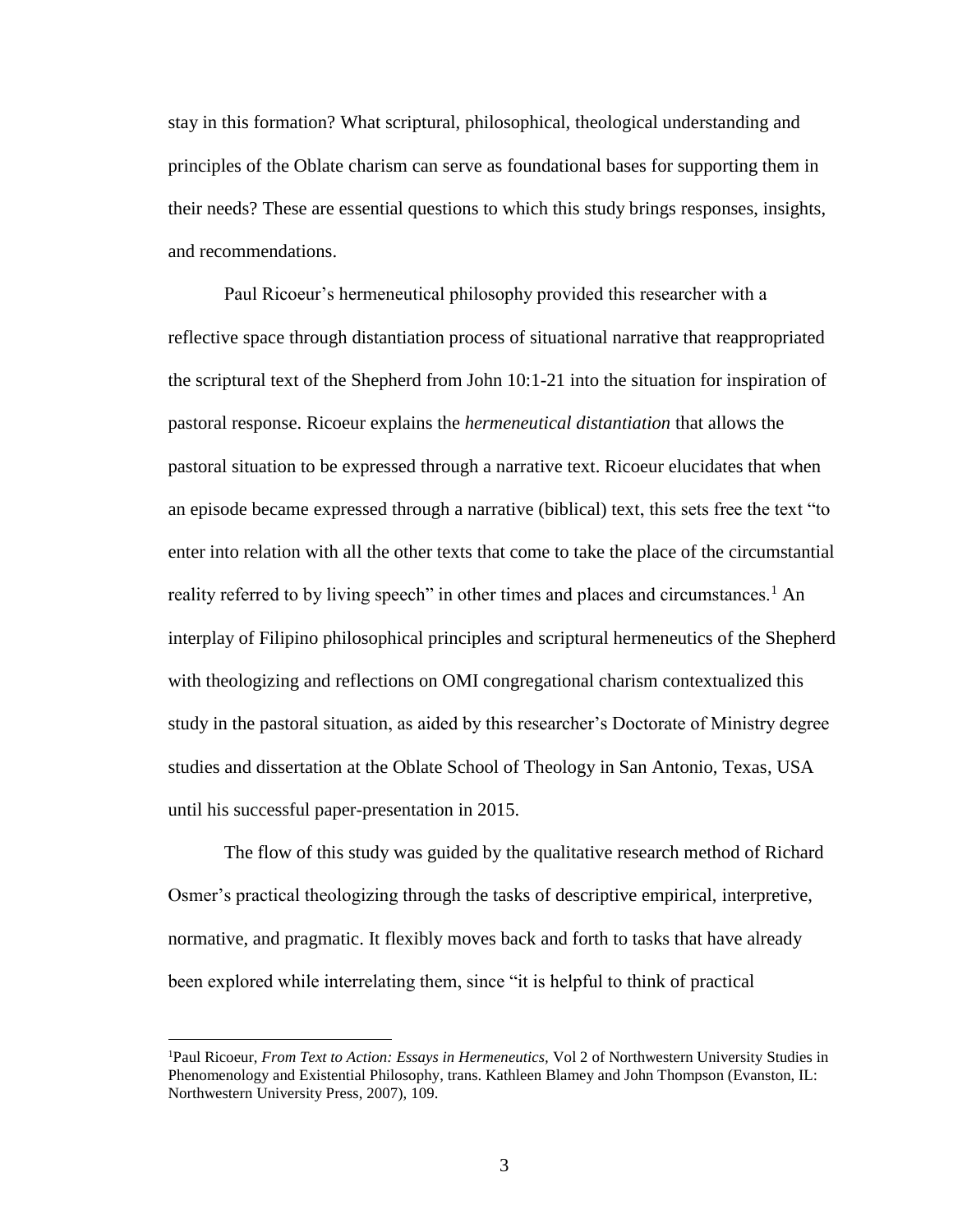theological interpretation as more like a *spiral* than a circle."<sup>2</sup> The phenomenological method of inquiry was utilized for interviews and surveys with the formands mainly and former formands, as well as with the Oblate formators and with relevant respondents.

The descriptive empirical task involved priestly listening and attending which relate to other persons with openness, attentiveness, and prayerfulness.<sup>3</sup> This researcher employed informal, semiformal, and formal attending. Informal attending included observations on ordinary activities to bring out spontaneous experiences of the respondents. Semiformal attending used specific methods and activities providing structure and regularity to attending which were plenary and group sessions on relevant formative themes with the formands, and follow-up surveys or interviews with them and with the formators as well. Formal attending investigated on particular episodes, circumstances, and contexts through empirical research and data on the seminary's enrolment statistics, Filipino socio-cultural environment, and comparative experiences of other seminary programs' formators in other congregations and the diocese.

#### *Oblate Formation and Filipino Youth Trends*

Oblate formation respects the dialogue between God in His love and the formand to freely respond in love to the call of Christ. While the formand discerns Christ's call, he develops acceptance of himself.<sup>4</sup> Review of previous resources necessarily includes an understanding of the Oblate formation process specifically on the Oblate college-level

<sup>2</sup>Richard Osmer, *Practical Theology: An Introduction* (Grand Rapids, MI: William Eerdmans Pub. Co., 2008), 11.

<sup>3</sup> Ibid., 33-39.

<sup>4</sup>Oblates of Mary Immaculate, *General Norms for Oblate Formation* (Rome: General House, 2011), no. 27.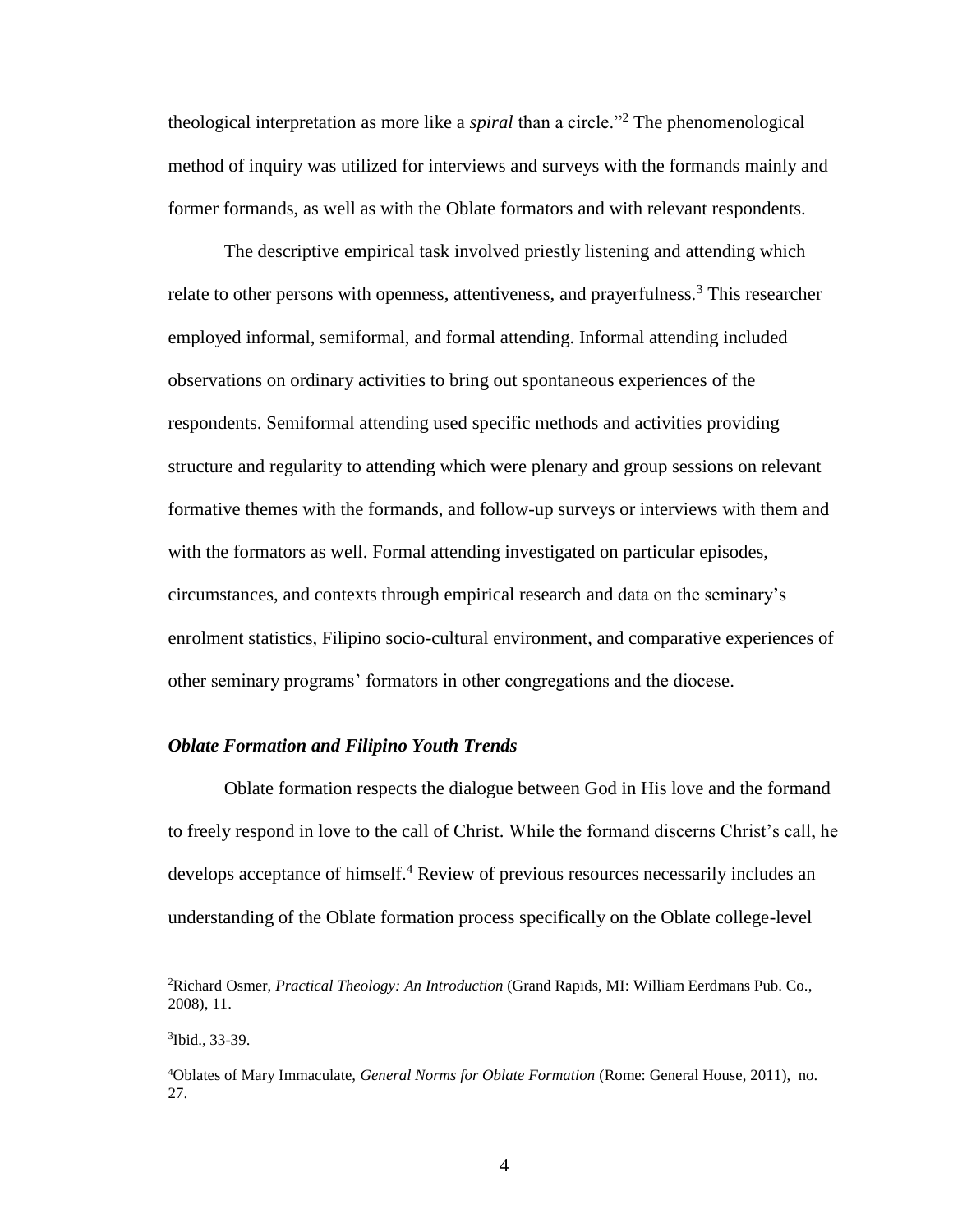seminary program which is part of the pre-novitiate stage. The formands are to be prepared for the aspirancy (referring to the next level of postulancy) and the novitiate in a number of important categories: community life, academics, spiritual growth, discernment, physical, affective and social life, and pastoral development.<sup>5</sup> These aspects of seminary formation provide a process for the formands to go through the transition from their previous life with their families and mostly coming as new high school graduates. Formators can assist formands to be more attentive to their personal experiences in order to respond to their call in discernment.<sup>6</sup> A unified personality is formed through the elements including human, intellectual, pastoral-missionary and spiritual in view of achieving an integral person.<sup>7</sup> Transitioning from the wider Filipino socio-cultural milieu involves a dimension of serious personal involvement.

Oblate formation is an ongoing process.<sup>8</sup> At the first stage of Oblate formation, the pre-novitiate, essential qualities for formands are signs of an Oblate vocation, maturity, knowledge of the faith and Christian teaching, practice of the faith in one's life, intention to follow Christ, continuity of seeking God's will, and some attraction to the Oblate life.<sup>9</sup> As the first stage of formation, the emphasis is on the human and Christian preparation of the pre-novices.<sup>10</sup> Challenges faced by the young formands can be

<sup>5</sup>Formation Committee, "Initial Formation Directory for the Oblates of Mary Immaculate in the Philippine Province," (OMI Philippine Provincial Office, Cotabato City, Philippines), 2003, 3.

<sup>6</sup>Oblates of Mary Immaculate, *General Norms for Oblate Formation*, no. 29.

<sup>7</sup> Ibid., no. 30.

<sup>8</sup> Ibid., no. 39.

<sup>&</sup>lt;sup>9</sup>Ibid., no. 106.

<sup>10</sup>Ibid., nos. 158-159.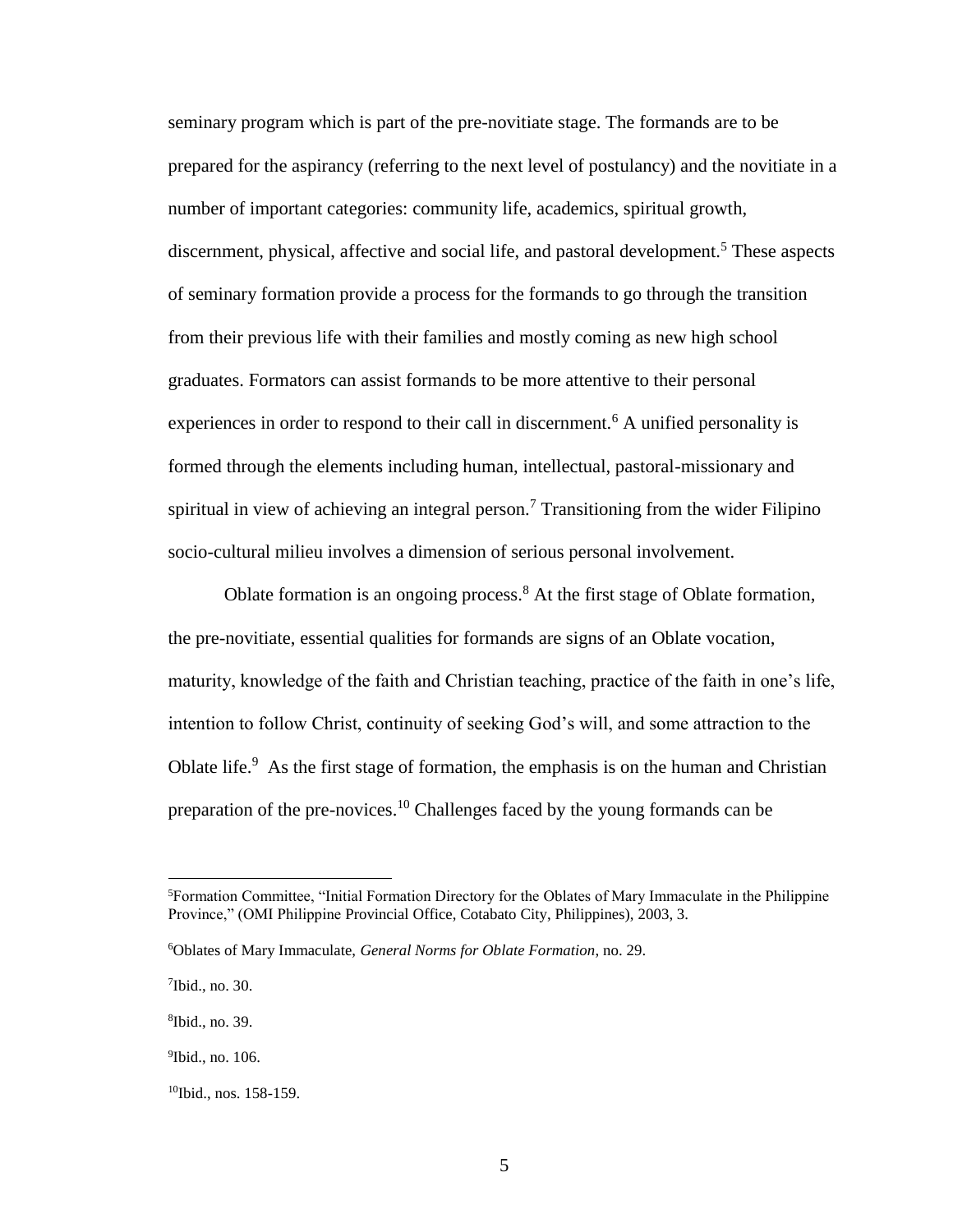daunting considering their original socio-cultural environment and entering Church and social expectations attached to those discerning vocation to ordained and/or religious life.

Previous research studies on current trends among the Filipino young persons' characteristics and concerns provide a background of such socio-cultural environment.

Fr. Catalino Arevalo, SJ, a noted Filipino theologian, in one article he wrote

described the Filipino youth of today as needing support in their faith:

The well-known shortage of priests and even religious; the lack of religious and catechetical formation (it has been estimated that less than 10% of Filipino children receive adequate catechetical instruction) especially in the urban areas, but increasingly in rural areas as well; the massive population movements toward the cities, where traditional family structures break down, and with them the handing-on of traditional christian belief and values; the moral impossibility for traditional parishes to reach the majority of children and teen-agers in the massive slums which are rising around big cities—all these factors contribute to the erosion of faith among the youth in the Philippines.<sup>11</sup>

In a 2009 congress on Filipino youth sponsored by a leading catholic school,

Xavier School in Metro Manila, the keynote speaker Emily Abrera, chairperson emeritus of McCann Worldgroup, characterized the Filipino youth as living their lives more virtually through text messaging and the internet than interacting with physical persons. "The lifestyles of our youth have increasingly become sedentary."<sup>12</sup> The cellphone is indispensably used. On the positive side, Abrera observed that the youth devoted time for study. This, however, was directed to earning much and quickly. She noted: "Jobs and careers that promise a quick return on their educational investments—financially and

<sup>&</sup>lt;sup>1</sup>C.G.Arevalo, SJ, "The Relevance of Pedro Calungsod, How Relevant Is Pedro Calungsod to the Filipino Youth Today?," under "Blessed Pedro Calungsod," Catholic Media Network, [1]. http://www.catholic medianetwork.org/cmn/Filipino\_Youth.html (accessed Jan. 21, 2013).

 $12$ Emily Abrera, "Understanding Today's Filipino Youth and Family," Xavier School, posted by Gary Garcia, July 24, 2009, [1]. http://www.xs.edu.ph/?p=6511 (accessed Jan. 21, 2013).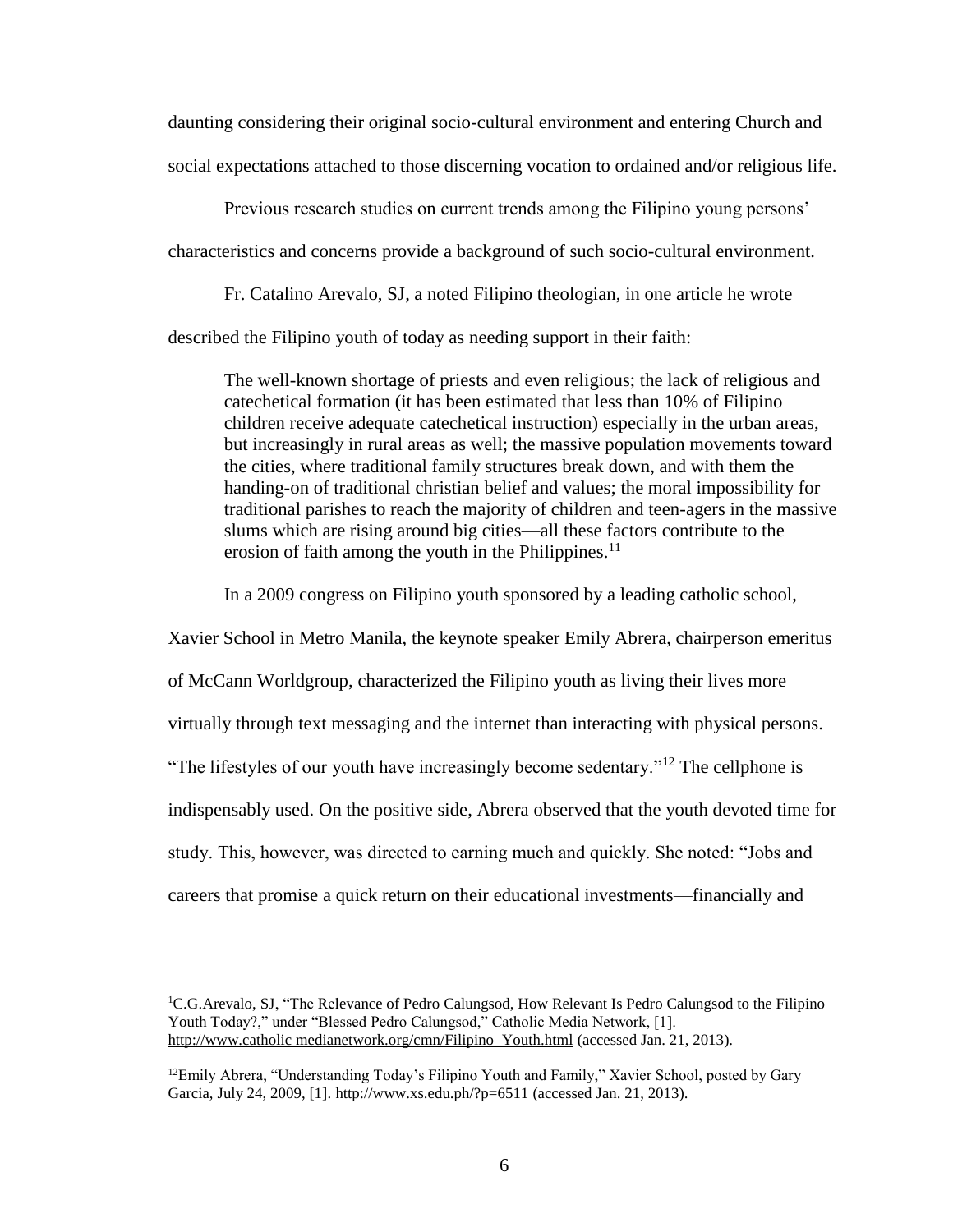physically—provide a more tangible realization of an improved lot in life. Call center and OFW (overseas Filipino worker) jobs seem to be the new 'aspirational' professions."<sup>13</sup>

Abrera noted more contemporary challenges. Most Filipino youth do not live with both parents due to the need for one parent to work and live elsewhere. Some have divorced or separated parents. There is generally no sense of a need for silence. "This young generation has a high tolerance for noise, having also spent a great deal of time in malls where one must shout to be heard." There is a relative loss of a sense of the sacred.

Hector Teodoro Miranda, coordinator for Career Education at the De La Salle University Office of Counseling and Career Services in Manila in 2010, wrote an article on the Filipino youth for the Annual Conference of the Anthropological Association of the Philippines. He asserted that expectations from parents and family are one source of pressure among the Filipino youth, along with competition faced at pursuing a career.<sup>14</sup> He referred to Donald Super's study of the reasons for career anxiety which are a lack of self-understanding, occupational information, and resources, and social expectations, social adjustment, adjustment to authority, adjustment to co-workers, family and home demands, and community adjustment.<sup>15</sup> Factors that influence the goals and aspirations of the Filipino youth are (in rank order): "monetary remunerations, desire to help family members, self-actualization needs, influence of significant others and lastly, awareness of the needs of the community."

 $13$ Ibid.

<sup>14</sup>Hector Teodoro Miranda, "Career Anxiety: The Filipino Youth in Crisis," 4, *27th Annual Conference of the Anthropological Association of the Philippines*, University of the Philippines Visayas, Iloilo City, Oct. 20-22 (2005), [3], http://www.scribd.com/doc/17812386/Career-Anxiety-The-Filipino-Youth-in-Crisis-by-Hector-Teodoro-Miranda-DLSU (accessed Jan. 15, 2013).

 $15$ Ibid., 5.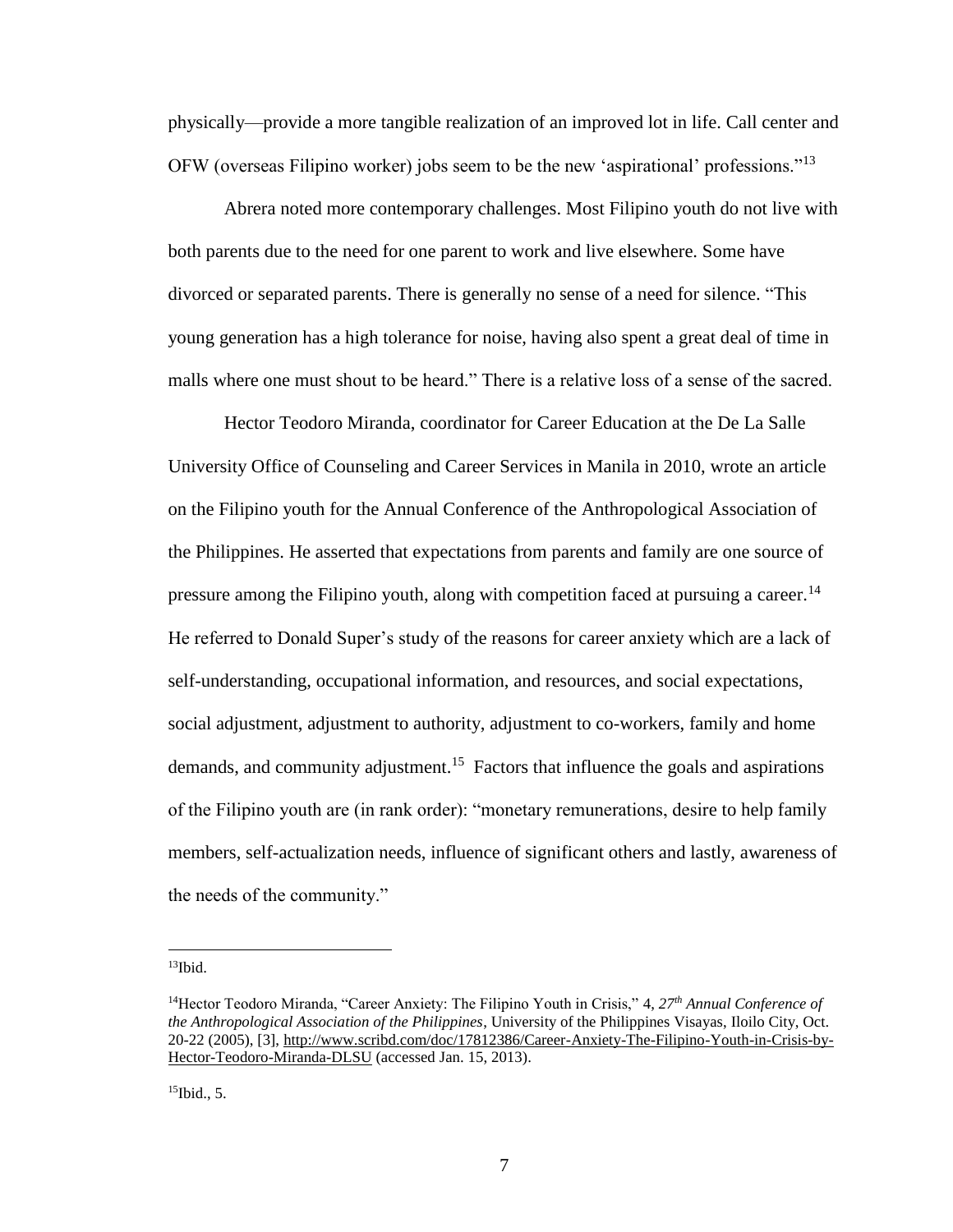Fr. Martin Macasaet, SDB, in his presentation at the Asia Oceania Formation Conference described the Filipino youth of today as tending to be individualistic.<sup>16</sup> Fr. John Sakai, SJ, described the stage of youth in his contribution at the same conference.<sup>17</sup> He views emerging adulthood among the youth as characterized by change and an exploration of possible life directions. The youth need a community that provides them a means to become aware of their vocation in life and for deeper prayer life. Discernment of vocation makes one aware if the priesthood or religious life is one's true vocation.

In the same meeting Archbishop (now Cardinal) Orlando Quevedo, OMI, of the Archdiocese of Cotabato described the situation of the young Filipinos.<sup>18</sup> The young people live in the world where the challenges of materialism have to be faced by professing to living not of this world. The Oblate charism offers values of communion of mind and heart so that dialogue with the world can happen. Part of the challenge of formation is the background of poverty of formands with some lack in faith background. Some formands come from families with problems. The evangelical counsels of the Oblates, which are the vows, can be the direction that challenges the technological trends.

These sources imply that both self-awareness and social awareness can help the Filipino young including the formands to become more integrated persons.

#### *Understanding the Young Formands*

<sup>&</sup>lt;sup>16</sup>Fr. Martin Macasaet, SDB, Lecture, biennial conference of the Asia-Oceania Formators' Conference, Cotabato City, Philippines, January 13 to 19, 2013.

<sup>&</sup>lt;sup>17</sup>Fr. John Sakai, SJ, lecture, same conference.

<sup>18</sup>Bishop Orlando Quevedo, OMI, lecture, same conference.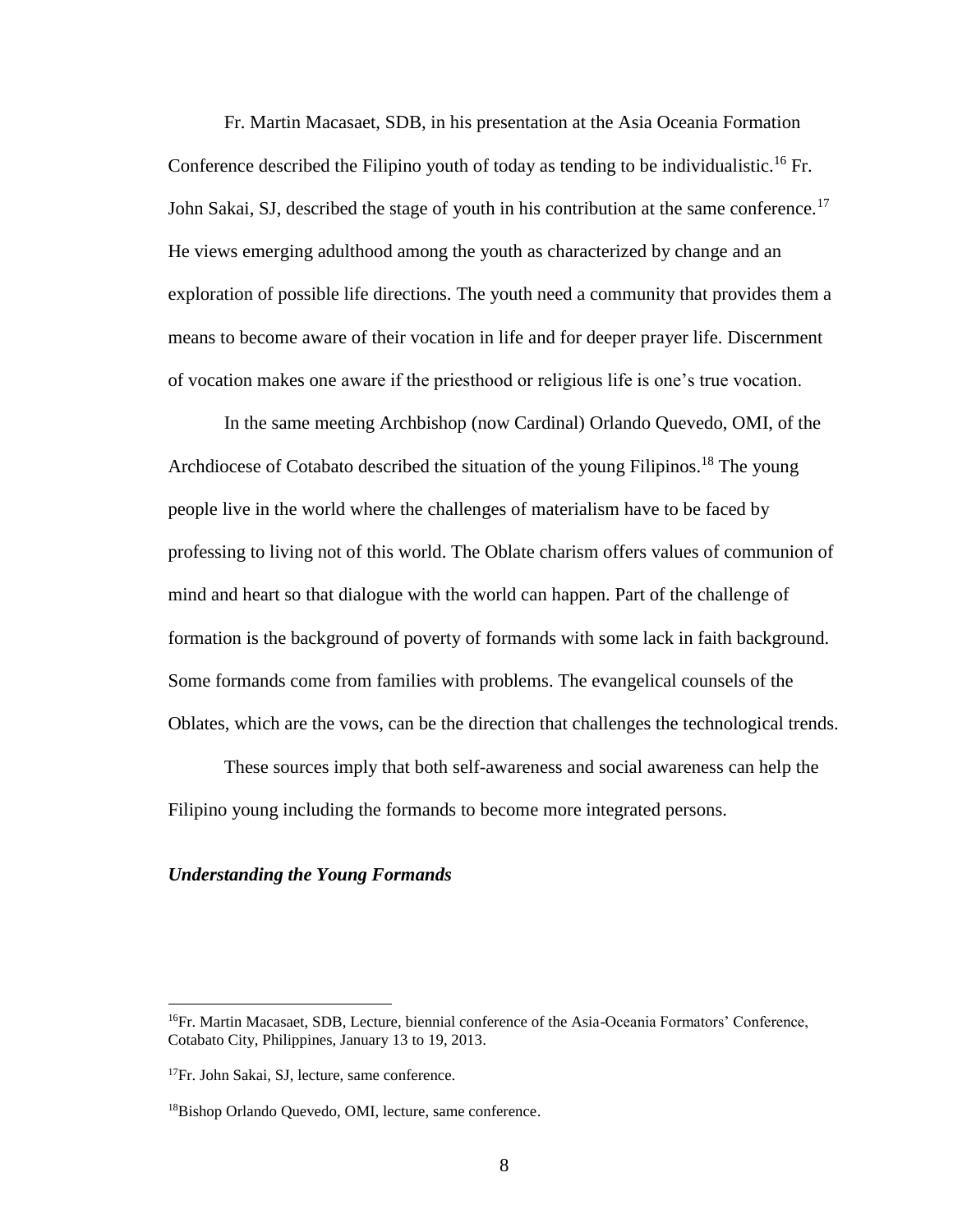Understanding the young Oblate college-level formands in the Philippines who face socio-cultural challenges can help make the formation ministry relevant to them. The formands themselves becoming aware of their contemporary situation as young persons was seen as an engaging starting point.<sup>19</sup> The formands' faith formation that they have received prior to entering the seminary can serve as a gauge for the level of discussion and sharing on life with them.

They were asked what words or imagery describe the Filipino young people of today and what these meant. A complementary question was what they viewed as positive and negative characteristics of the Filipino young persons of today, inclusive of themselves. Their responses would provide understanding of challenges they also face.

All of the fifty-five formands in academic year 2012-2013 responded to the questionnaires. There were a higher number of formands writing negative descriptions of the Filipino young than positive ones. Even their positive responses were mixed with negative elements. On the positive side, the first main line of positive description dwelt on the Filipino young as technological. The eight formands wrote such a positive response but had a taint of the negative. They described the Filipino young as fast learners in "computers, cellphones, and sex." Dependence on technology veers towards the fashionable. They find technology not traditions as developing their talents faster. Their time to attend the Mass competes with time for technology like facebook, twitter, and google. They enjoy themselves despite worries and concerns because of technology. Along with this, they are also metrosexual which means being conscious with their looks.

<sup>&</sup>lt;sup>19</sup>Oblate College-level formands in all year-levels in academic year 2012-2013, survey by this researcher, Cotabato City, Philippines, January 31, 2013.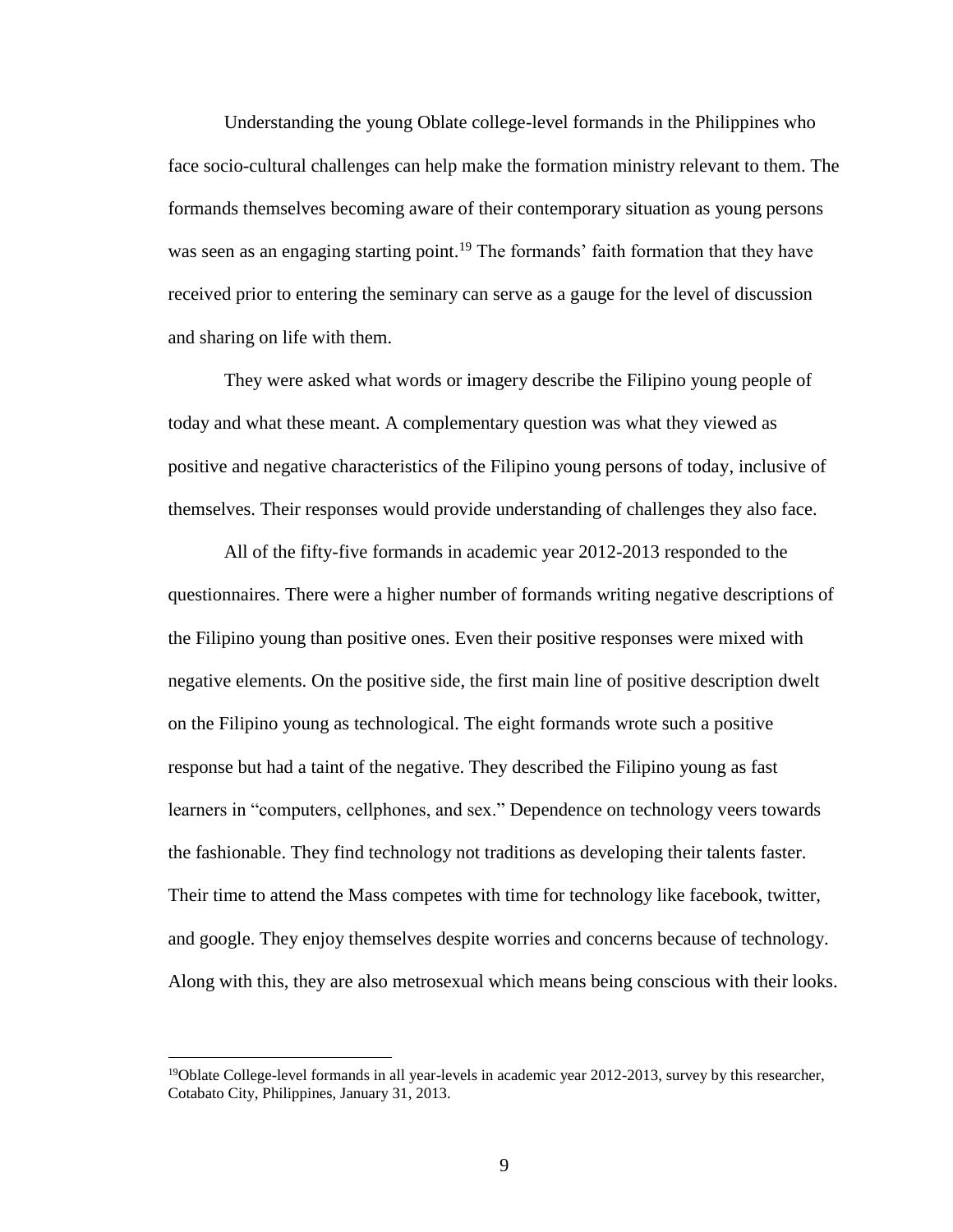Six formands wrote the second main line of descriptive words such as:

enthusiastic, joyful, relaxed, and hospitable while they get influenced by foreign youth or figures, further explained as "I am not looking on the bad side of reality today because it will make things difficult." The six formands moreover wrote that they are thirsty for the Word of God but they "find Sunday worship as not fulfilling because it is boring or the approach is not fit to their time." The third main line describes them as "modernized," written by three formands. They are adapting to the fast changes in the society; and they even have the capability to change the culture they are in nowadays. This was, however, mixed with understanding such characteristic as doing what they wish.

On the negative side, thirteen formands wrote the first main line of responses: being stubborn or being different for the sake only of being different. Along this line, they become independent-minded because of technology, especially social media, but with negative implications. They interpret being more liberated as imitating the other young in other countries uncritically. They described the youth as in their varying predilection for "food," depicting their instability with making choices in daily life "because different personalities have different tastes." Ten formands wrote the second main line of being modern explained as being adventurous and curious that get into troubles. They are not content as they try to acquire also what gadgets their friends have. Nine formands wrote the third main line that they are "materialistic and selfish or selfcentered," "consumerist," and "highly secular/hedonistic." Three formands wrote the fourth main line describing the young as "worldly." "Filipino values are dying/diminishing." "Many young get easily addicted to worldly things like gadgets which are part of the trends and can also include sex." They are "socializers," as "young

10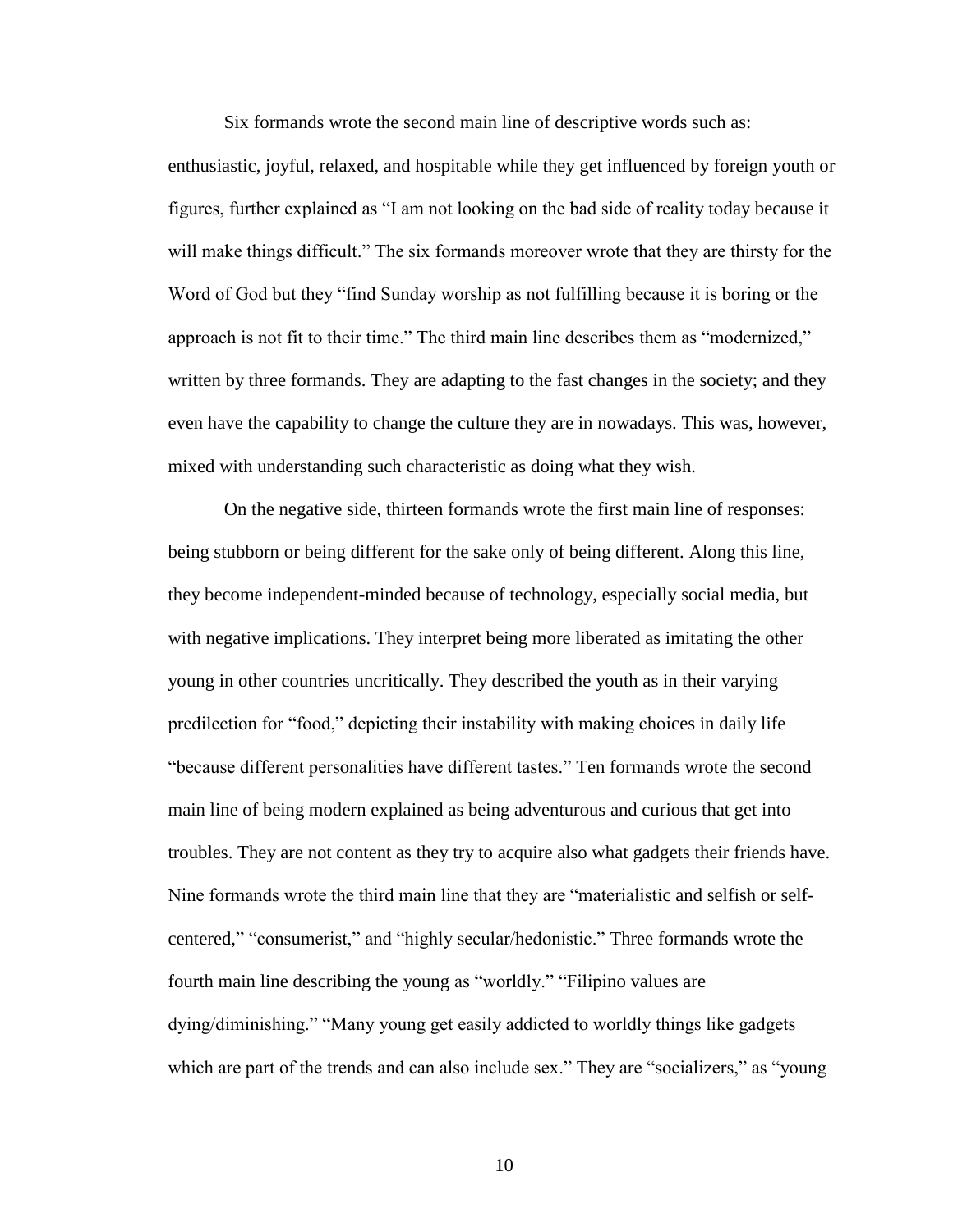Filipinos nowadays are prone to social occasions or parties that give the idea that they are not ready for knowledge yet." Three other formands wrote the fifth main line pertaining to bad attitudes. They are "positively active and friendly, however, ill-mannered and insensitive," "disrespectful," and "conceited, insistent, and trendy" that get them into negative experiences.

This researcher complemented the foregoing data-gathering with his designed questionnaire to corroborate with the formands earlier researches on the Filipino youth and an interview with their rector. $20<sup>20</sup>$ 

This researcher asked the formands to rate the ten sentences depicting positive characteristics of Filipino young persons today and ten sentences depicting their negative characteristics according to their observation of the young, inclusive of themselves. They used a Likert-scale of 1 to 5 with the following levels: rating 1 is not real; rating 2 is somewhat real; rating 3 is moderately real; rating 4 is very real; and rating 5 is extremely/most real, verbally explained to mean also as degree of truthfulness or being experienced by themselves.<sup>21</sup> The salient points of the perceived trends are qualitatively presented and analyzed in the following averaged results.

Most prominent characteristics of the Filipino young today are their being creative in approaching the society and are fast-learners in utilizing information technology for good purposes, rated as very real by the formands. The young look for persons to imitate as their models; and they tend to relate to God in finding His will for

<sup>&</sup>lt;sup>20</sup>Oblate College-level formands in all year-levels in academic year 2012-2013, survey by this researcher, Cotabato City, January 31, 2013; Fr. Ross Kapunan, OMI, rector of the Oblate college-level seminary, interview by this researcher, Cotabato City, Philippines, January 23, 2013.

<sup>21</sup>Donna Mertens, *Research and Evaluation in Education and Psychology* (Los Angeles, CA: Sage Pub., Inc., 2010), 249.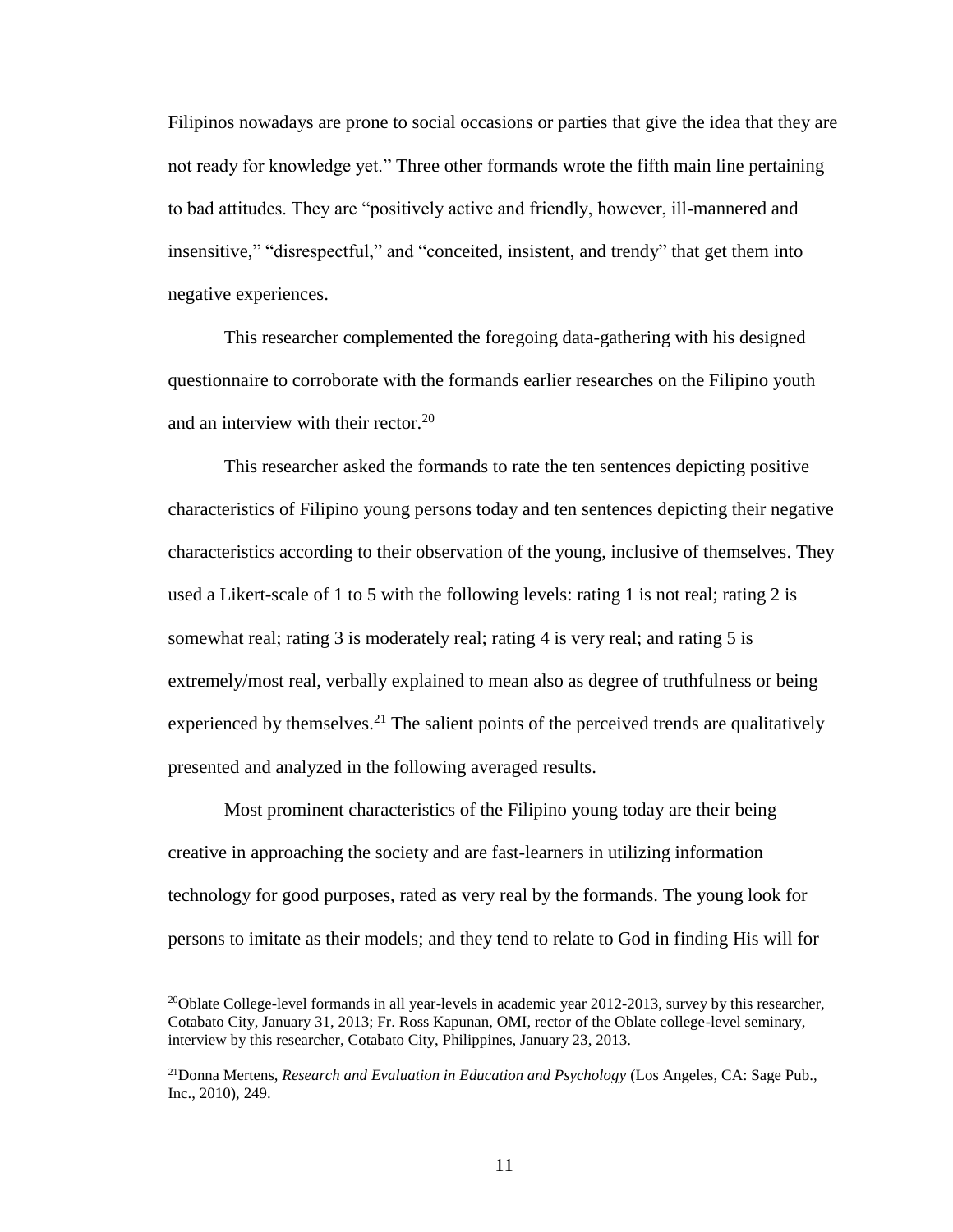their way of life. This last point however can be contrasted with the lowest rated statement that the young base their decisions in life on Church teachings and authority. The young as open and sincere about themselves, giving importance to community and family, prioritizing studies, and engaging in sincere and open relationships with other people having rated only moderately or below indicated attention needed on these areas.

On the negative trends, it was noted that these statements had higher average ratings than the previous positive ones. A most prominently negative characteristic depicts the Filipino young as influenced by popular celebrities or athletes by imitating them without evaluating their moral values. The negative statement on the use of information technology rated higher than its previous positive counterpart, depicting Filipino young as using this in ways that tend to neglect studying or work, even to the point of attachment. A third highest priority is given to material success and independence for a career. Still rating as very real are characteristics of enjoying the shifting moment, pleasing other people's expectations especially peers, being free in many choices, wanting to be different while staying away from traditions or authorities, and making decisions based on their personal opinions. Closely related to this last statement and still close to very real was their dependence on their parents or family while meeting expectations of the latter. This corroborates one salient point in the research that the Filipino young can be influenced by parents or family when it comes to deciding for their career. If parents are not faith-inclined though, materially oriented career tends to be their emerging opinion given also a similar social environment.

Related with the characteristics earlier given by the respondents in their own words, the foregoing results show lesser positive perception of the Filipino young. This

12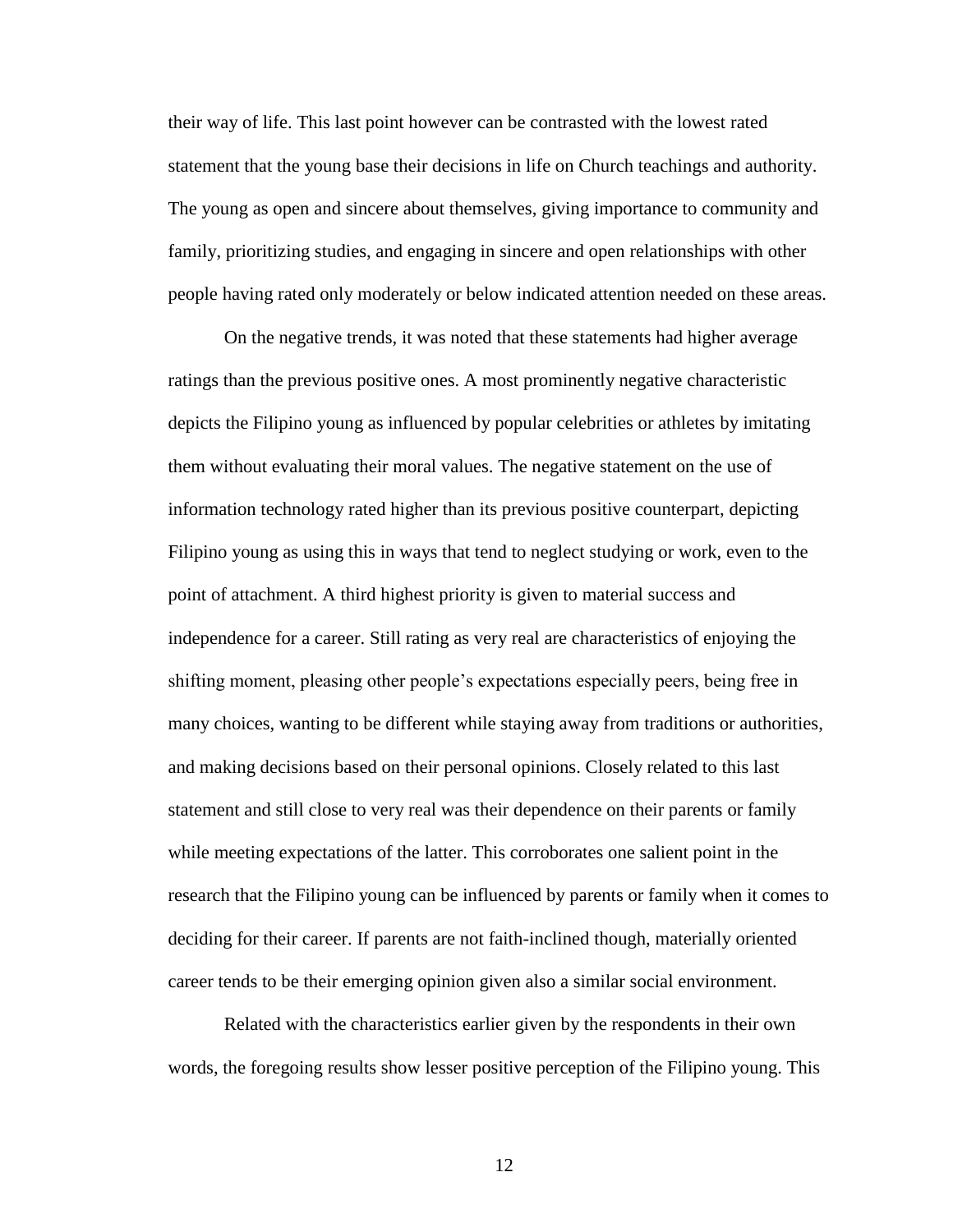researcher still sees the point of evoking their positive characteristics like their being creative, fast-learners, friendly, and with some traces of considering the traditional and listening to their parents or family. Being relaxed can be guided to reflection.

Salient negative characteristics from the two survey tools presented freedom as a concern of the young that requires guidance. Information technology could get them attached to less worthwhile uses of this other than their studies, the spiritual, and formation. The modern world tends to be immediately equated with the material and consumerism. Values are diminished by concern for the self. Even the sense of relating with other persons is depicted as tending towards fashion, competition, and adventurous fun. Inspite of this highly negative perception though, this researcher still senses the formands' longing to belong to a community in their commonality of concerns including electronic socializing, praying and reflecting on their way of life as moderately real, along with being open and sincere in relating with other people, and a desire to achieve, both also as moderately real, which could be directed to vocation discernment.

As to the faith formation background of the formands prior to their entering the Oblate college-level formation, most of the formands had their family as the immediate source of values, learning to pray, attending Mass, talking about God, and catechesis. Through elementary school, only about half and less than half of their total attended catechesis and/or religious education. Less than half had parish involvement. A little more than half had the Mass as their source of faith formation. Through high school, most but not all had catechesis and/or religious education counting about eight formands who have not had it at all. A large number had parish involvement or religious organization membership, though not all. A large number attended Mass as source of

13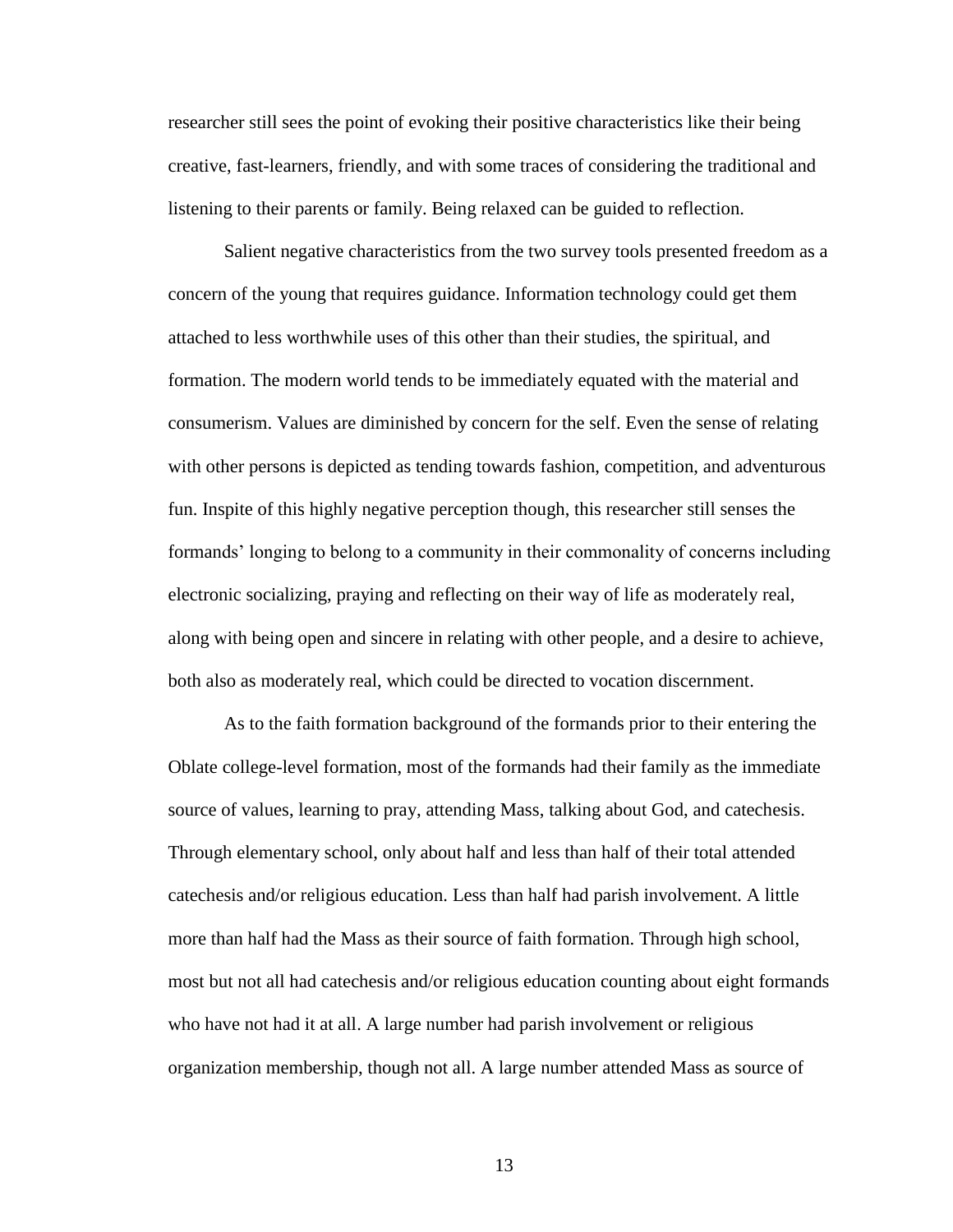faith formation in such high school stage, though not all. Less than half went to regular confession. A large number had recollections or retreats though.

There was a need for balancing these responses from the formands with the formators' perceptions of the formands in the Oblate college-level formation program and compared with other selected congregations proximate in mission interests in the locality in Mindanao, as well as the archdiocesan formators of Cotabato City. These provided a reflective comparison of common trends and essential factors.

# *Perceptions of Oblate College-level Formators*

 $\overline{a}$ 

The Oblate college-level rector explained the factors for the formands not proceeding to the next levels of formation which were mainly unclarity of their vocation and direction in life. He expressed a significant need for more conferences such as sessions on formative concerns like clarification of their vocation and direction in life and more awareness of the Oblate charism. He expressed that by himself he could not provide all topics or themes that might be needed for formation. This researcher hence could help in the formation program by providing support for such sessions.<sup>22</sup>

Further explanations of the rector included not having enough religious background when formands enter the seminary. Many wait for their formators to declare for them their vocation or direction in life instead of as formands themselves expressing their motivation and intention in being in the seminary. Some formands eventually express that vocation to the priesthood is a desire of their mother.

 $^{22}$ Fr. Ross Kapunan, OMI, rector of the Oblate college-level seminary, interview by this researcher, Cotabato City, Philippines, January 23, 2013.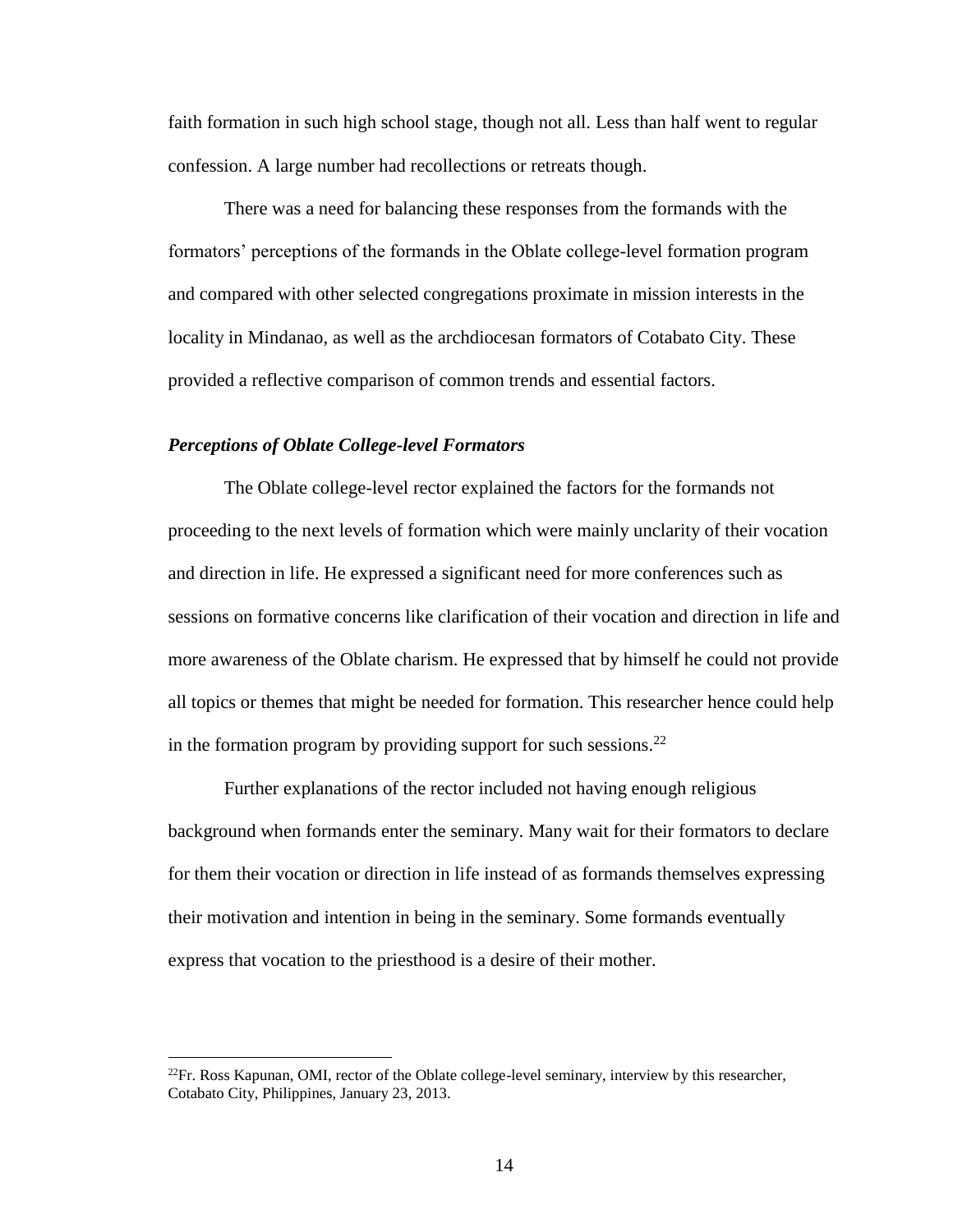A formator of the Oblate college-level formation program described the formands on the positive side as having a hunger for God and religious experience. They are willing to learn. They have creativity. They show excitement in activities. On the negative side, though, they show a lack of initiative, indifference, lack of a correct sense of priority, and insensitivity. They show very little clarity of meaning and purpose of their stay in formation. They are ambivalent concerning their call. Only very few of them manifest enthusiasm for Oblate life. They lack maturity and are not ready to make a commitment. They still want to experience many things pertaining to affective life and integrate their human growth with their spiritual life. They need more regular time for spiritual direction. He also expressed the need for informative sessions to make the formands aware of the meaning and purpose of their formation, integrating the human and spiritual aspects of their lives, and the Oblate charism introduced to them.<sup>23</sup>

A former formator of the OMI college-level formation program from 1999 to 2001 observed that the emergence of information technology influenced a change in the mentality of the youth as more consumeristic. The character of the young eventually diminished in sense of the Oblate vocation as most formands opted for experiencing life outside the seminary and very few returned to formation. Many of the formands were more concerned with graduating with the college degree than with pursuing religious life. With consumerism in the society there is less time for the reflective aspect. Their decisions in life tended to be temporary and not viewing a life-time commitment. They were competitive with their skills but were more concerned with external appearances.

<sup>&</sup>lt;sup>23</sup>Fr. Eduardo Santoyo, OMI, formator at the Oblate college-level seminary, interview by this researcher, Cotabato City, Philippines, February 16, 2013.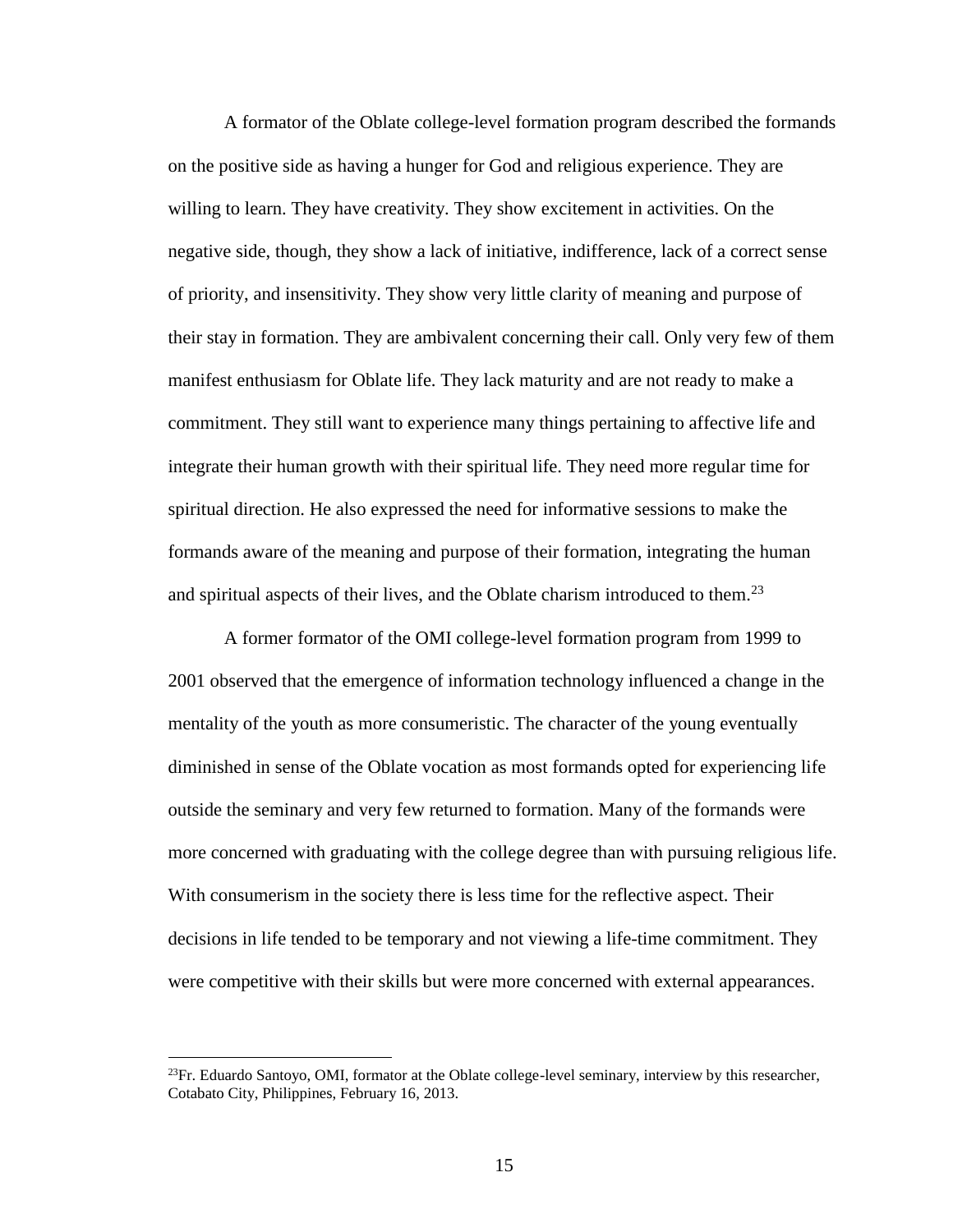He suggested that the formands today could be assisted to go back to the purpose of life and see its essentials as not only gained materially.<sup>24</sup>

#### *Perceptions of Formators in Other Seminaries*

The present Marist Brothers' director of novices with experience of being a rector at the college-level formation program from 2003 to 2009 explained the factors for their candidates not proceeding to the higher levels of formation after their second-year college (as built-in aspirancy and then postulancy), before their two-year novitate. Many were motivated only for studies, eventually pursuing a career. Some did not have good academic performance. He characterized their formands as restless and looking for technology like the use of the internet. They are visual in utilizing images from the internet for learning but find reading to be a challenge. They look for the joy of the moment, companionship, and friendship. They are connected with others through the computer and cellphones. They are, however, concerned with their family which could pull them back. Some are able to go through conversion experiences as of God's grace, which they consider needed for them to act on their decision concerning their call.<sup>25</sup>

The Capuchin formator of postulancy at the first-year college level explained a main factor in the dwindling number of their college-level formands proceeding to the next stages of formation. Difficulty in adjusting to the community life in the seminary is a big consideration. Many formands remained in their lax social life they had before entering the seminary. They could not give up their previous way of life with their own

 $^{24}$ Fr. Gene Gilos, OMI, former Oblate college-level formator, interview by this researcher, Tamontaka, Maguindanao, Philippines, February 19, 2013.

 $^{25}$ Bro. Lindley Sionosa, FMS, the director of novices and former rector of the college-level aspirancy from 2003 to 2009, interview by this researcher, Tamontaka, Maguindanao Province, Philippines, February 13, 2013.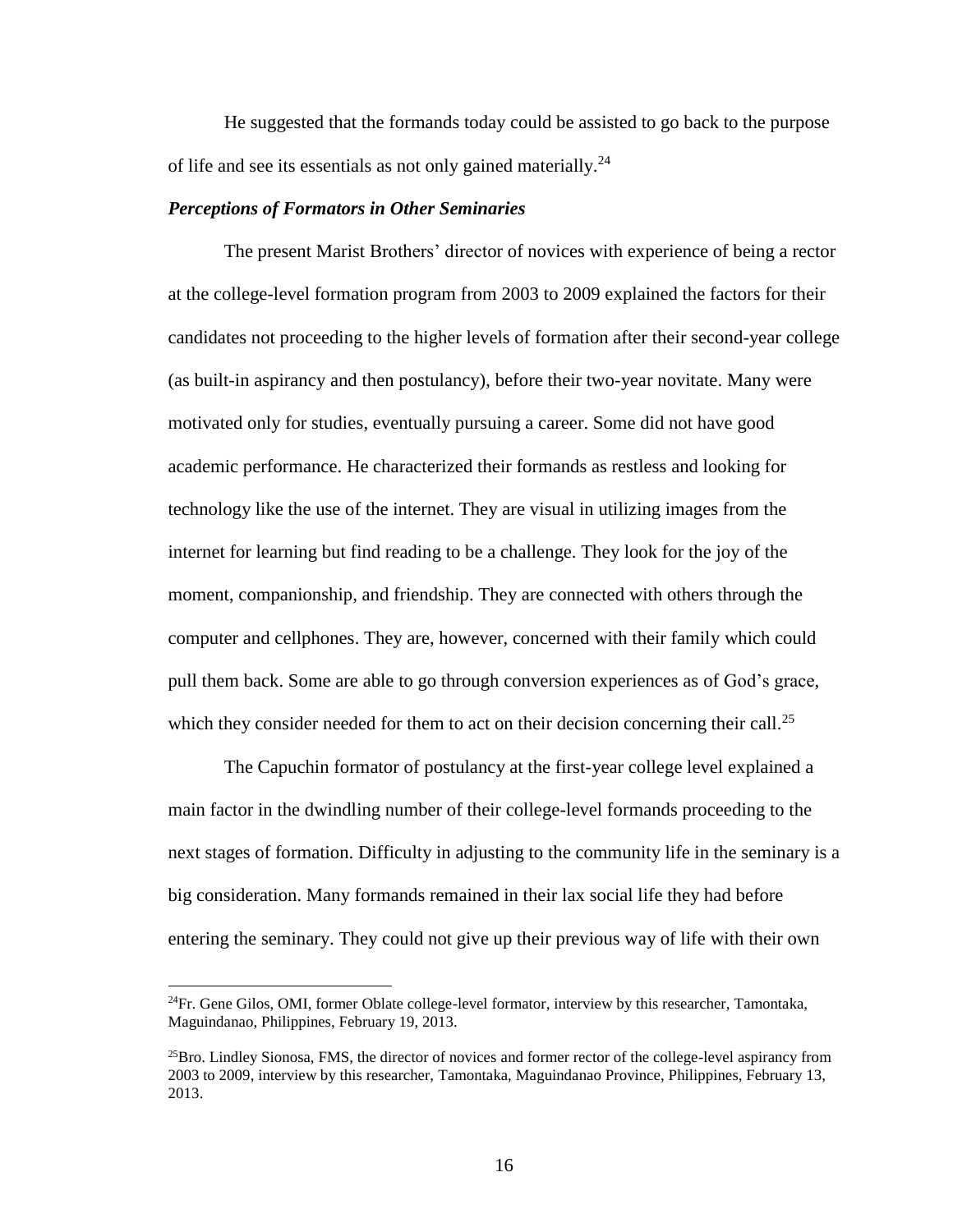individual activities and spontaneous time for their own purposes. Many were willing to become religious in the beginning but had community life difficulties.<sup>26</sup>

The Franciscan formator explained that the usual factors for their college-level formands not proceeding to the next levels of formation were violations of their seminary rules and regulations, academic failure, and family problems. He expressed that youth trends that affect their seminarians include being isolated from the community because of attachment to the use of technology like the cellphones and the internet.<sup>27</sup>

The rector of the college-level seminary in the Archdiocese of Cotabato explained that lack of maturity is a factor in the dwindling number of formands proceeding to the theology level from those who graduated from their college-level seminary.<sup>28</sup> Prayer, sanctity, and wholeness have to be integrated with human formation. The seminarians usually have similar characteristics as most young Filipinos today. They are fond of using modern technology like computers and cellphones. They follow current fashion and fads. They lack, however, focus and stability in many aspects of life. A sense of sacrifice and charity is diminishing. Dedicating one's entire life for the sake of other people does not seem to be their priority. On the positive side, they still have respect for prayers and the sacraments. They are obedient and diligent in work and study. $^{29}$ 

<sup>&</sup>lt;sup>26</sup>Bro. Michael Angelo Flores, OFM Cap., a formator of postulants, Bro. Noe Roxas, OFM Cap., a postnovice, and Bro. Jasper Espanola, OFM Cap., a post-novice, interview by this researcher, Kidapawan City, Cotabato Province, Philippines, February 27, 2013.

 $^{27}$ Fr. Irineo Tactac III, OFM, Formation Director of Post-Novitiate, interview by this researcher, Kidapawan City, Philippines, February 26, 2013.

 $^{28}$ While diocesan and consecrated life formation programs have somewhat differing objectives, the diocesan formators' insights are useful for further understanding the pastoral situation of college-level seminary formands.

 $^{29}$ Fr. Ben Torreto, rector of the college-level seminary of the Archdiocese of Cotabato, interview by this researcher, Cotabato City, Philippines, February 8, 2013.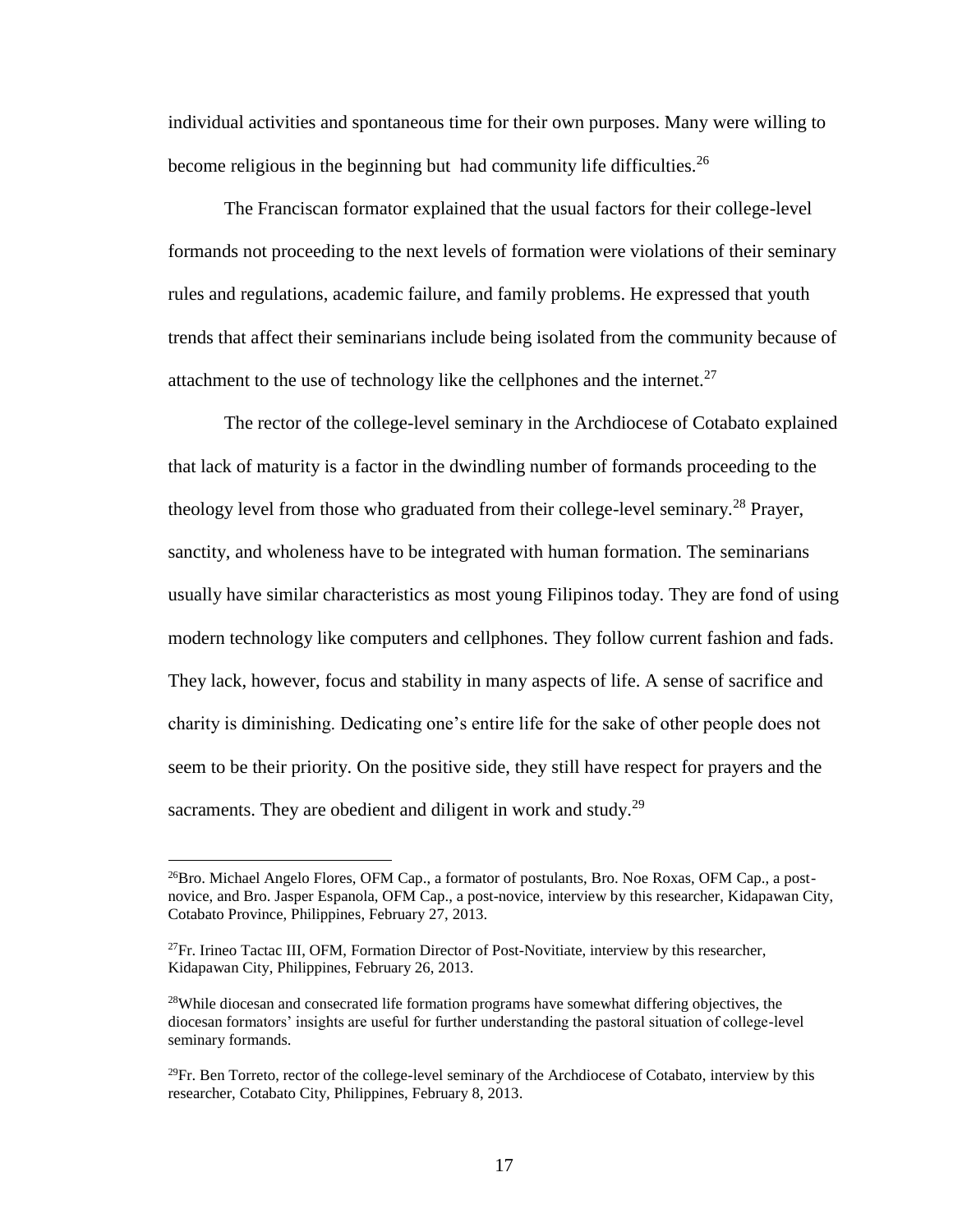A formator at the same seminary observed that other choices like engagement with women for the vocation to marriage and a big salary are additional reasons why the seminarians do not proceed to theology. Their interest in computer games and social networking on the internet and the use of cellphones take their focus. Many of them do not qualify for admission to theology.<sup>30</sup>

This researcher gains insights from the foregoing information that the contemporary young Filipinos face these challenges which could influence the formands unless they become aware of the real meaning of life and the direction of their freedom to persevere in God's presence for pursuing the way of life that Christ opens for them.

#### *Questionnaire Responses from Lay Catechist Graduating Students and A Sister*

This researcher asked lay catechist graduating students in a sisters'-run cate chetical training institution<sup>31</sup> on the university campus to write their responses to questionnaires to gather their experiences and observations on the faith formation being given to the young people prior to entering college. This helped this researcher understand ordinary experiences in the faith formation situation prior to entering also the Oblate college-level seminary. Eighteen lay catechists from the Cotabato archdiocese and neighboring dioceses in Mindanao responded through surveys and group sessions. Their

 $30$ Fr. Gerard Fornan, a formator at the college-level seminary of the Archdiocese of Cotabato, interview by this researcher, Cotabato City, Philippines, February 19, 2013.

<sup>&</sup>lt;sup>31</sup>Notre Dame Catechetical Formation Center (NDCFC) graduating lay catechists in academic year 2012-2013, survey and open forum by this researcher, Kidapawan City, Philippines, February 25, 2013. NDCFC is run by the Oblates of Notre Dame sisters' congregation and is located in the OMI-run Notre Dame University compound in Cotabato City, Philippines. All eighteen (18) catechists inclusive of fourteen females and four males who catechize in the Archdiocese of Cotabato City and neighboring dioceses where most of the Oblate college-level formands originate participated.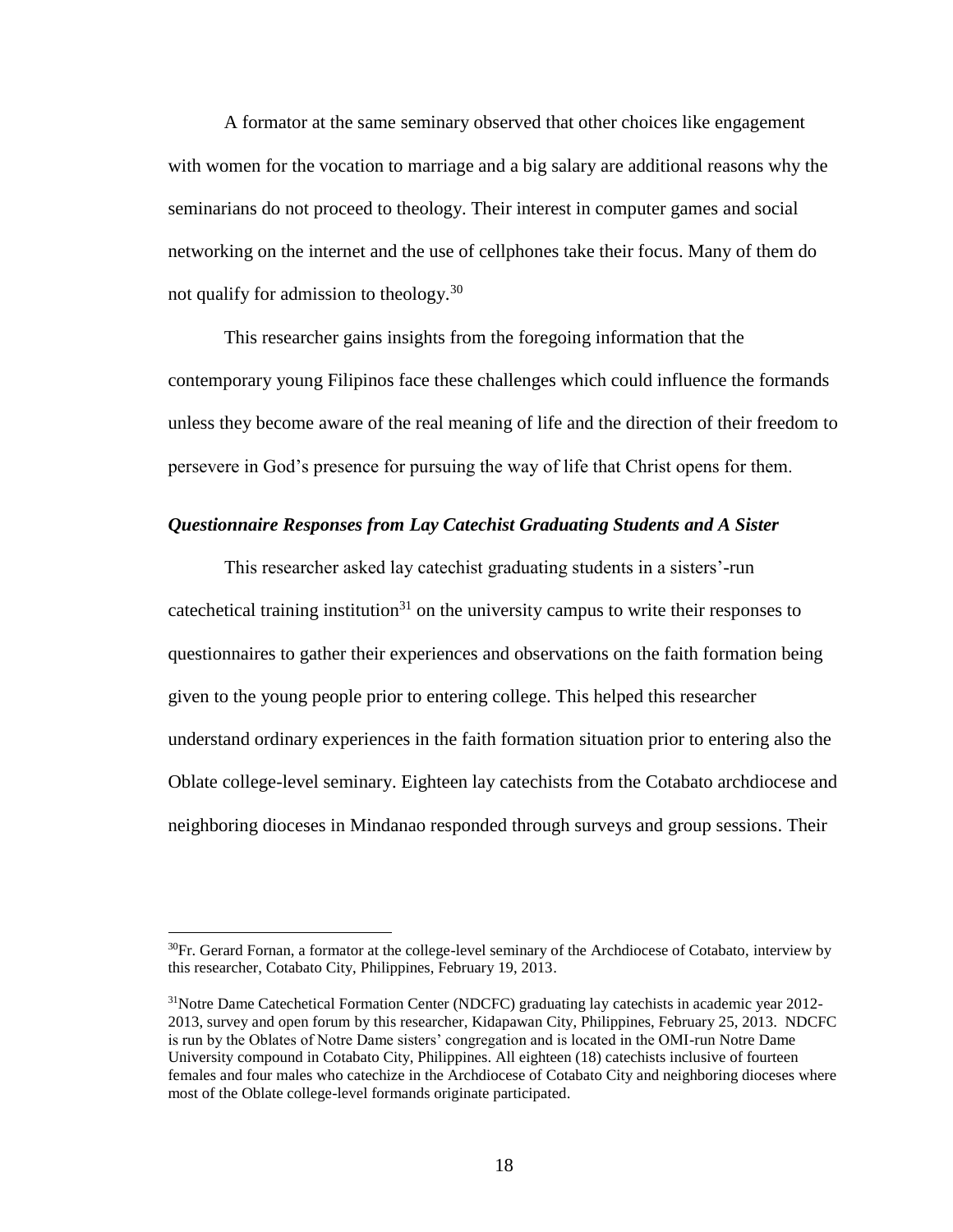locations of catechetical ministry were also from where most of the current Oblate college-level formands come.

This researcher presents the highlights of their responses relevant to this study. They expressed that in most dioceses and parishes in Mindanao there are more uncatechized young people than the catechetical ministry can catechize. They elaborated on the reasons. Eight lay catechists said that young persons in remote areas far away from the main parish church do not have catechists and are visited by priests only once a year for the *fiesta* Mass. Six lay catechists responded that there are many young people who are not active in the Church. Two lay catechists suggested that the parents at home should be the first catechists for their children, but on the other hand, only one lay catechist wrote that there is catechetical instruction for the adults in their parish.

Moreover, twelve lay catechists wrote that there is no instruction on vocation discernment. Six lay catechists answered that this topic is not thoroughly discussed as only the priesthood and religious life are connected with vocation. They also remarked that there is no attention given to young persons also to discern a vocation to married life. The preparation for marriage instructions are given only to those who have already set a date for marriage.

As gathered from these lay catechists, the situation of faith formation among young lay people had little attention on discipleship and response to a particular vocation.

A religious Sister who is part of the staff supervising recollections and retreats from the Notre Dame University college-level students including the OMI formands, and nearby high school students, expressed in an interview by this researcher her observations of the manifested behavior and concerns in casual conversations with the young Filipinos

19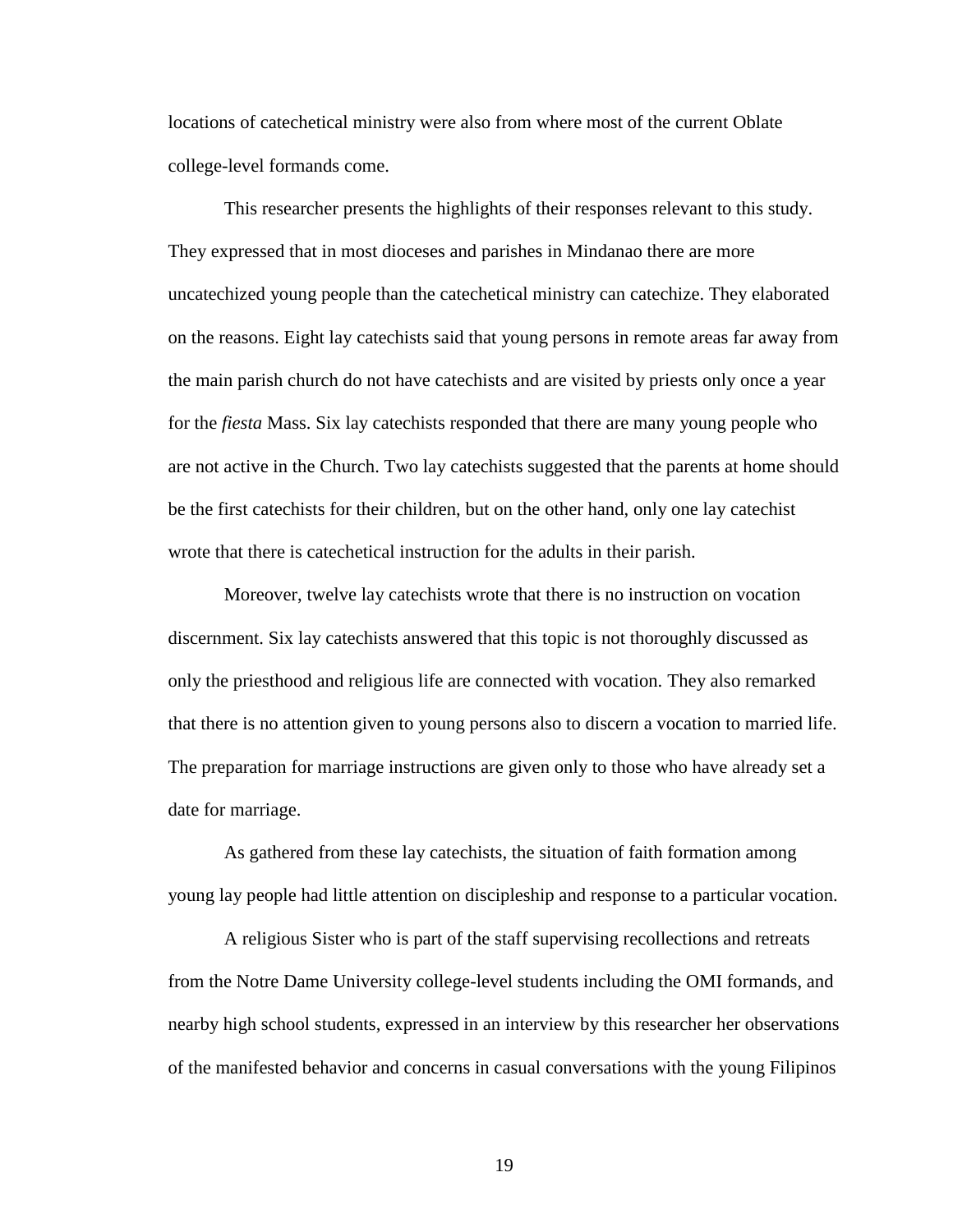within the area.<sup>32</sup> She noted that the young persons from public high schools tend to be hungry for the word of God because of their lack of religion class. She, however, described the young persons from the city as more distracted with the internet and computer games than the rural youth. The young Filipinos from the rural areas are moreover focused on life itself than on entertainment as she observed them to be more focused on prayer than those from the city. Even those from catholic schools lack the formation of the faith from their parents. She observed that the young focus on interpersonal relations during recollections but could not as much on prayer. She sees that the young getting attracted to vices like excessive drinking of alcohol can be re-directed to focusing on their studies. Internet access distracting the young into watching movies or playing computer games can be re-directed to attending to their studies.

She observed the need of the seminarians to be helped in becoming more aware of their vocation in life and growing up into maturity. They also need to look into growing deeper in their spiritual outlook in life.

From the data explained by the lay catechists and a sister, this researcher was able to proceed to an interpretation of an evident need for youth ministry to be intensified which can begin with and enhanced in the Oblate parishes and ministries. The family life ministry can also be enhanced so that there can be ongoing faith formation for parents. Unless the parents receive continuing faith formation, what guarantee can the Church have that faith is nourished among the young and vocation given attention?

#### *Formands' Concerns for Their Formation*

<sup>&</sup>lt;sup>32</sup>Sister Rita Marie Cuevas, Oblate of Notre Dame, Sister-in-charge of recollections and retreats at OMI-run Divine Mercy Retreat House, for Cotabato City and neighboring areas, interview by this researcher, Tamontaka, Maguindanao, Philippines, February 14, 2013.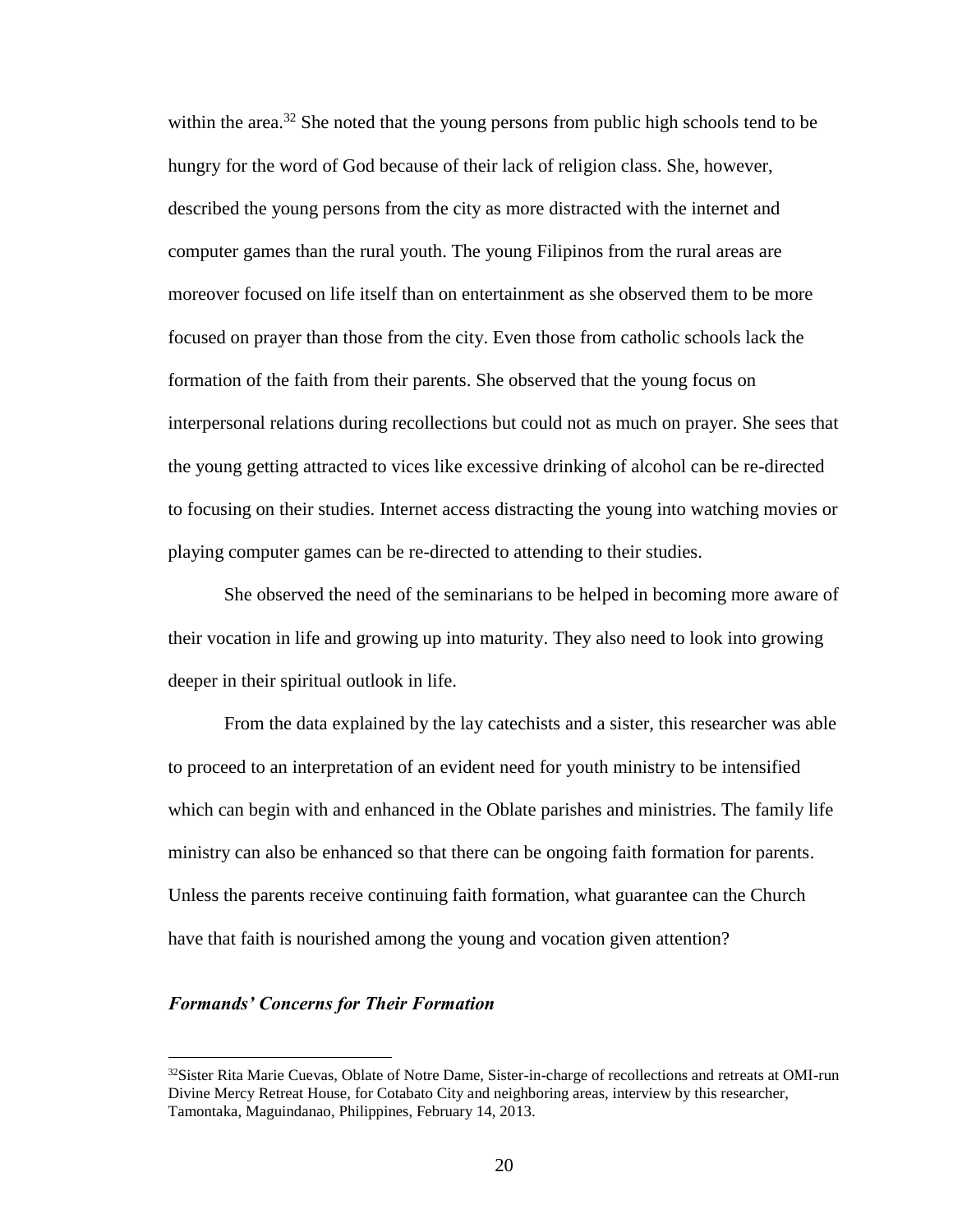This researcher asked the formands to write their responses to questions in order to gain better insight on their formative concerns. The formands themselves identified what they perceived as helpful aspects, activities, or element in their seminary program, their existing formative needs, and their recommendations/suggestions in regard to those needs. This researcher also asked them about their initial and current reasons for being in the formation program.

All of the fifty-five formands in academic year 2012-2013 responded to the questionnaires.<sup>33</sup> The yielded results showed the spiritual aspect as most helpful for the formands which they suggested to be sustained. Intellectual aspect was second most helpful with their explanation as integration of their knowledge with their life of faith. Their pastoral life was helpful to them in serving the people, specifically mentioning their teaching of catechism. Community life in the seminary helps them relate with other seminarians fostering unity and help for one another. Only a comparative few find the aspect of spiritual direction and guidance for vocation as helpful to them. Eventhough only one formand wrote the response of consultation with formators, it was deemed by this researcher as important in clarifying their vocation.

As to the question on formative needs, most formands expressed belongingness to the formation community. They needed community unity that fosters fraternal love and being valued as a person. One formand explained that even the weakest member can become a great disciple when there is sensitivity to the other person. Pastoral visits to the poor were also expressed needed.

<sup>&</sup>lt;sup>33</sup>Oblate college-level formands, written survey conducted by this researcher, Cotabato City, Philippines, January 31, 2013.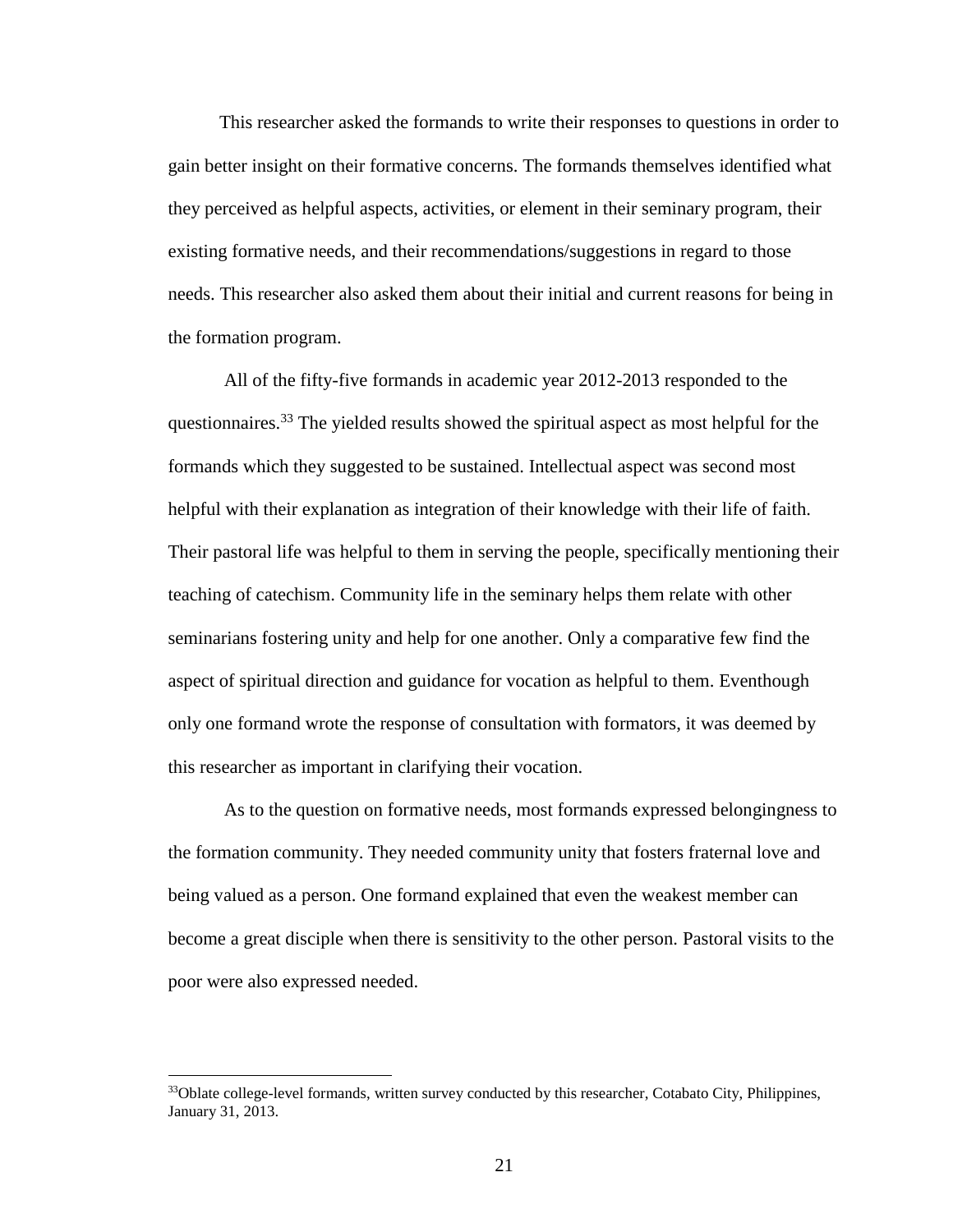There were needs expressed regarding seminary facilities. One notable item was computer internet access in the seminary. Their current internet access for research was in the university library and could be limited by the number of students utilizing the same computer units. Their time for university internet use was constrained also by their seminary schedule.

Most formands suggested spiritual enhancement which they expressed as being closer to God and becoming aware of His presence. A more personal communication with God was suggested by them. Orientations/sessions/conferences on the call and selfawareness were second most recommended. Third most suggested were exposure activities including strengthening their vocation as they experience reality. These included relating the theme of Oblate charism with their pastoral involvements and having more university human interactions with lay students. An eighth important suggestion but was notable was for more understanding from formators of the formands' situation. There were two seemingly opposite suggestions of free will in studying and more discipline with the seminary schedule observance. Another couple of seemingly opposite suggestions pertained to discipline as seminarians for challenge in formation and more time for rest, free days, and recreation. These were interpreted by this researcher as a need for a balance of outlook on their formation process.

Supported also by Lonergan's intentional notions that there is unity and relatedness of the conscious process which is intelligent, reasonable, and responsible,  $34$  an area of the survey questions dwelt on the formands' intentional reason for entering

<sup>34</sup>Bernard Lonergan, *Method in* Theology (New York: Herder and Herder, 1973), 13.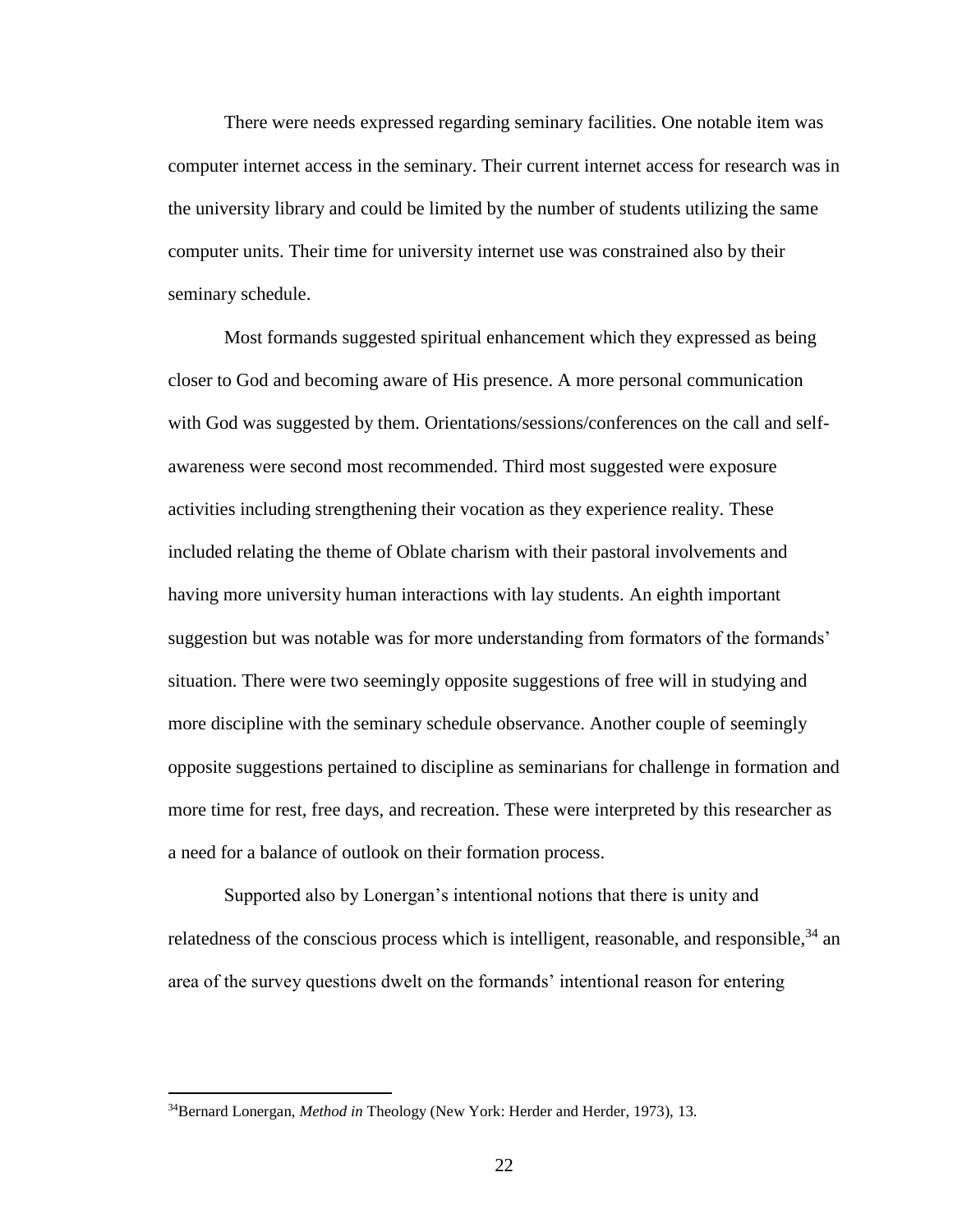formation, their sense of meaning and importance in their being part of the formation program, and their purpose for continuing to stay in the formation program.

To know one's real vocation in life is a basic intention of most formands. Second most frequent initial reason included developing one's whole person, to be formed as a good Christian, knowing oneself more, and conversion to change oneself. Third most frequent reason comprises to be closer to God while wanting God wholly and to become like Christ.

There was a seeming point of contradiction though of the fourth categorized response of formands: "I want to be a seminarian." Variations to this answer were just to experience seminary life, not knowing what one's course of life really is, and even only out of curiosity. Directly opposite this response were two categories of a seeming clarity of responding to vocation from God for the consecrated and/or ordained life as one's ambition in life and offering one's life to Jesus. These were interpreted by this researcher as needing guidance and support for discernment by the spiritual directors and formators.

Further seemingly contradictory responses were being inspired by one's parents that tended also to one's parents wanting him to be in formation, expressed similarly by five formands as: "my parents want me to be here; I need to please them as their child," and an initial practical reason for one's studies.

It was noteworthy that one formand expressed a desire to become a religious Brother. This was pursued in later recommendations in this project and paper.

The meaning and importance of the formands' being in formation gathered a most frequent response of formands' forming themselves to build a personal character, though in their explanations they were referring still to developing their personality. The

23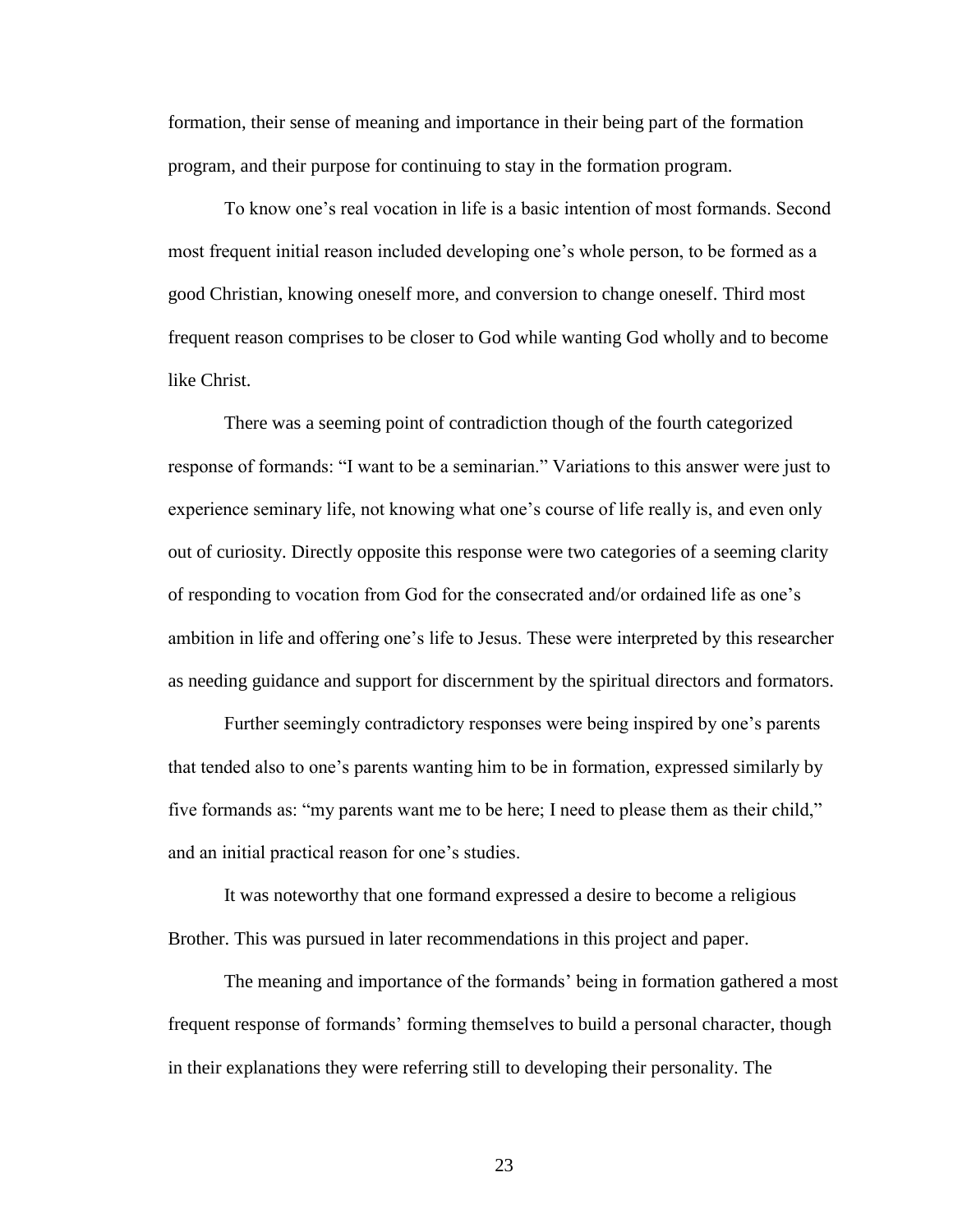formands' second most frequent response was being called by God. The third most frequent response comprised knowing oneself and being with other people in and through the seminary community. A few of the formands responded preparation to become a priest. A few responses presented a need for support in clarifying the meaning of their being in formation such as: "I did not expect it but it is God's plan;" and "I don't know and I am still discerning its meaning."

Knowing the purpose in continuing to stay in formation could shed light on the direction of individual formands for their eventual life beyond. The most frequent response was clarifying their vocation and answering God's call. Second most frequent response was for their growth as individuals. Other responses were knowing themselves more and still searching for their purpose in life.

There were thus a mixture of various responses to clearly become ordained, to generally become a disciple, to simply prepare for the next level of formation, to change one's old ways, and a few having no concrete purpose.

The formands suggested for their sessions the topics or themes mostly on God's presence in one's life, Christ's call, Oblate charism inclusive of St. Eugene's life, human growth, interpersonal relationships inclusive of formation community, and discernment of vocation. Though spiritual direction was a response by only two formands, it was seen as a basic essential by this researcher to be incorporated in the theme of discernment.

#### *Scriptural Hermeneutical Reflection*

The initial stages of gathering experiences and interpreting with varied significant persons mainly the formands and formators a perspective of the given situation, this researcher proceeded with conducting sessions with the formands to reflect on a

24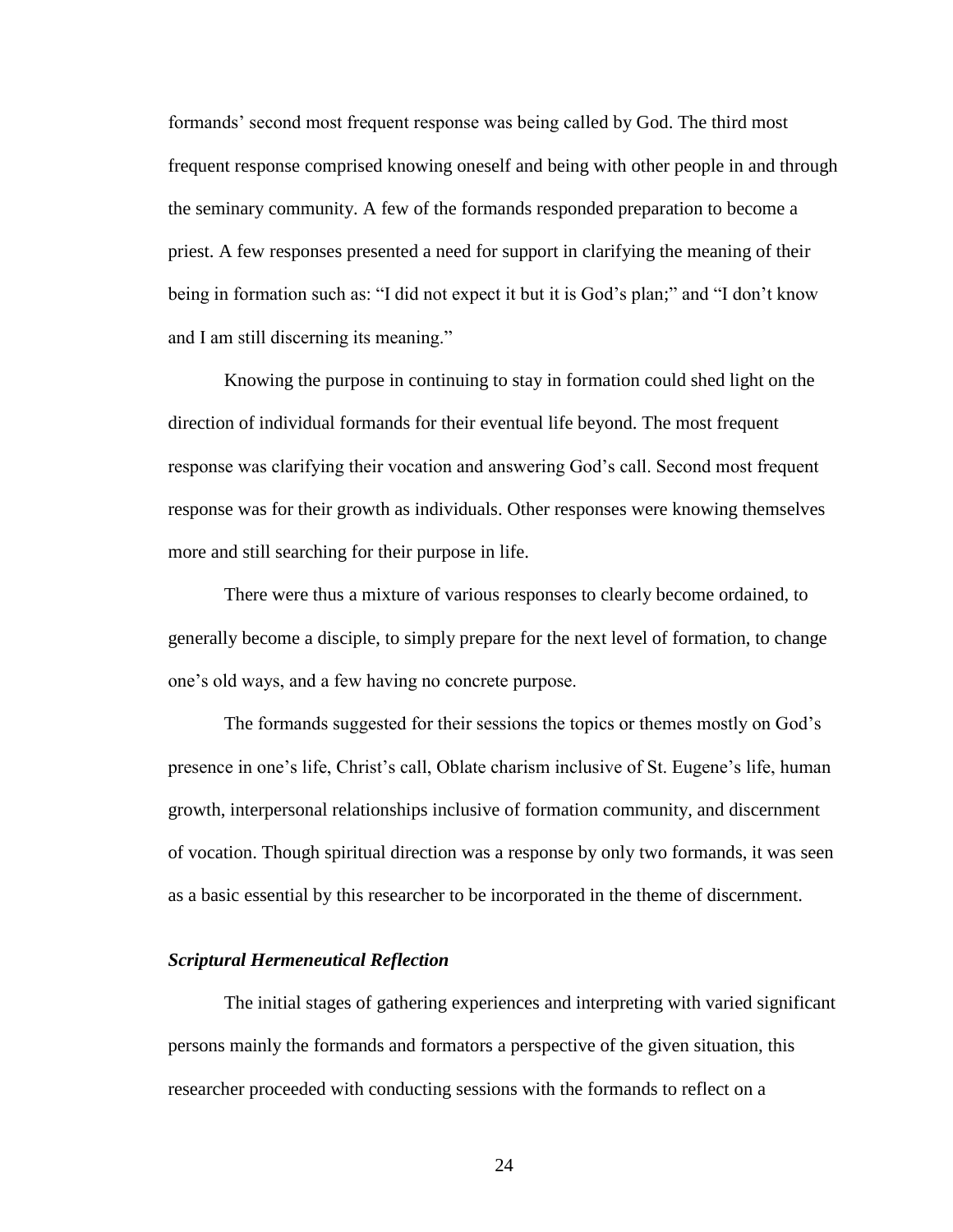normative scriptural resource of the Good Shepherd passage (Jn 10:1-21). While Ricoeur's hermeneutical distantiation opens the scriptural text for reappropriation of its meaning as cited earlier, the scriptural scholar Evelyn Thibeaux's paradigm of literary characterization<sup>35</sup> provided a hermeneutical understanding of the images primarily of the shepherd and sheep. Thibeaux notes narratological categories of traits as character indicators through direct definition of naming the actual trait. This researcher applied this to the adjective in the "good shepherd." The line "I am the good shepherd, and I know mine and mine know me" (v. 14) thus presents both directly and indirectly the good quality of the bonding between Jesus the shepherd, who calls, and the sheep who respond to His call. Thibeaux referred to Shlomith Rimmon-Kenan's understanding that indirect presentation does not mention the trait but displays and exemplifies it by action, symbolic dimension, speech, social aspect of character or analogous landscape.<sup>36</sup>

The formands have joined a formative community that seeks to personally respond to Jesus' call, as the sheep to the shepherd, while being transformed themselves into shepherds as Christ to other persons in the Church community and society. The formands would be able to integrate their growth centered in Christ Shepherd in the aspects of their seminary formation into apostolic community through their studies, human-spiritual maturity, and Oblate pastoral immersion among people.

Thibeaux pointed out, that a biblical text might present "another point of view . . . on what it means to be human in relation to God."<sup>37</sup> The sheep are related with Jesus, the

<sup>35</sup>Evelyn R. Thibeaux, "Reading Readers Reading Characters," *Semeia* 63 (1993): 215-227.

<sup>36</sup>Shlomith Rimmon-Kenan, *Narrative Fiction: Contemporary Poetics* (London: Routledge, 1996), 59, 61, 62, 64, 67, 69.

<sup>&</sup>lt;sup>37</sup>Thibeaux, 217.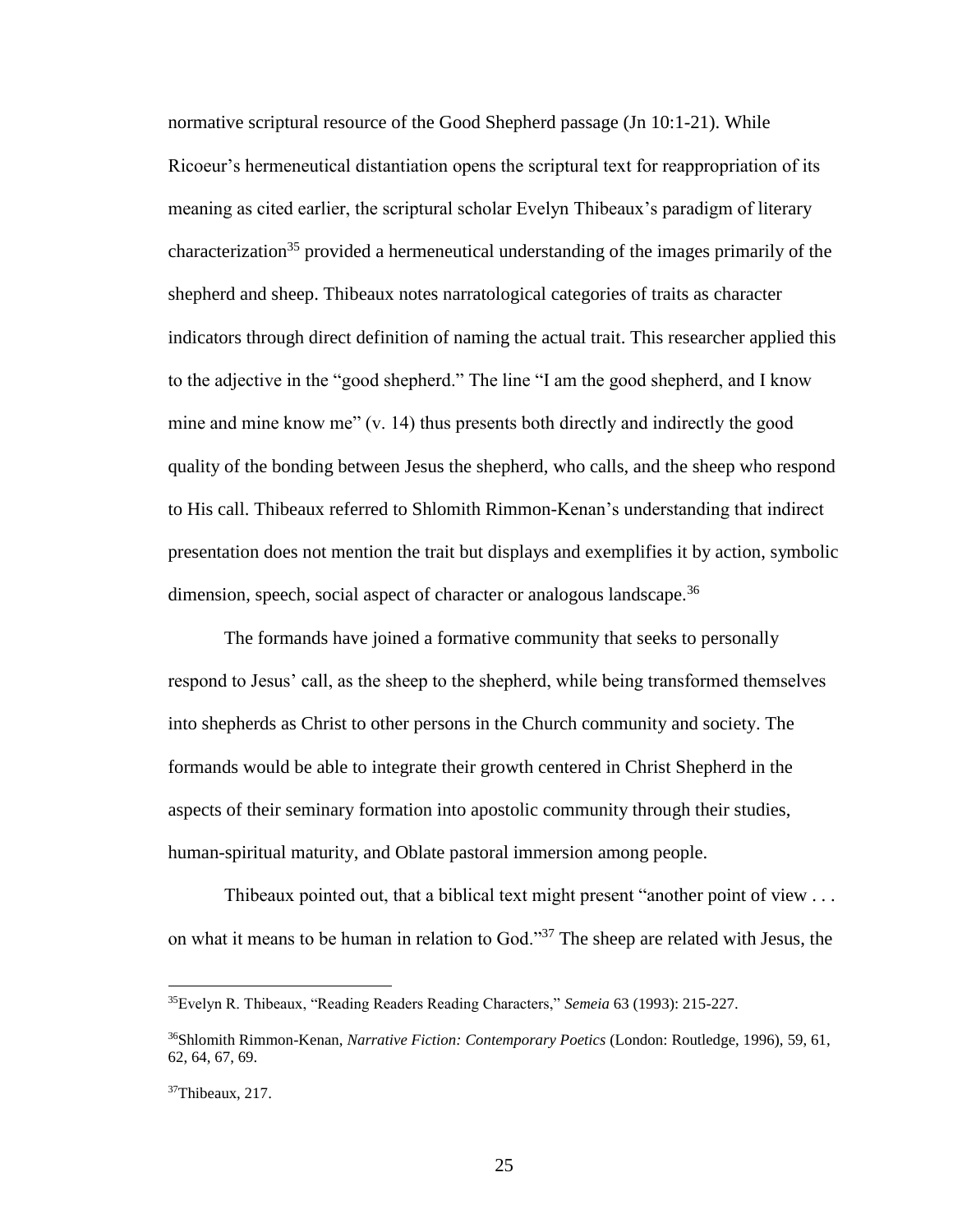Good Shepherd, in a bond of intimacy similar to that between Jesus and the Father. So the more abundant life (v. 10) that Jesus speaks of is not only this earthly life, but also and especially involves life in the divine reality of Jesus, mutually knowing and known by the Father.

As transforming into shepherds, the formands would understand themselves as called to protect the other persons from harm that modern-day thieves, robbers, strangers, and hired hands like the Pharisees could cause them out of their self-centered interests. The formands as becoming shepherds<sup>38</sup> would see themselves as called to defend other persons from the wolf that catches and scatters them, like the modern-day hindrances to communion in Christ such as lack of faith or indifference to the sufferings of the poor or false security in material benefits caused by human attachments to fleeting things. The formands could clarify their call to share in shepherding, even with self-sacrifices as Christ offered His life. Like the shepherd also, the formands would respond to the call to lead other sheep not already "in the fold," so that there will be one flock in the one shepherding of Christ (see v. 16). Following Christ in His ways characterizes a Good Shepherd who cares for the other sheep as well as He does with the already flocked sheep (see vv. 13 & 16). Formation ministry involves formators and other support formators in shepherding among the formands centered in Christ Shepherd in caring and sacrifices.

John Goldingay complements the method of Thibeaux; in this project, their two methods are conjoined into one method of interpretation. He develops the method of

<sup>38</sup>In the *Constitutions and Rules of the Congregation of the Missionary Oblates of Mary Immaculate*  (Rome, 2000), 84, quote from 1853, would-be ordained priests are formed in the congregation, "striving to walk in the footsteps of the divine Shepherd," feeding "with watchful and constant care the sheep that have been led back to him."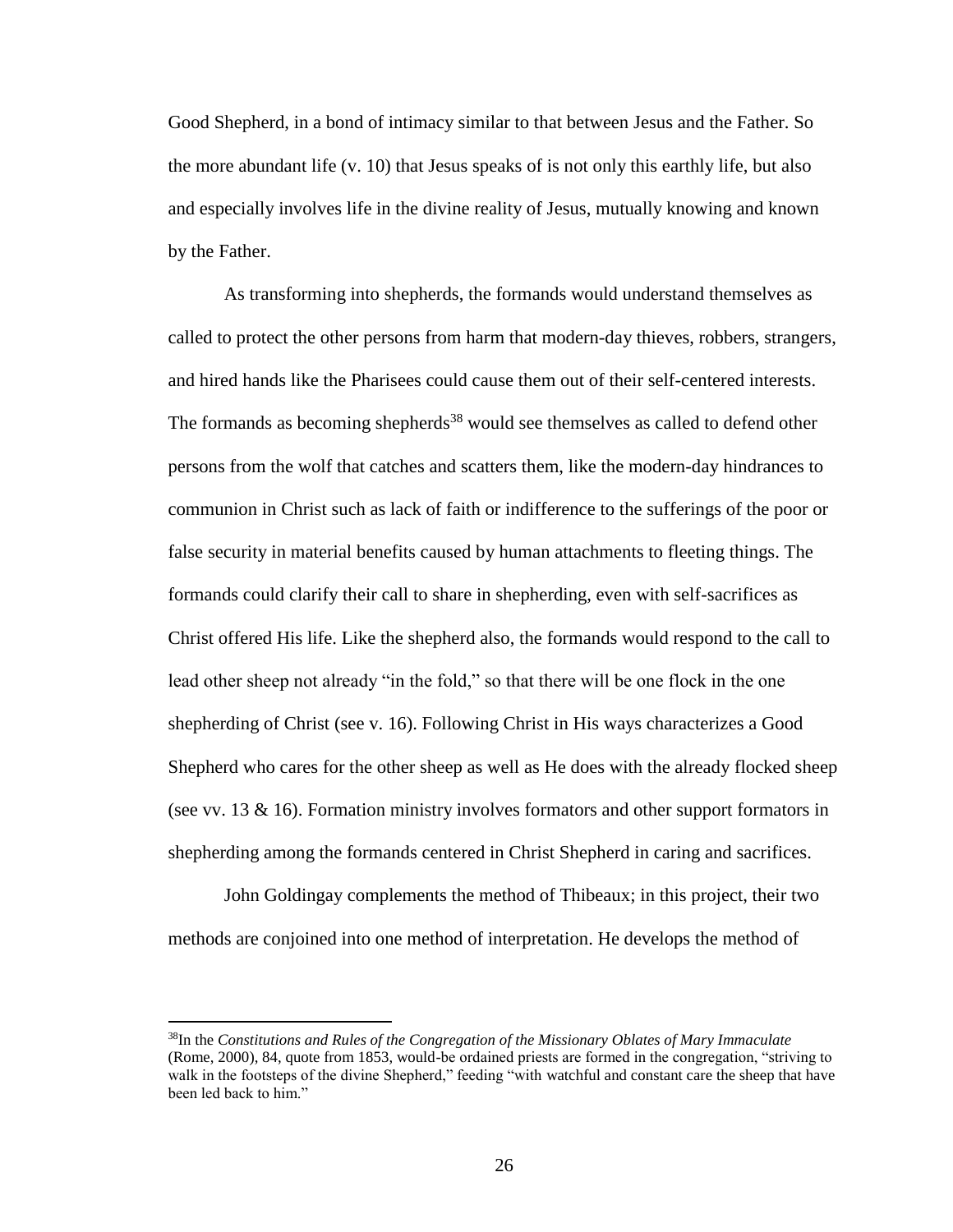"How Stories Preach," or *preaching by stories*. This method allows stories to be "a key means by which scripture communicates and therefore a key source for the preacher."<sup>39</sup> Goldingay realizes the method by "retelling part of the story fairly straight, then reflecting on that part (perhaps talking about a modern experience that might be equivalent), then retelling more of the story, then reflecting again, then telling more of the story once again.  $\ldots$ <sup>40</sup> He points out that "fictional story such as a parable needs to be preached in such a way that it works once more as a story. $141$ 

Preaching brings "a message from God intended to change the faith and life of the hearers."<sup>42</sup> One example Goldingay cited was a story that presents what can happen when the listener follows Jesus, for discipleship. Retelling the story is "not only out of a concern that people come to the right act of faith in regard to the events of the past, but also so that they may see the story's implications for ongoing life in the present." $43$ 

This researcher thus engaged with the formands utilizing the conversational way of Goldingay in narrating the scripture text of the Good Shepherd in order to evoke in them the response of personal involvement to the call.

The first session focused on the foregoing scriptural reflection relating Christ Shepherd's call with communion of vocations to various ways of life of discipleship and eventual shepherding other persons. Group sharing of three formands per group followed

<sup>39</sup>John Goldingay, "How Stories Preach," in *Models for Interpretation of Scripture* (Toronto, Canada: Clements Publishing, 1995), 71.  $40$ Ibid.

<sup>41</sup>Ibid. 72.

 $42$ Ibid., 74.

<sup>43</sup>Ibid., 75.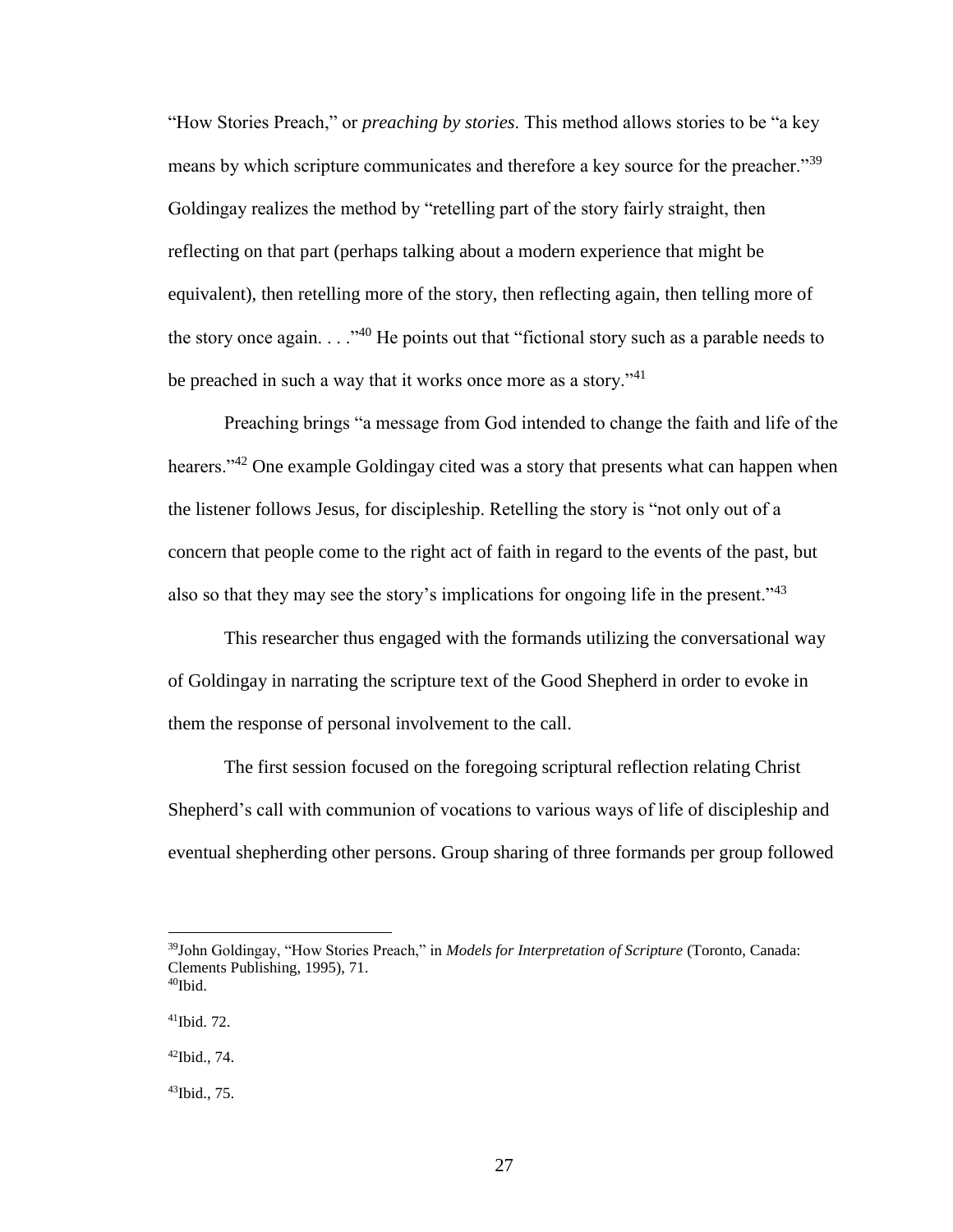on their personal experiences of their current intimacy with Christ and in view of their vocation. 44

The open forum highlights after their group sharing in this first session manifested that all of the formands in academic year 2012-2013 became aware of living their lives in the presence of Christ the Shepherd, guiding them towards the truth about themselves as they journey through life. They expressed that they were encouraged to deepen their reflection of experiencing His presence so that they can listen more clearly to His voice toward a personal vocation for each one of them. They became more aware of their living in communion with persons in various vocations while the community and the Trinitarian community live with and support them. These positive manifestations of gains indicated for this researcher that succeeding sessions with group sharing and open forums could continue to be conducted.

#### *Formands' Examples of the Good Shepherd in the Filipino Society*

 $\overline{a}$ 

For the Filipino people, Christ as Good Shepherd is already a popularly accepted image. A questionnaire was conducted by this researcher among fifty-four out of fiftyfive total formands in academic year 2012-2013 (as one formand got sick) with the question: "Give an example of a profession, work, a person, or a type of a person that best represents Christ the Good Shepherd in the Filipino society."<sup>45</sup> Their responses helped in making the formands look for their own real representation of Christ the Good Shepherd that helped illustrate for them an example of a shepherd in the Filipino context.

<sup>44</sup>Oblate College-level formands in all year-levels in academic year 2012-2013, session and Likert-scale survey by this researcher, Cotabato City, Philippines, January 31, 2013.

 $45$ Oblate college-level formands in academic year 2012-2013, survey by this researcher, Cotabato City, Philippines, Feb. 7, 2013.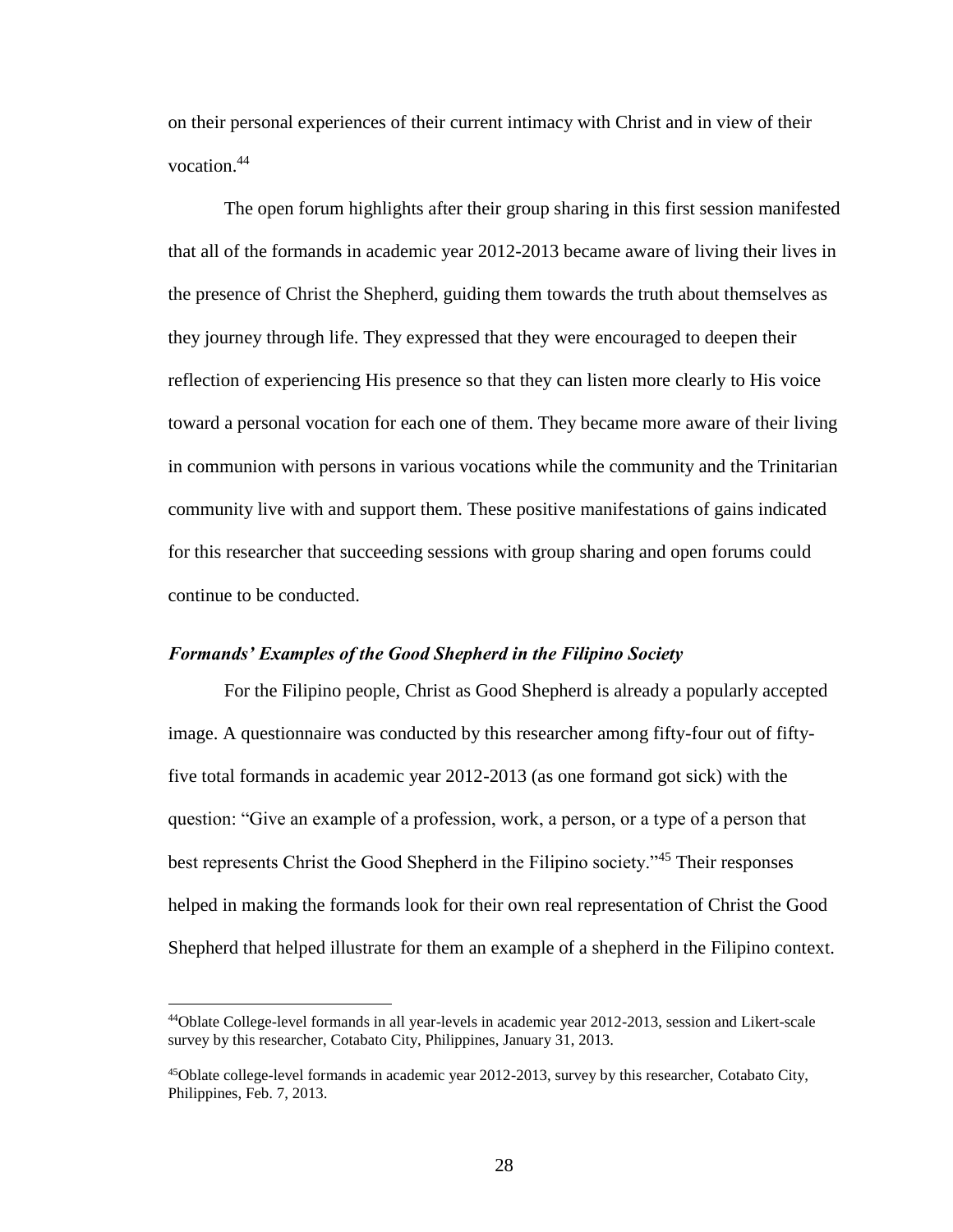This researcher mentioned some of these examples in the spontaneous explanations that he made in the carrying out of succeeding discipleship growth sessions.

The most prominent responses from higher to lower frequency were: a teacher, followed by a priest, a nurse/doctor/hospital person, father/mother/parents, religious/religious leaders/missionary. A few formands each wrote former President Corazon Aquino, a driver, guidance counselor, "a poor farmer," good policeman or soldier. Others had only one formand each answering: judge, Red Cross workers, nongovernmental organizations, maid/helper, potter, tour guide, and a person who is faithful not just in words but in deeds.

Through the formands' responses, the formands reflected for themselves how Christ the Good Shepherd could be contextualized in the ordinary Filipino social life.

### *Filipino Philosophical Expressions of Communion in Christ the Shepherd*

The foregoing reflection on the principle of communion in Christ the Shepherd for His disciples' shepherding of persons can be expressed in Filipino philosophical understanding. Jaime Guevarra translates the Filipino notion of *pakikipagkapwa* into English terms as shared identity, equality, and being with others. It identifies oneself with the other person as not different from one's self.<sup>46</sup> Empathy toward common goodness brings about this notion of *pakikipagkapwa.* This notion moreover describes the Filipino person as mindful of other persons regarded as one's self in the notion of *kapwa*, meaning a fellow human person, as discussed by Natividad Dominique Manauat.<sup>47</sup> She adds

<sup>46</sup>Jaime Guevarra, "*Pakikipagkapwa* (Sharing/Merging Oneself with Others)," [original translation] in *Filipino Cultural Traits*, ed. Rolando Gripaldo (Washington, DC: The Council for Research in Values and Philosophy, 2005), 10.

<sup>47</sup>Natividad Dominique Manauat, "Contextualizing the Filipino Values of *Pagkalinga* (Taking Someone under One's Care), *Pag-aaruga* (Taking Care of), *Pakialam* (Meddling/Caring), and the Feminist Ethics of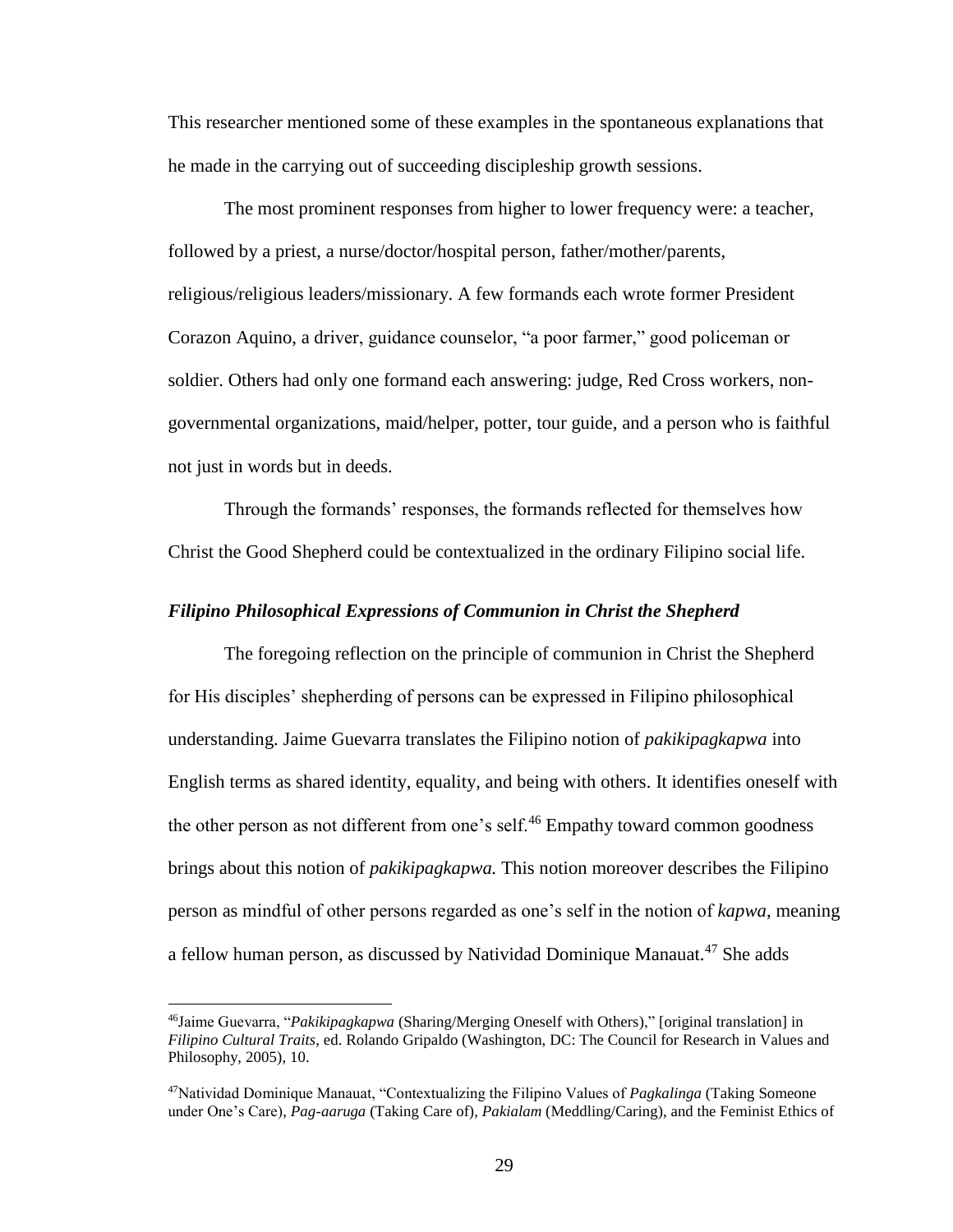*pagkalinga* as benevolence bringing about compassionate caring. This value fits into the general Filipino value system of *pakikipagkapwatao* as shown by care for family members and others by way of Filipino hospitality. An ethics of care encompasses relational values, emotional sensitivity, and avoiding hurting others.<sup>48</sup>

These Filipino philosophical notions are akin to the character of Christ the Shepherd that all Christians emulate as disciples and shepherds themselves. In an ecclesial and social sense the family transcends itself to be inclusive of all persons to belong to one family or communion in Christ the Shepherd.

The Filipino expression of the good shepherd's characteristic as *mapagkalinga* as an adjectival form of *pagkalinga* as benevolence has to extend beyond the physical life for persons' salvation *ginhawa*, treating one's fellow human person as one's self. A good shepherd supports fellow persons' human and spiritual growth in life journey with Christ.

Another possible blending of philosophical and theological faith expression in the Filipino culture has to do with salvation. Jose De Mesa, a Filipino theologian, posits the word *ginhawa*, which refers to clear breathing or serenity, as bearing the theological reality of salvation. This contrasts with *hirap*, which means suffering, as the human condition out of which *ginhawa* is pursued.<sup>49</sup> This researcher finds these expressions as philosophically resonating with Filipino suffering *hirap* in this life in the world but

Care," [translations original] in *Filipino Cultural Traits*, ed. Rolando Gripaldo (Washington, DC: The Council for Research in Values and Philosophy, 2005), 130.

<sup>48</sup>Ibid., 139.

<sup>49</sup>Jose De Mesa, "Making Salvation Concrete and Jesus Real: Trends in Asian Christology,"*Exchange* 30, no.1 (2001), 12,

http://web.ebscohost.com/ehost/pdfvoer?sid=3aaa94f4-c21f-4e97-a572-0c3bece16f49%40sessionmg (accessed Jan. 18, 2012).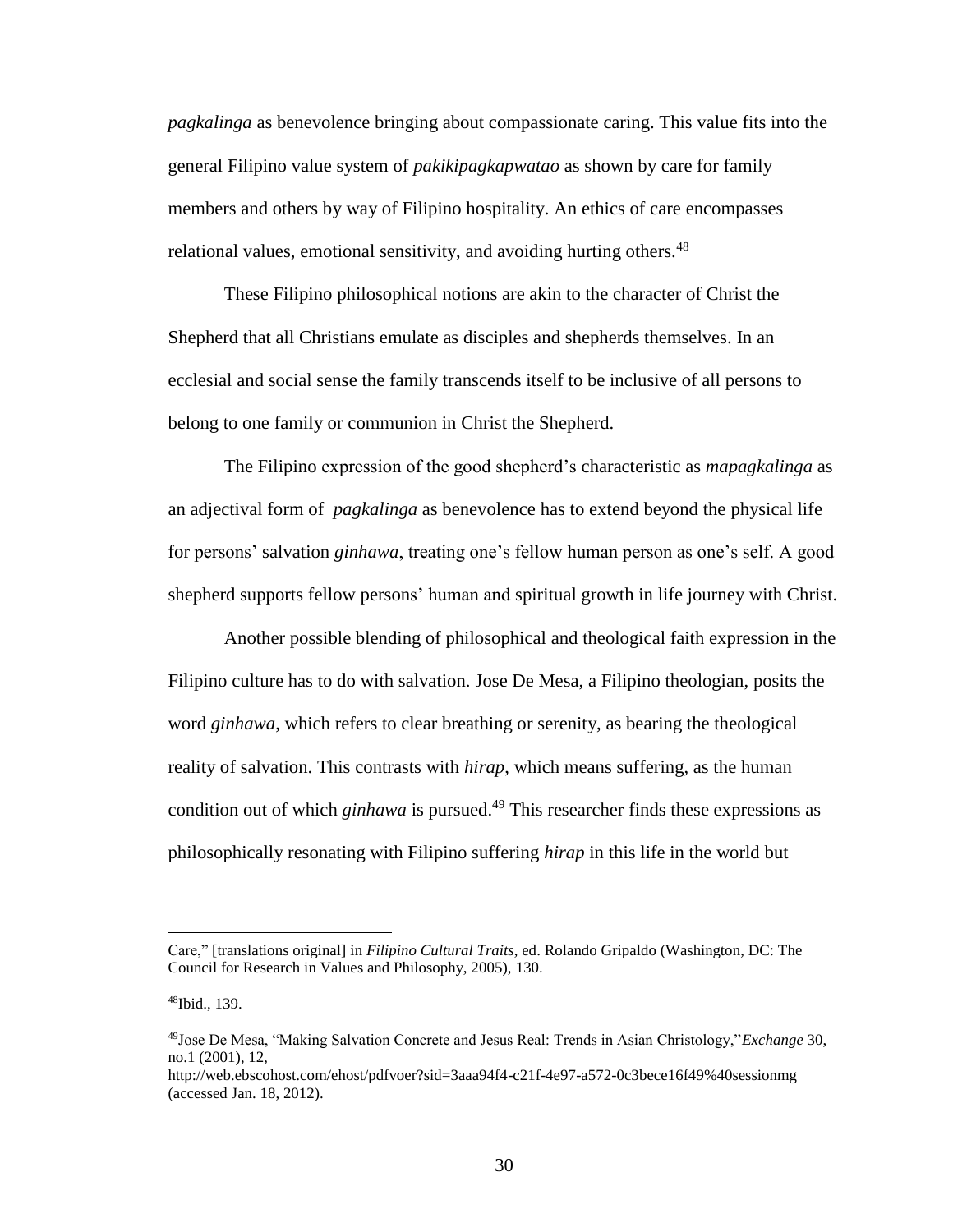overcome by the deeper meaning of life given by the salvation *ginhawa* in Jesus that is highlighted in the sacraments of initiation. Belonging to the faith community henceforth brings salvation *ginhawa* from suffering *hirap* alone in the difficulties of life in the world. These expressions can blend with normative theological principles of salvation and communion.

The Filipino perspective of a community leader can contribute to the understanding of the role of an ordained priest. The earliest Filipino social institution of community as the *barangay* is discussed by Felipe Landa Jocano, a Filipino anthropologist.<sup>50</sup> This was the term for the boats crafted by Filipino ingenuity to transport from fifteen up to a hundred families migrating from one developed political community to a new settlement for naturally greener pastures. This became the same name of a political system similar to the Greek *polis*. When a *barangay* had settled in a new place it had a well-developed political leadership called *pangulo* (head or leader) with a council of elders as advisers to the chieftain. This sense of community was present among early Filipinos in the  $14<sup>th</sup>$  century before the arrival of the Spanish in the 16th century. The *pangulo* handled the *barangay* as a guide *gabay* and less as a ruler *pinuno*.

This researcher reflects from the foregoing source that the image of a priest can be expressed more as a guide than as a ruler in the Filipino culture. Relating this reflection with the earlier discussion of the good shepherd as *mapagkalinga*, benevolent in compassionate caring, the ordained priest can thus be described as benevolent in his

<sup>50</sup>Felipe Landa Jocano, *Filipino Prehistory: Rediscovering Precolonial Heritage* (Quezon City, Philippines: Punlad Research House, Inc., 2001), 153-160.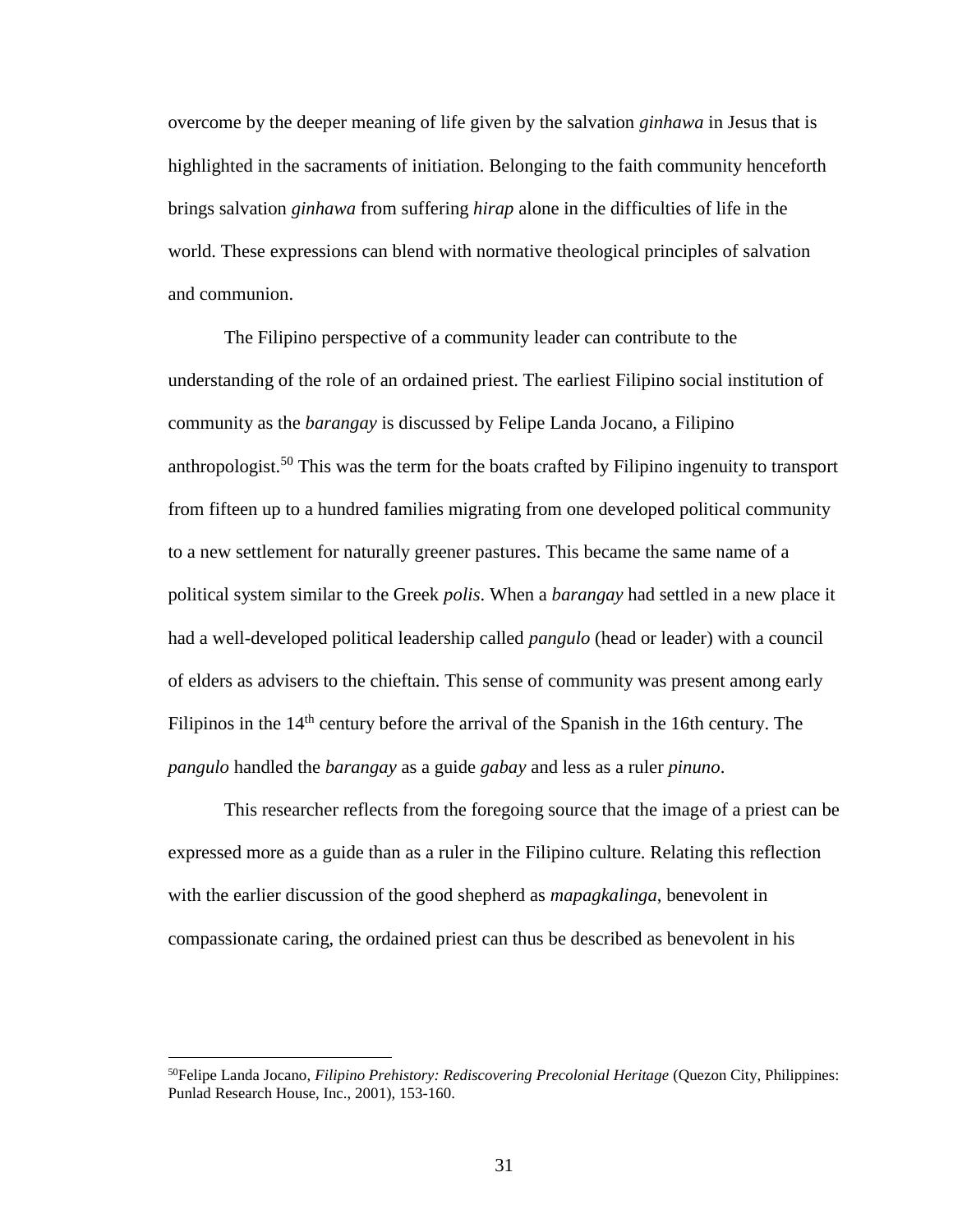being a guide to others as he supports others in their growth and responding to their call to a way of life.

One more cultural expression is inter-*barangay* relations to forge peace and cooperation instituted through *sandugo* or one blood, or blood compact, which was a ritual of drinking drops of blood shed from both *barangay* leaders mixed with native wine. $51$  They committed to such unity.

Similarly, the ordained minister supervises the caring for people by engaging the entire community members as disciples and shepherds in their varied vocations in forging communion unto the wider human race, as reflective of missionary endeavours with other religions, cultures, or localities.

 A complementary Filipino philosophical-theological perspective of lay vocation in communion with others could be taken from De Mesa's researches that correlate dignity *dangal* with the Filipino expression of the Paschal Mystery, uniting His passion and death with His resurrection.<sup>52</sup> The suffering Christ is depicted as defeated or put to *hiya* or shame. The resurrection aspect however can emphasize *pagbabangong-dangal*, translated as raising up of one's honor or dignity. Upon Jesus' resurrection, His vision was proven right and His shame was taken away. The disciples who were afraid turned fearless after the resurrection. *Pagbabangong-dangal* is not only physical but involves the daily struggles of the totality of human life.

This researcher's reflection on this Filipino perspective relates a person's seeming defeat in the world as paradoxically a raising up of one's dignity as one lives according to

<sup>51</sup>Ibid., 160-161.

<sup>52</sup>Bevans, Stephen, *Models of Contextual Theology* (New York: Orbis Books, 2010), 101.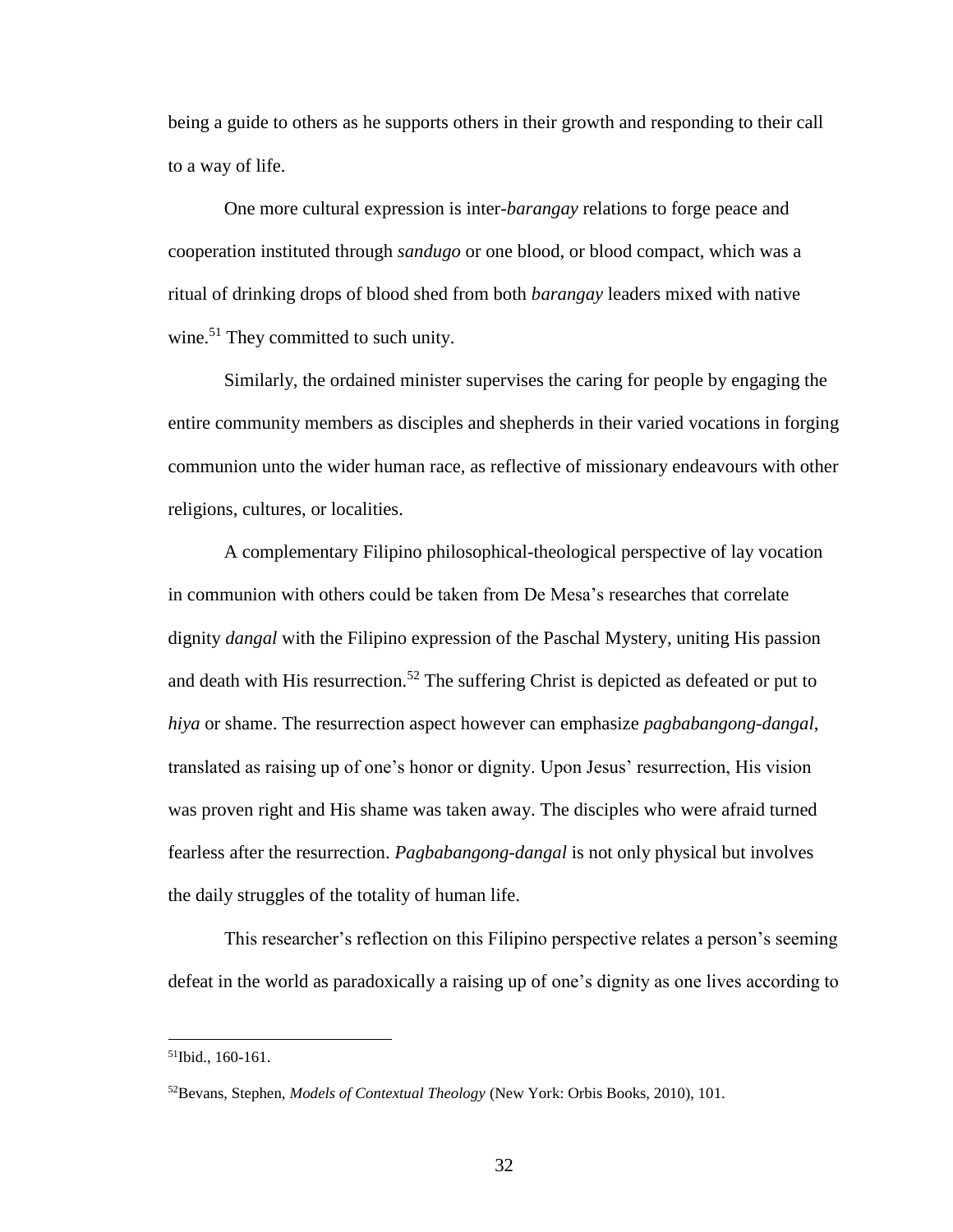the resurrection of Christ. A faithful life growing in Christ's self-giving on the cross overcomes even death amidst the ways of the world that turn away from Christ's. While in seminary formation if the candidates could come to understand their dignity in becoming transformed in Christ, this would help them in understanding and living their relation with the world.

Vocation to consecrated life in community could be understood in the way that Dante Luis Leoncini explains the Filipino trait of *pakikisama* as a norm to achieve the earlier mentioned broader value of *pakikipagkapwa-tao*. <sup>53</sup> *Tao* is a specific Filipino term meaning a person. *Pakikisama* more deeply interiorizes and actualizes treating the other persons as members of the same family, as when applied to consecrated community, it witnesses to a life shared in common and fosters mutual love in communion with varied vocations, extended to society. It implies good companionship or accompaniment. It can suggest being protected when trouble comes one's way. He elaborates that *pakikisama* is a value that carries out concern for every other person, which is applied in this project to members of the new family of the consecrated community and with the wider human community.

## *Oblate Charism and Broader Formative Perspective*

 $\overline{a}$ 

Further interpreted formative needs were highlighted in this study from surveys and interviews with various relevant persons. Philosophy graduating students of

<sup>53</sup>Dante Luis Leoncini, "A Conceptual Analysis of *Pakikisama* (Getting Along Well with People)," [translation original] in *Filipino Cultural Traits*, edited by Rolando Gripaldo (Washington, DC: The Council for Research and Values in Philosophy, 2005), 160.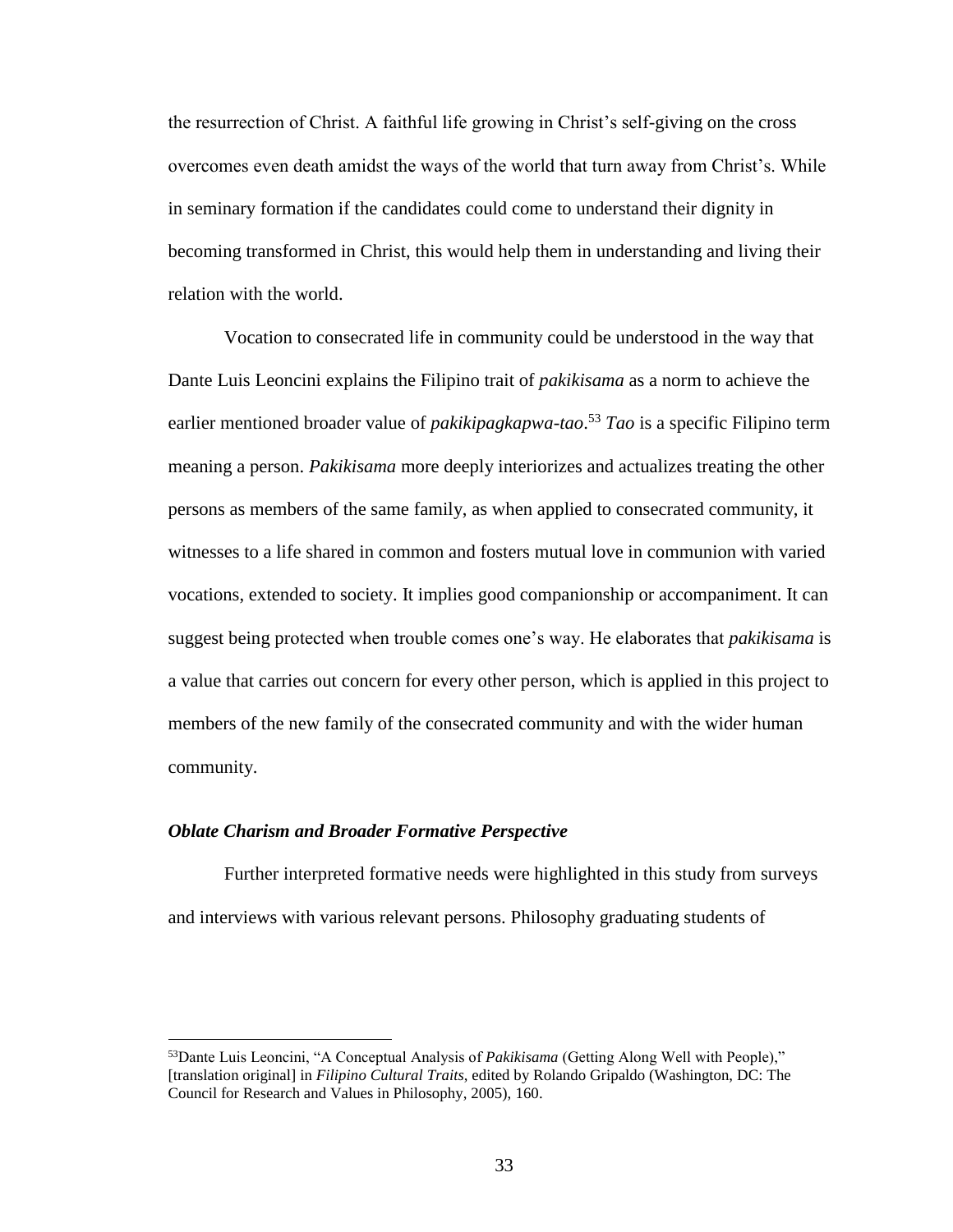academic year 2012-2013 inclusive of lay students,<sup>54</sup> some philosophy professors of the formands, <sup>55</sup> some administrators, <sup>56</sup> and an originally lay alumnus of the philosophy program<sup>57</sup> revealed that more involvement by the formands in university activites would offer better opportunities for them to integrate their human growth with their more spiritual and seminary-community-oriented formation program. More advantageous for their growth would be available in a freer university engagement such as in student leadership roles, affective life with more lay students in varied degree programs, socializing in usual students' activities like being allowed by the seminary formators to join sports varsity teams, various newsletter editorial boards, socio-cultural functions, campus ministry, and student organizations.

Surveys and interviews with former Oblate college-level formands who

proceeded as lay persons,<sup>58</sup> those who proceeded to higher levels of Oblate formation

<sup>&</sup>lt;sup>54</sup>Notre Dame University AB Philosophy Graduating Students in academic year 2012-2013 inclusive of eight lay,nine diocesan seminarians, and eleven Oblate formands, written survey and round table discussion by this researcher, Cotabato City, Philippines, January 23, 2013.

<sup>&</sup>lt;sup>55</sup>Professor Michael Bibaoco and Professor Wrendolf Juntilla, Notre Dame University philosophy professors who teach courses among the formands, interviews by this researcher, Cotabato City, Philippines, March 14, 2013.

<sup>&</sup>lt;sup>56</sup>Professor Edwin Matura, Notre Dame University Philosophy Department Chairperson, interview by this researcher, Cotabato City, Philippines, March 13, 2013; Professor Antonio Lim, Jr., Notre Dame University Dean of the Office of the Student Affairs and Services in academic year 2012-2013, interview by this researcher, Cotabato City, Philippines, March 16, 2013.

<sup>57</sup>Attorney Servillano Santiago Lorenzo III, an originally lay student and graduate of AB Philosophy form Notre Dame University where the Oblate formands study, interview by this researcher, Cotabato City, Philippines, March 7, 2013.

<sup>58</sup>Apollo Valensoy, Galilee Lagaña, Redentor Dupa, Niñorowin Dejecacion, Kevin Napoles, former Oblate college-level formands who proceeded as lay persons, Cotabato City, Philippines, February 21, 2013, February 21, 2013, February 23, 2013, March 6, 2013, and March 8, 2013 respectively. Niñorowin Dejecacion was interviewed in Midsayap, Cotabato, Philippines.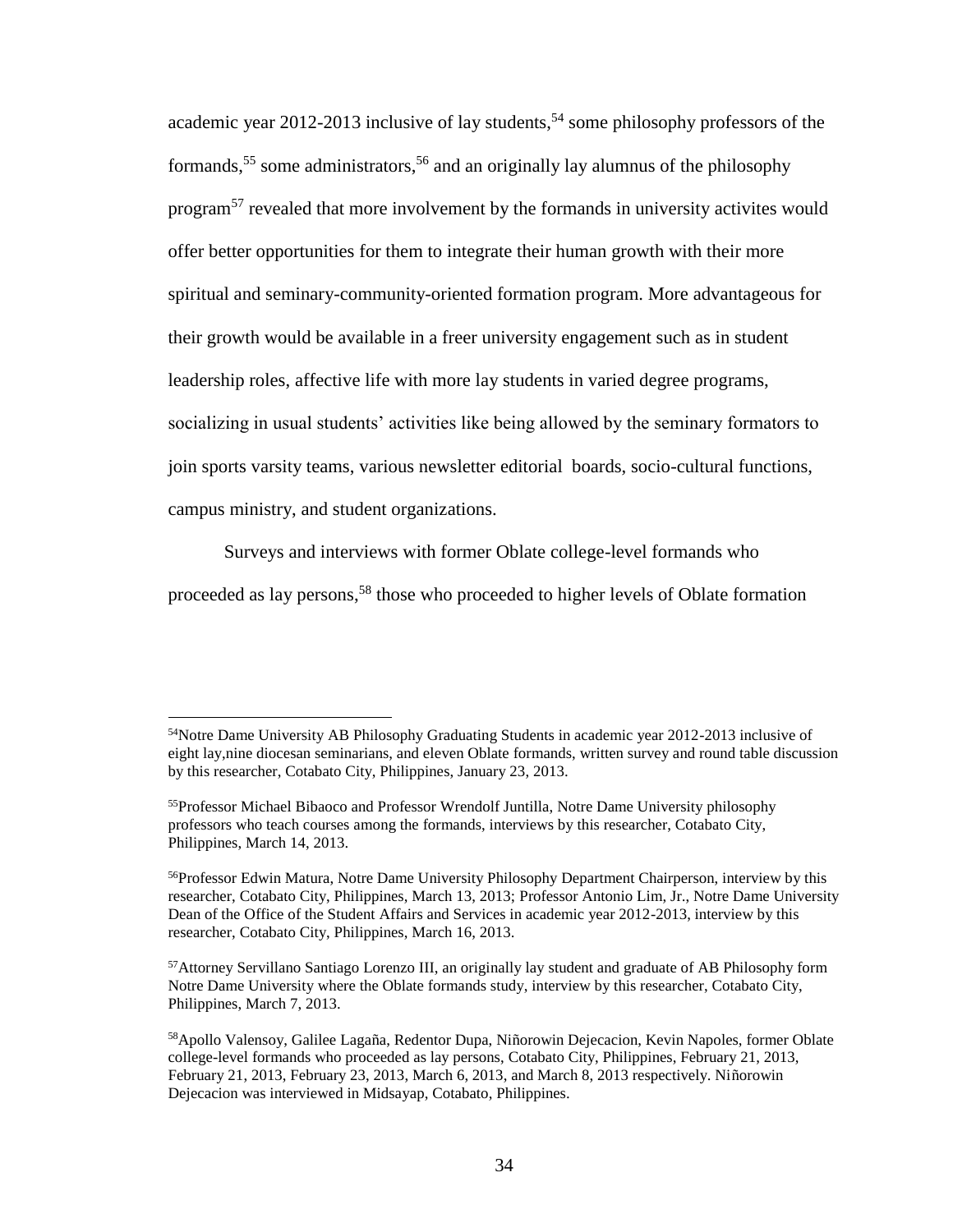who were formands at the time of this study,<sup>59</sup> and those who became Oblate priests<sup>60</sup> and Brothers<sup>61</sup> from varied decades provided deeper insights and recommendations that could broaden a perspective of the said formation program. Some issues in the personal life of the formands can only be issues of ongoing growth at integrating the basic humanspiritual dimension. Many suggested more frequency of consultative dialogue with formators pertaining to their ongoing stage of personal growth to once or twice a month as this was only done once a semester to many of them during their period in the seminary. More assistance and personal support from formators were also suggested. More open and regular feedback about their status in their seminary stay from the formators was deemed wanting so as to provide the formands ample time for personal reflection and adjustment to their increasing self-awareness. Many of those who proceeded as lay persons or those they knew carried bitterness on their part until their elderly years in life, given also social stigma of "not having made it as a priest/Brother." It is thus essential to address with a broader perspective the formation process, as they become lay disciples and shepherds in the Church and for society later on in their careers.

<sup>59</sup>Ryan Isog, Ryan Dave Jungco, Apolonio Wacan, Jr., Rusel Ricabar, and Peter Sotomil, former Oblate college-level formands who proceeded to higher levels of formation as postulant, postulant, theologypriestly scholastic, Brotherly scholastic, and theology-priestly scholastic, Tamontaka, Maguindanao, Tamontaka, Maguindanao, online Facebook messaging, Cotabato City, and Kidapawan City, Philippines, February 12, 2013, February 12, 2013, March 13, 2013, March 26, 2013, and October 20, 2013 respectively.

<sup>60</sup>Fr. Mark Pagente, OMI, Fr. Ignacio Rellin, OMI, Fr. Amador Castillo, OMI, Fr. Wilfredo Cabrera, OMI, and Fr. Howard Tatel, OMI, former Oblate college-level formands who proceeded as full-fleged Oblate priests, interviews by this researcher, Midsayap, Cotabato, Cotabato City, Cotabato City, Kidapawan City, and Kidapawan City, March 7, 2013, September 24, 2013, September 26, 2013, October 21, 2013, and October 21, 2013 respectively.

<sup>61</sup>Bro. Emilio Ungsod, OMI and Bro. Jose Aduana, OMI, a former Oblate postulant for Brotherly program and a former Oblate college-level formand who both proceeded to becoming full-fledged Oblate Brothers, interviews by this researcher, Cotabato City and Kidapawan City, March 30, 2013 and October 25, 2013 respectively.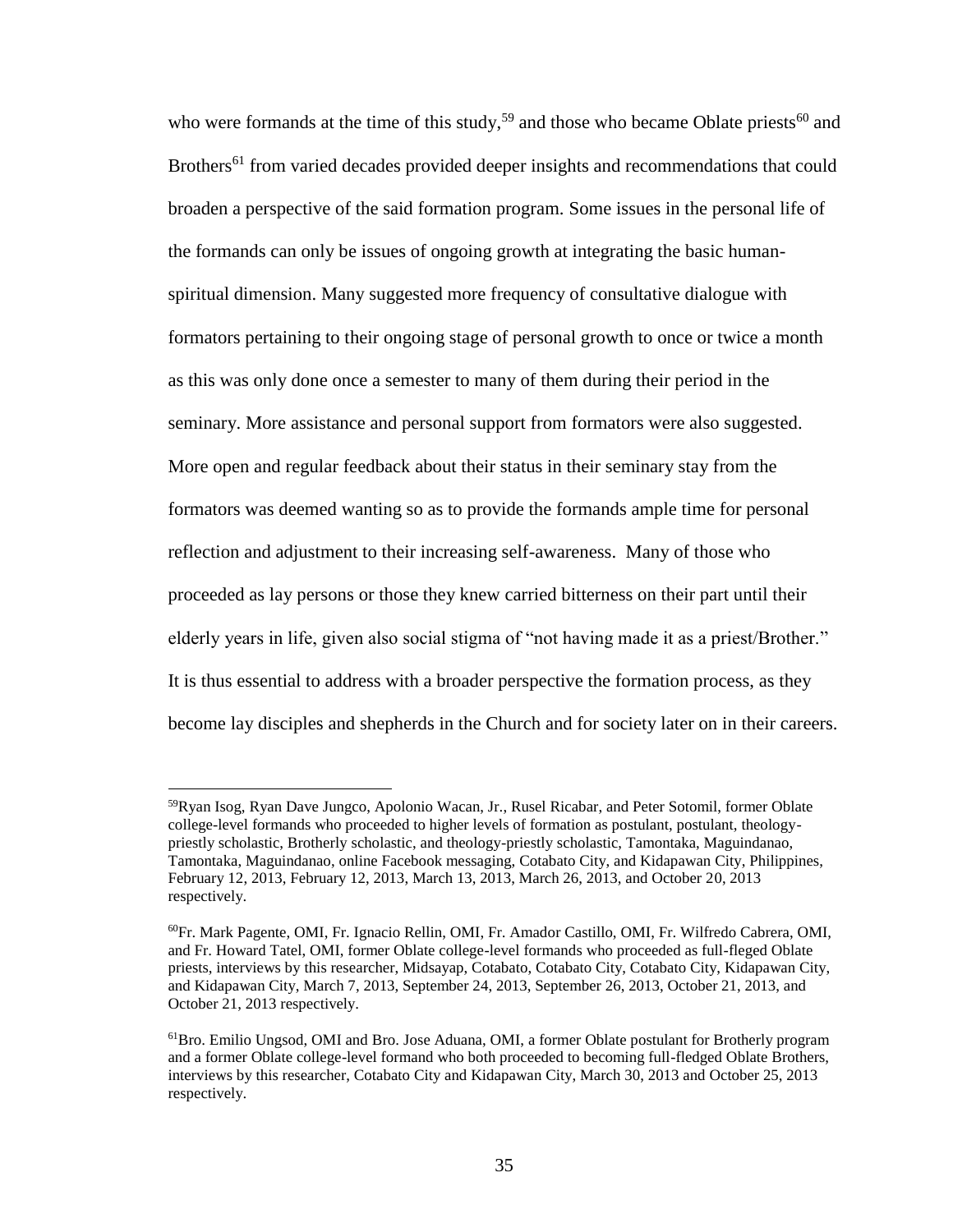More Oblates from neighboring ministries and some lay personnel can contribute their experiences and specializations on the various aspects of formation as nonresidential and non-evaluative support formators. A specific track for Oblate permanent Brotherhood was suggested to begin at that level of formation as some already feel such call. Fields of specialization could be made available to all formands along with the philosophy program to address the experienced need for competencies. Balanced with the equal need for growth in personal maturity, varied formats of the college-level formation program were suggested to be explored such as non-residential aspirancy, residence in an Oblate apostolic community as a college-level student aspirant, or residence in a lay church community while studying as an aspirant with regular formative sessions in the seminary on particular schedule.

Many of the Oblate priest and Brother respondents expressed a need for relating with people outside of the seminary, as they experienced focus on studies but had no or very little interaction with other persons who were not formands. They lacked affective life, particularly that emotions were not discussed. There was a need for every formand to know oneself. Freedom was needed for making a lifetime commitment which they could not clearly articulate yet then. Some articulated that they did not have apostolate in their time which they later on saw was needed for interacting with people. Most of the Oblate respondents including the formands in the next stages of the formation program recommended more regularity of spiritual direction to guide them in their discernment of vocation.

Common to the varied respondents was a sense of being supported by the sustained community bond with their fellow formands even in their later years in life as

36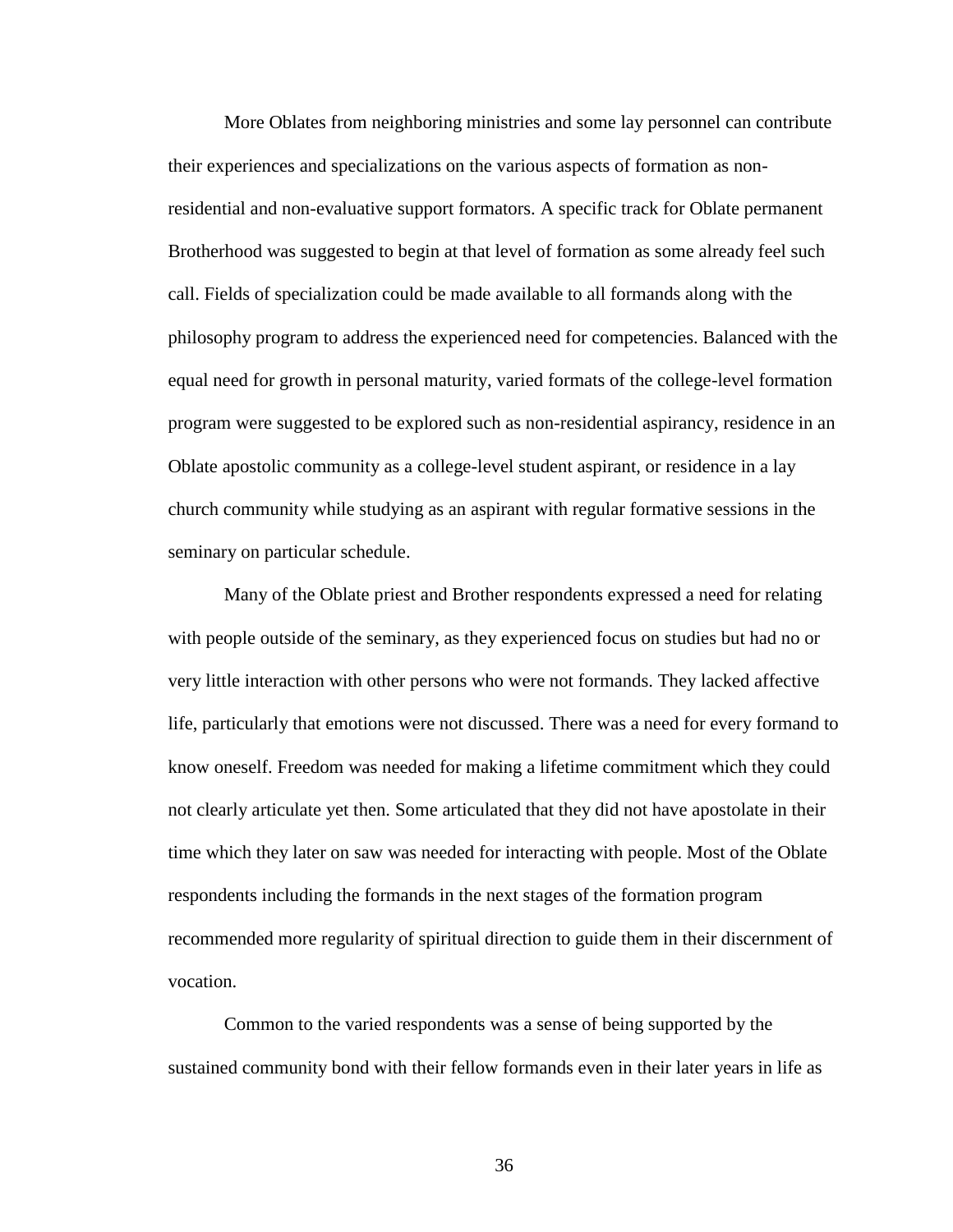lay or religious and/or priests. Spiritual intimacy with Christ that touches the core of one's humanity also sustained their following His call to discipleship and ministering to others in their own ways of life. St. Eugene de Mazenod, the Oblate founder's charism of evangelizing the most abandoned people characterized their ways of life.

A balanced approach in the formation process is inferred necessary to emphasize on the discernment of vocation particularly recognizing those with inclination to the ordained and/or consecrated life as its significant purpose while communion with varied vocations to discipleship and shepherding is a basic grounding. Spiritual nourishment has to go with human growth in self-awareness and direction of one's life in listening to and following God's call and will.

Further surveys and interviews with other congregations' formators opened up variations of perspective of college-level formation which could be considered.<sup>62</sup> The Marist Brothers have regular students' dormitory initial year for their aspirants prior to a year of seminary residential formation. Their novitiate period cuts between the college years of studies before earning a college degree. The Franciscan Capuchins also cut the college years of studies with their novitiate period and have a prolonged mixed apostolate and studies while living with a Capuchin religious community prior to earning a college degree. The Franciscans (OFM) had a similar straight four year-college seminary track as

 $62B$ ro. Lindley Sionosa, FMS, the director of novices and former rector of the college-level aspirancy from 2003 to 2009, interview by this researcher, Tamontaka, Maguindanao Province, Philippines, February 13, 2013; Bro. Michael Angelo Flores, OFM Cap., a formator of postulants, Bro. Noe Roxas, OFM Cap., a post-novice, and Bro. Jasper Espanola, OFM Cap., a post-novice, interview by this researcher, Kidapawan City, Cotabato Province, Philippines, February 27, 2013; Fr. Irineo Tactac III, OFM, Formation Director of Post-Novitiate, interview by this researcher, Kidapawan City, Philippines, February 26, 2013.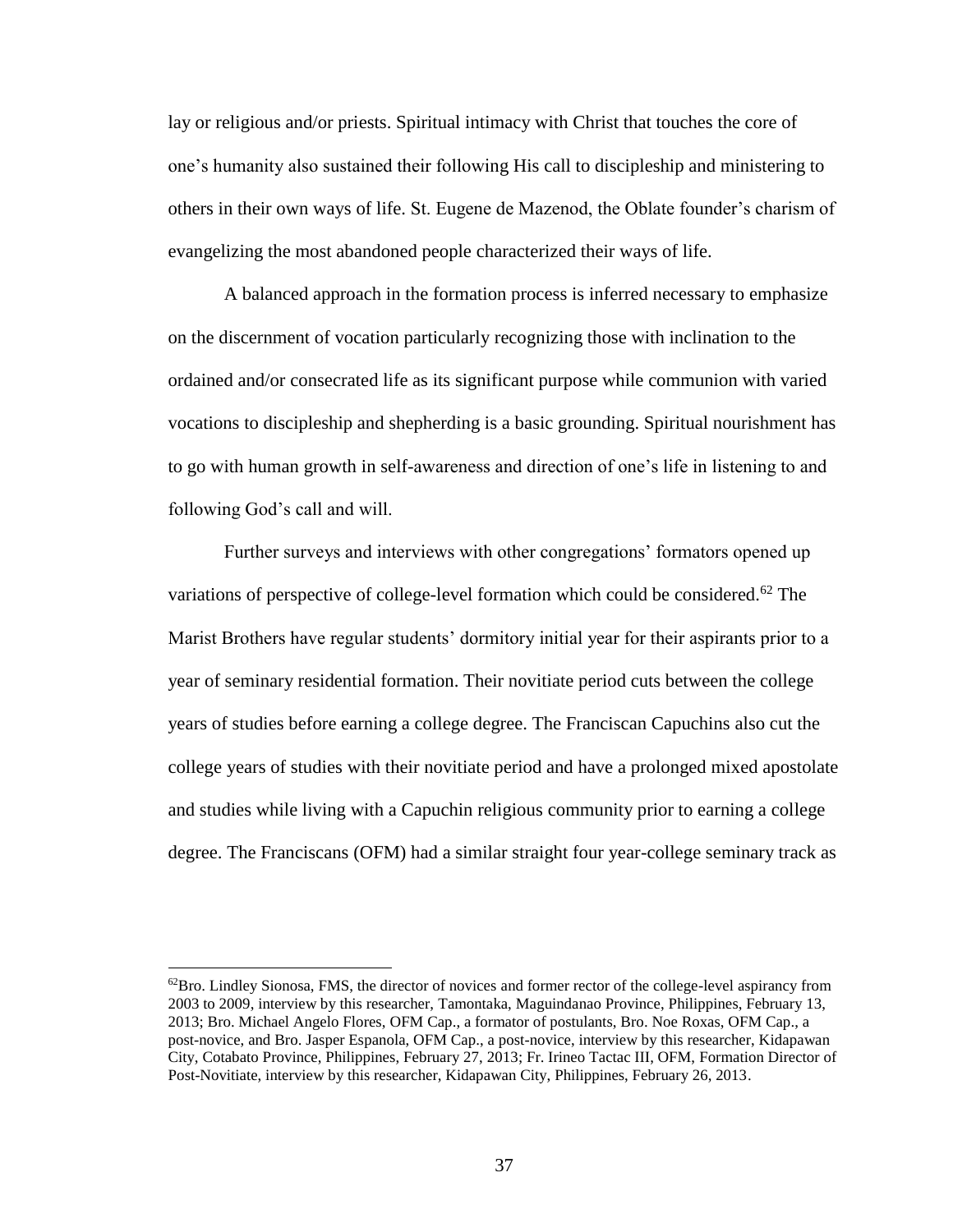do the Oblates but they emphasize on the formation of integral persons with more regularity of seminary processes and sessions than on the academic competency training.

In a further interplay between Osmer's normative reflection and the pragmatic stages in practical theologizing, this researcher related his Oblate congregational research on St. Eugene de Mazenod's apostolic community's missionary charism with the foregoing findings that could broaden a perspective of formation for this given challenge.

Eugene and his initial missionary companions saw that the people were growing in ignorance of the faith, as a result of the Revolution in 1789 and its continued effects. Napoleon prevented whatever would threaten his power over the country and the minds of the people and thus ravaged the Church as his perceived powerful adversary.<sup>63</sup> Eugene and his missionary companions were deeply moved by the almost total loss of faith in the countryside of Provence. They thus were convinced that through parish missions this would be remedied. At the same time, they would be useful to the diocese.<sup>64</sup>

Eugene renewed parish preaching by reaching out to the abandoned countryside and other marginalized communities and speaking in the people's own dialect.<sup>65</sup> Ever since Eugene began as a diocesan priest, he addressed the shortage of priests, due to the Revolution exterminating them, or a number of them fleeing the country, marrying, or leaving the ministry. There were no new vocations to augment the ageing clergy.

<sup>63</sup>Francis Santucci, *Eugene de Mazenod: Cooperator of Christ the Saviour, Communicates his Spirit* (Rome: Association for Oblate Studies and Research, 2004), 26-27.

<sup>64</sup>Joseph La Belle, OMI, "Apostolic Life in the 1812-1826 Thought and Founding Charism of Eugene De Mazenod, O.M.I." (STD dissertation, Pontificia Facolta Teologica Teresianum, Roma, 2006), 92.

 $65$ Ibid.,  $60$ .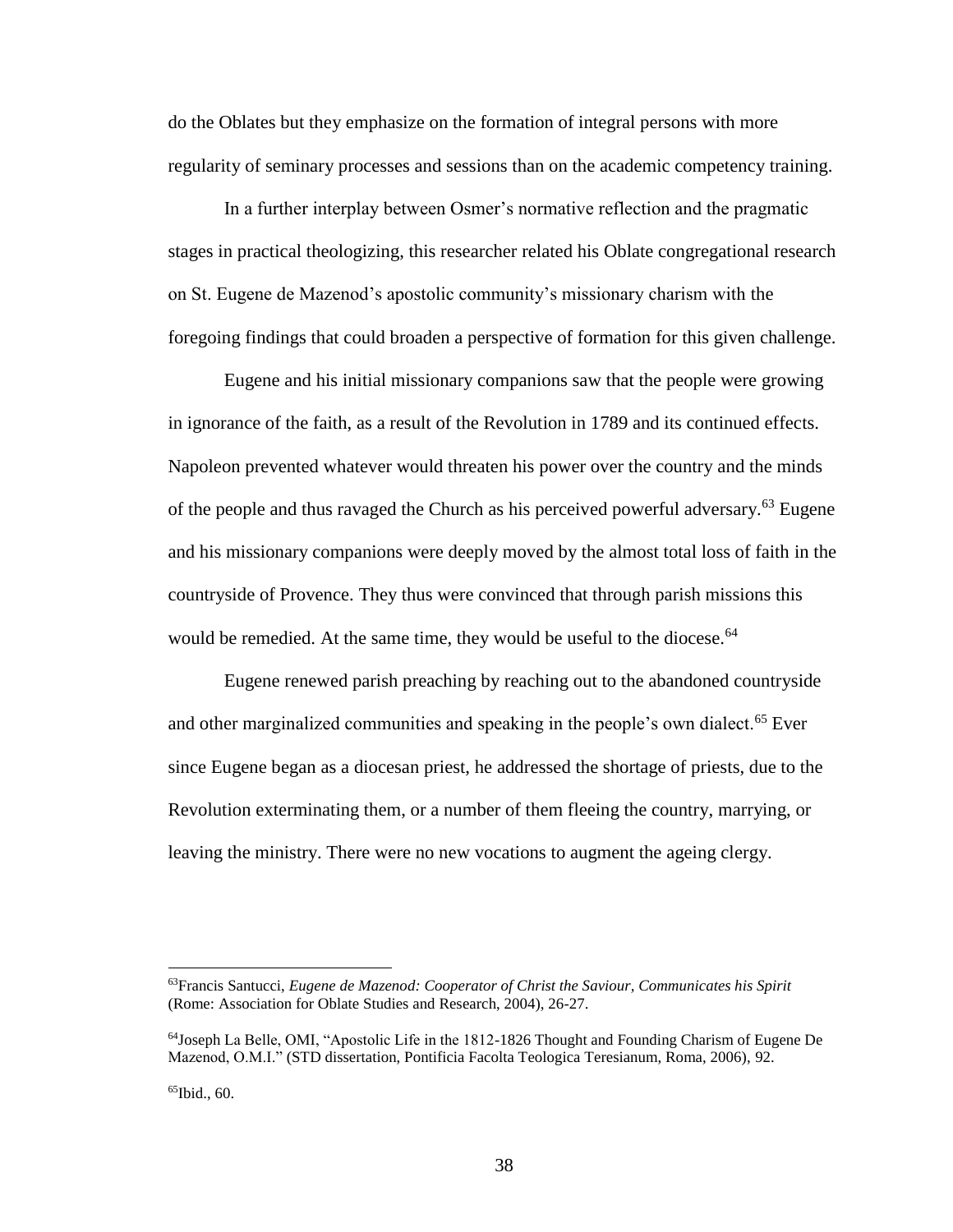Eugene reformed the seminary formation of priests by restoring the fervor of the faith and intensifying spiritual devotion among seminarians when he served as rector of the seminary. He continued what he began as a seminarian by participating in the pious association "that aimed at the promotion of the spiritual progress of its members and, through them, of the whole seminary community."<sup>66</sup>

Eugene had a sense of urgency to remedy the most pressing ills of the abandoned people becoming callous and indifferent. Religion was practically extinct.<sup>67</sup> Eugene responded to the conviction of the Pope that only missions could bring back the faith that the people abandoned. Preaching missions would continue the spread of the Word of God among the people. The missionaries were to travel through the rural areas of Provence preaching in Provencal, which was the language most easily understood by the people, to become closer with them who were humble and less-educated. The aim of their ministry was to work for conversion, which meant bringing those who went astray from the faith back to God's salvation.<sup>68</sup> They provided "spiritual assistance for the poor people scattered over the country districts, and for the inhabitants of the small rural villages deprived of spiritual help."<sup>69</sup>

The conduct of their preaching had the content of preaching who Jesus is, what He meant, to prevent mortal sins, to practice virtues, to lead the people to act with rationality, to become Christians, and to help them to become saints.

<sup>66</sup>Santucci, 29.

<sup>67</sup>Ibid.

<sup>68</sup>Ibid., 80 & 157.

<sup>69</sup>Ibid., 109.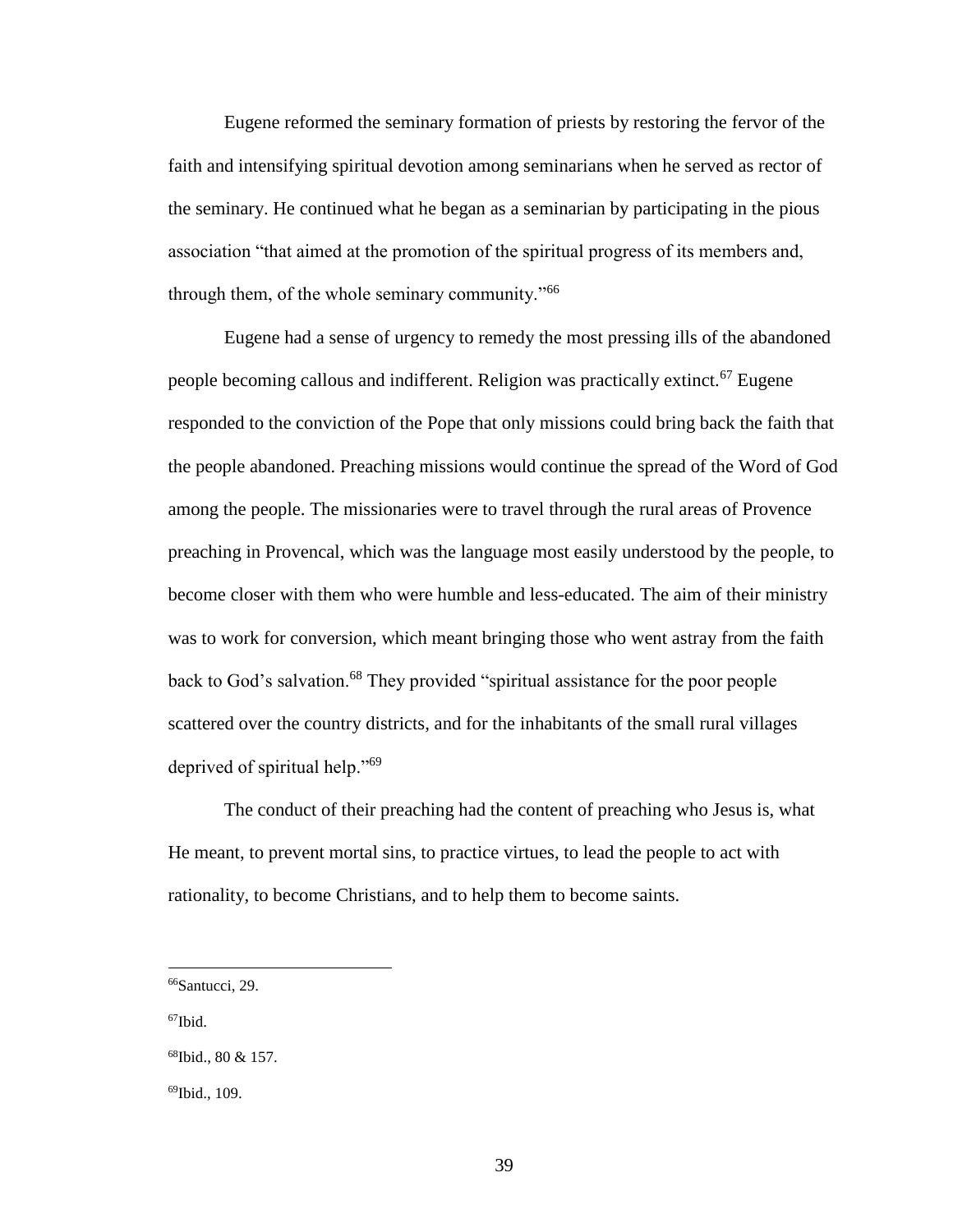Eugene was involved in ministry to the youth. In his early years as a priest, along with his meeting with priests to converse with them on the priestly state, he gathered the youth of Aix together for instructions on Sunday evenings.

These instructions were in a conversational vein, which God Himself ensures seasoning.<sup>70</sup> Engaging in youth ministry was his chief ministry until 1816. He formed and directed the congregation of Christian youth. It continued to take a large part of his time until he moved to Marseilles in 1823. The youth congregation had the purpose of forming a corps of very pious young people. They were to address the state of godlessness in the society and to achieve their own sanctification as well. Their means to actualize these were a lifestyle as examples to others, giving of advice and guidance to others, and a life of prayer.

The contemporary Filipino youth along with the Oblate college-level formands share similar circumstances of rekindling their communion with Christ and with one another towards becoming more cooperative with His call to a specific way of discipleship and becoming as Christ Shepherd to others.

## *Formative Life-Experience Setting Re-explored*

From the combined surveys and interviews from the various respondents, the daily life of formands was re-explored looking into the seminary schedule which the formation program had in the five academic years included in this study until academic year 2014-2015. In almost all of their scheduled activities they are always with their

<sup>70</sup>Ibid., 38 & 47.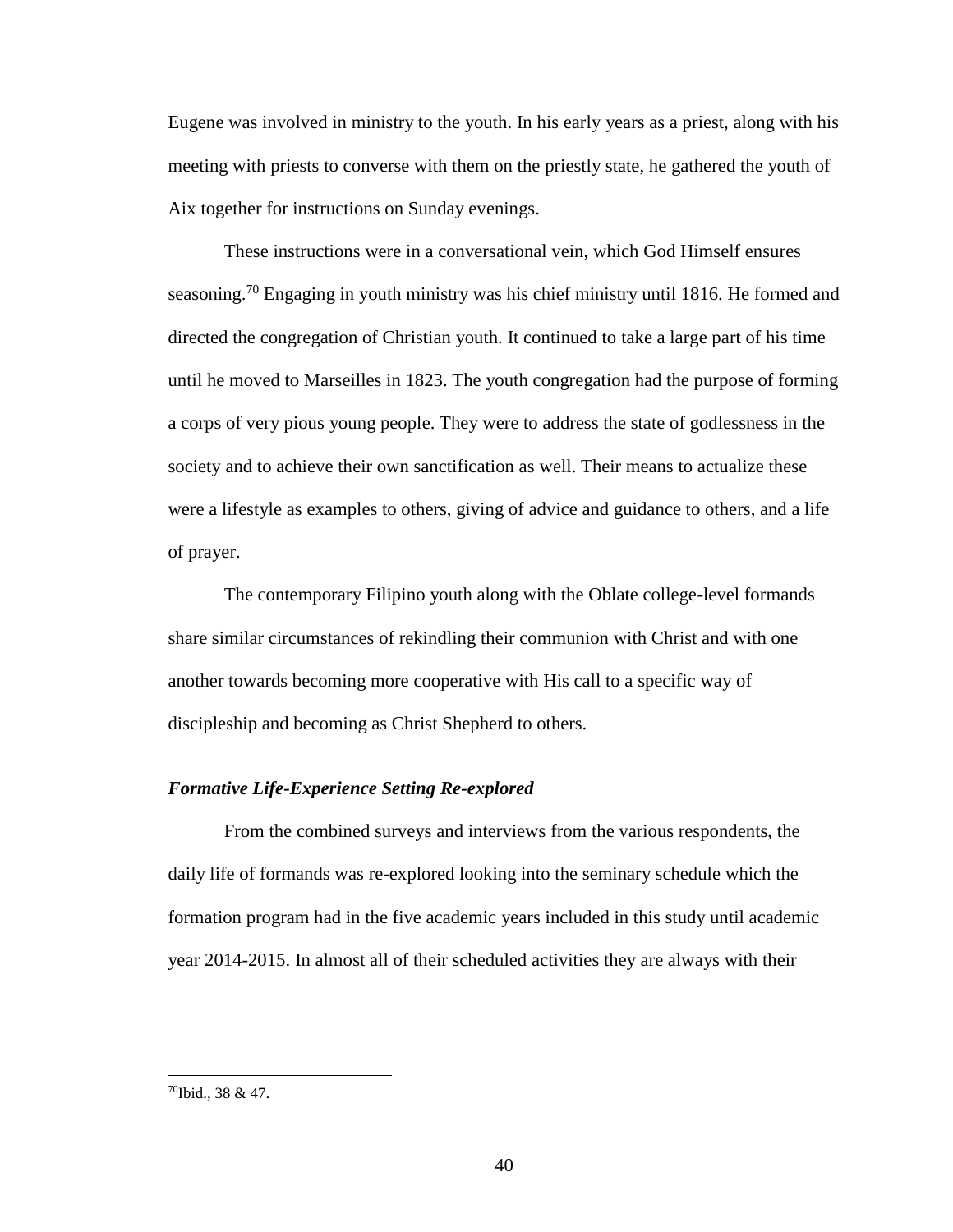fellow formands. This was among the significant observations made by various relevant persons from the surveys and interviews.

Even while the seminary community life is emphasized along with seminary time for prayer, observed and experienced by various respondents related to the formation process studied, notable areas of concern were the lack of freedom for growth in personal responsibility in life management and for enhanced human relationships also with other persons like the young aside from their fellow formands, a need for more integration of the formation aspects,  $^{71}$  and a more regular reflection upon their apostolate, particularly regarding a focus upon the Oblate charism. This last element is not strongly required from the OMI's *General Norms* as it states only "some attraction, however vague, to 'what Oblates are and do.'" <sup>72</sup> This is even wanting of stronger articulation in the OMI Philippine formation directory as it speaks of a fourth-year college level Oblate formand expected only "manifested enthusiasm to know more about the congregation, its life and mission."<sup>73</sup> Given these insights, communion of vocations tends to be the direction emerging.

#### *Theology of Communion of Vocations in Christ the Shepherd*

Filipino philosophical, cultural, and theological notions grounding the formation program continue to be re-rooted in the Church's theological norms.

<sup>71</sup>Oblates of Mary Immaculate, *General Norms for Oblate Formation*, no.30. This is also not articulated strongly in the "Initial Formation Directory for the OMI in the Philippine Province."

 $72$ Ibid., no. 106.

 $^{73}$  Formation Committee, "Initial Formation Directory for the Oblates of Mary Immaculate in the Philippine Province," 13.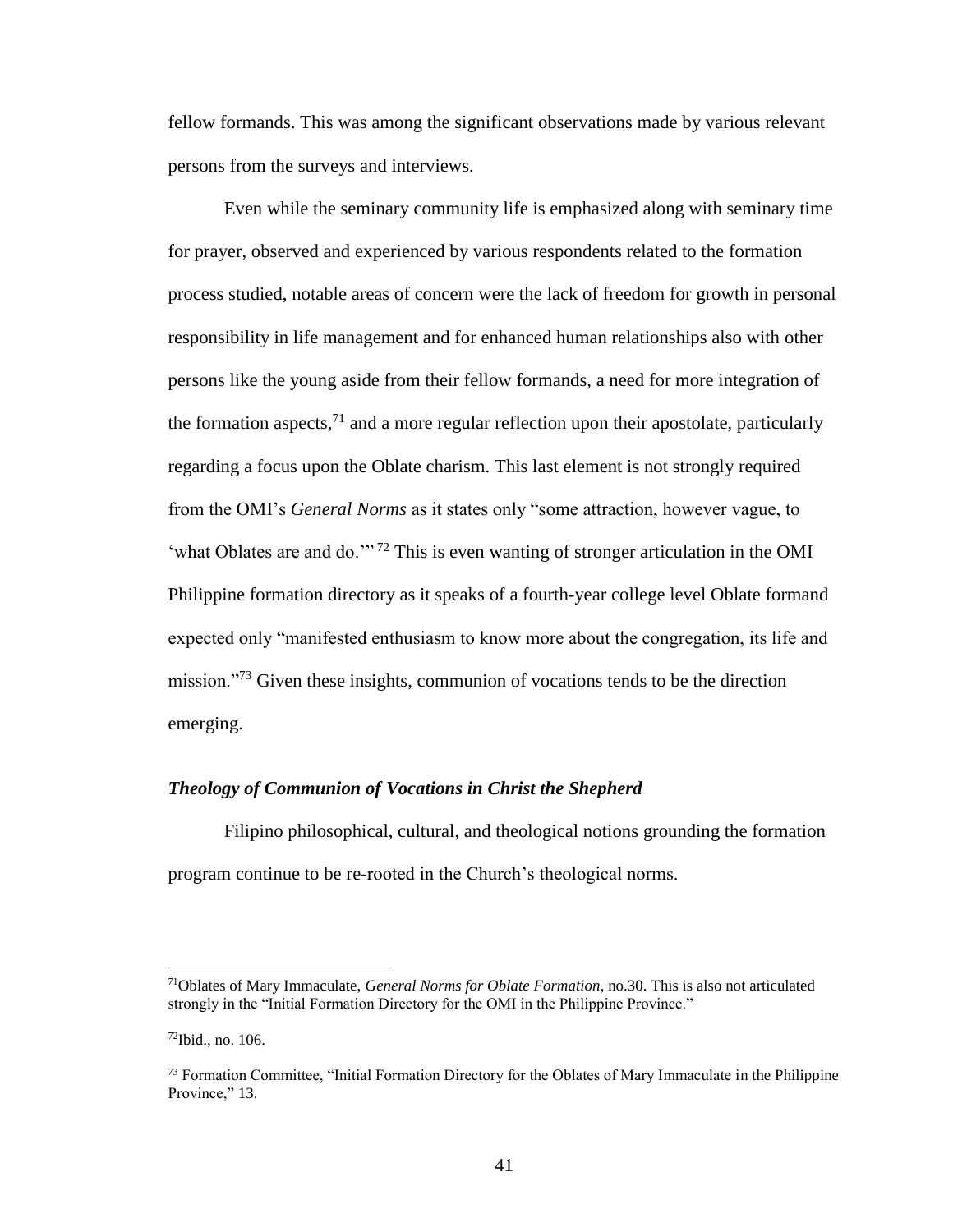The *Constitution on the Church* speaks of Christ as the Shepherd and the entire church as sheepfold, with human shepherds taking care of the sheep  $(LG, 6)$ <sup>74</sup>. The sacraments of initiation communally celebrate communion of a person with Christ as His disciple being formed in His likeness (*LG*, 7).

John Markey propounds on Vatican Council II's essential elements of communion theology. "Communion almost always refers to a *community* that is filled with and empowered by the *Spirit* of God and lives through the sharing of gifts and charisms inspired by the Spirit in such a way that it acts as both a *sign and instrument* of God's saving plan for the universal community.<sup> $275$ </sup> The Church embodies the relationship between the Spirit, a local community, and the local community related to other local communities, and then their sacramental relationship with the world.

The lay faithful have a role in the building up of communion in the Church. As one mystical body of Christ, the Church has an organic communion, much like that of a living and functioning body. "In fact, at one and the same time it is characterized by a *diversity* and a *complementarity* of vocations and states in life, of ministries, of charisms and responsibilities."<sup>76</sup> As baptized the lay are anointed as the "Body of Christ." "In a certain way, then, it thus happens that with head and body the whole Christ is formed" (*CL*, 14). In sharing in the Eucharist the lay unite with Christ's self-offering on the cross and they offer themselves and their daily activities which become united in His sacrifice.

<sup>74</sup>Second Vatican Council, *Lumen gentium* [*LG*], *Dogmatic Constitution on the Church,* no. 6, in Flannery, *Vatican Council II, Volume 1.* All other Vatican II documents are taken from Flannery's edition.

<sup>75</sup>John Markey, *Creating Communion: The Theology of the Constitutions of the Church* (New York: New City Press, 2003), 24.

<sup>76</sup>John Paul II, *Christifideles laici* [*CL*], *On the Vocation and the Mission of the Lay Faithful in the Church and in the World* (Dublin, Ireland: Veritas, 1989), no. 20.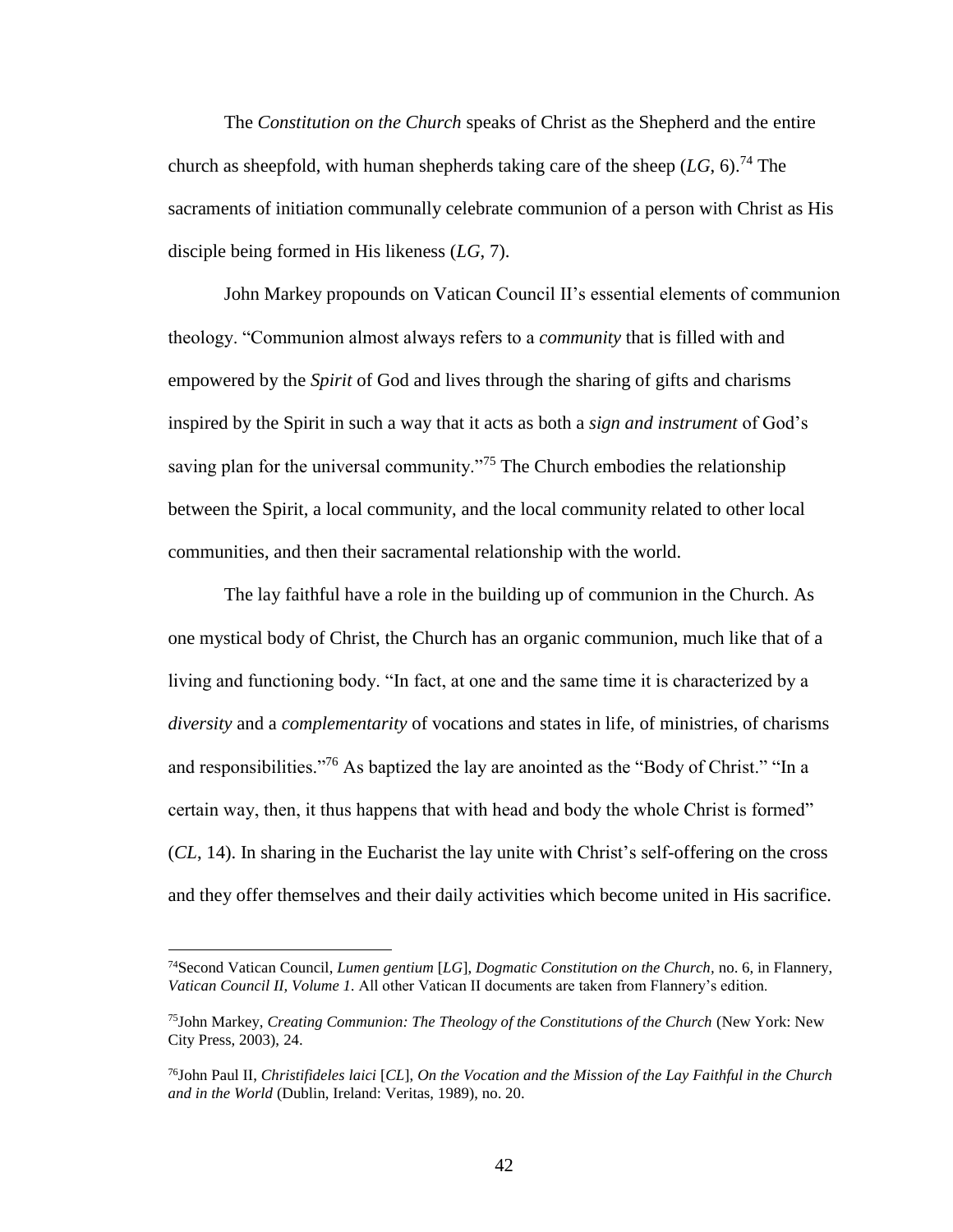This is termed the common priesthood of the faithful. By the testimony of the lives of the laity, they participate in Christ's prophetic mission. The lay faithful share in His kingly mission by their spiritual combat against sin and in serving justice and charity particularly for the least in society. They share in Christ's power "ordering creation to the authentic well-being of humanity in an activity governed by the life of grace." They share in this three-fold mission of Christ deriving "*from* Church *communion*" and requiring to be lived and realized *in communion* and *for the increase of communion itself*" (*CL*, 14, original emphasis).

The conjugal bond is the Christian communion of self-giving that represents Christ's mystery of His covenant with the Church. "As a memorial, the sacrament [of matrimony] gives them the grace and duty of commemorating the great works of God and of bearing witness to them before their children."<sup>77</sup> The married couple bears witness to the fidelity of Christ to the Church by their marital fidelity. The ordained minister helps them on this together with all the faithful in the Church (see *FC*, 20). Conjugal communion builds up the broader communion of the family.

The family serves as a sign of communion in evangelization. John Paul II understood that it is in the family that the culture of life is developed.<sup>78</sup> The person learns the distinction between good and evil, life and death, love and non-love in the family.<sup>79</sup>

<sup>77</sup>John Paul II, *Familiaris consortio* [*FC*], *Regarding the Role of the Christian Family in the Modern World*, no. 13*.*

<sup>78</sup>Carl Anderson, "The Family: Sign of Communion in the New Evangelization," in *Called to Holiness and Communion: Vatican II on the Church* (Chicago: University of Scranton Press, 2009), 268.

<sup>79</sup>Ibid., 266.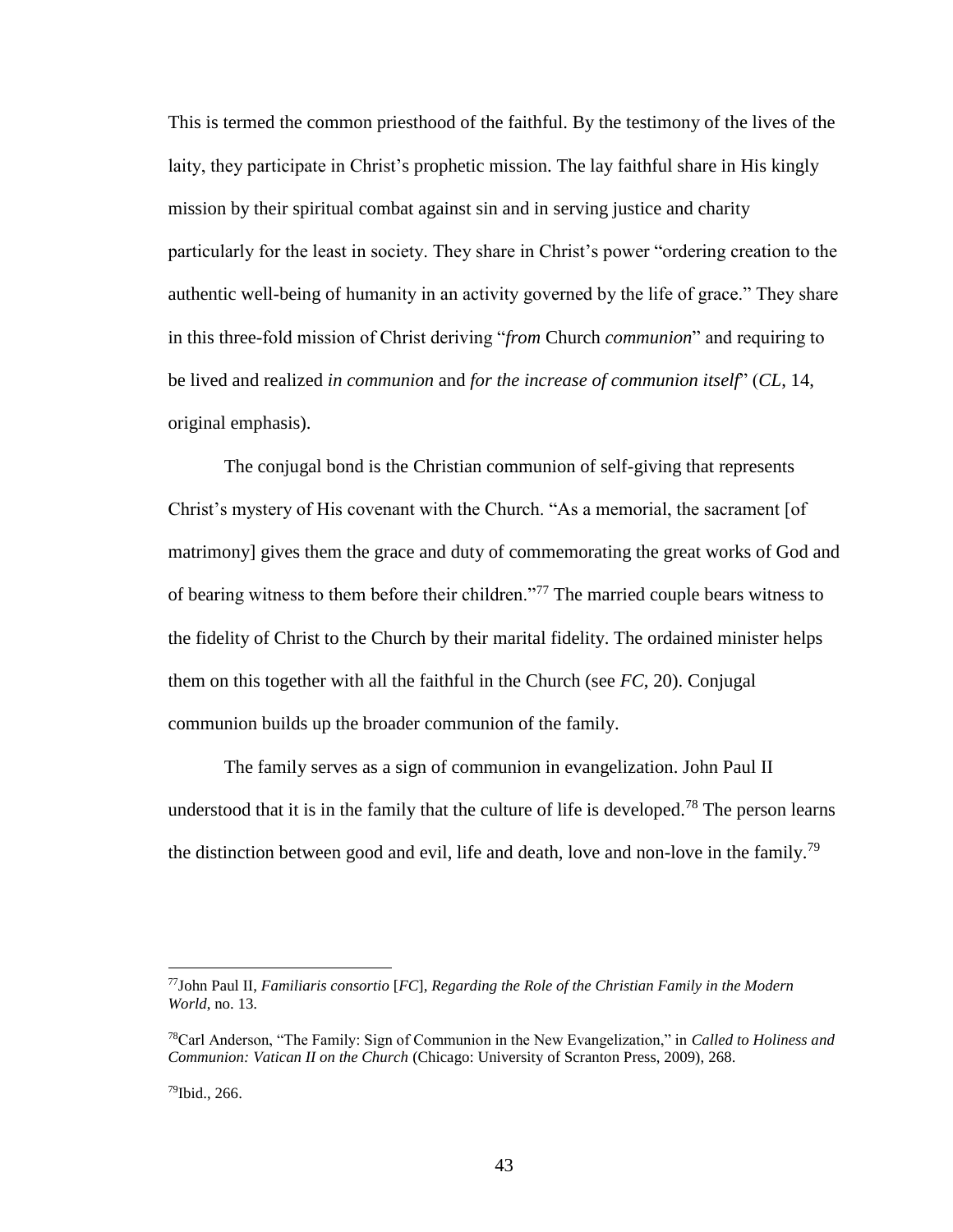Evangelization has to take place as well in the family, as it does in the Church and in the society.

Not only the married lay vocations but those who remain single share in the Church's communion for evangelization of society, together with the ordained and the consecrated. In the activity of evangelization, Pope Paul VI wrote, inner transformation of the person living according to the Gospel happens at the beginning. Then the whole society is transformed.<sup>80</sup> "It may indeed be said that the only true form of evangelization is that by which the individual communicates to another those truths of which he [or she] is personally convinced by faith (*EN*, 46)." Evangelization responds to modern-day secularism and humanism, by bringing back God as source and foundation of pleasure and activities in the world. The consumerist attitude of capitalism requires evangelization (see *EN*, 55). This evangelization in the modern world is the role of everyone in the Church (see *EN*, 59).

John Paul II asserts in his apostolic exhortation *Consecrated Life* that, according to a charism from the Holy Spirit, such a way of consecrated life contributes to the transformation of the world. $81$  As a way of life, the gift of consecrated life converges with other gifts in the ecclesial communion building up the Body of Christ for the Church's participation in Christ's mission in the world (*VC*, 4). While evangelical detachment from one's original family by joining a vowed religious community as one's new primary family is a call for consecrated persons, this way of life connects in communion with other persons in evangelization.

<sup>80</sup>Pope Paul VI, *Evangelii nuntiandi* [*EN*], *Evangelization in the Modern World* [1974], 18.

<sup>81</sup>John Paul II, *Vita Consecrata* [*VC*], *Apostolic Exhortation, Consecrated Life.* (Boston, MA: Pauline Books and Media, 1996), no. 1.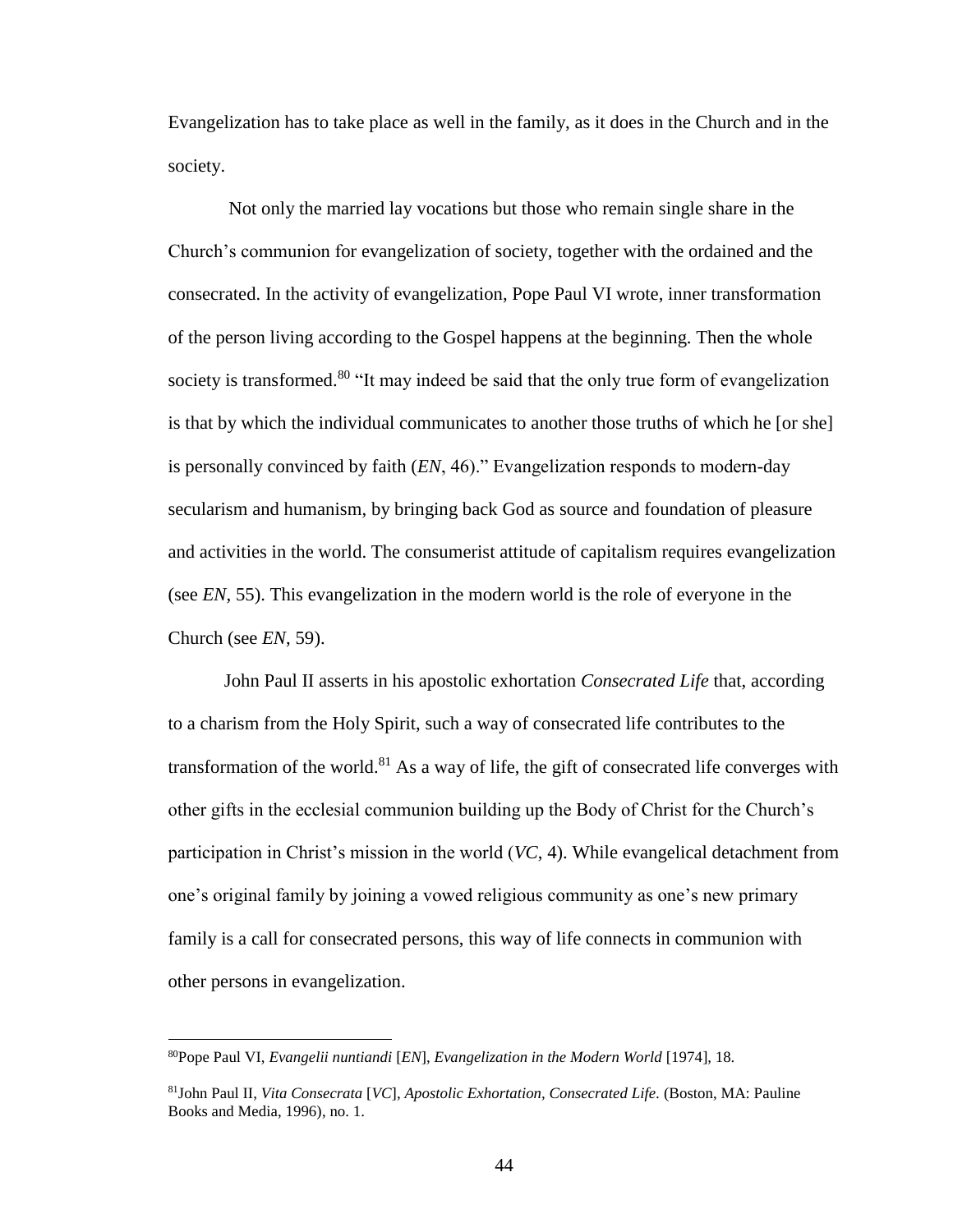The vow of poverty proclaims that only God is the person's treasure. Christ though was rich lived poverty (2 Cor 8:9) as an expression of total self-gift. Obedience proclaims full sustenance of life in doing the Father's will (see Jn 4:34). The mutual trust and responsibility called for by the vow of obedience in consecrated life reflect the loving harmony in the Three Divine Persons. The vow of chastity manifests dedication to God with an undivided heart reflecting the infinite love of the Trinity (*VC*, 21). While apostolic engagements in the world are urgent, the eschatological nature of the consecrated life remains a challenge to be lived. The expectation of the final coming of the Lord is intensely lived by consecrated persons with desire, anticipation, commitment, and witness to the utmost treasure of the final Reign of God. The vow of virginity has been understood by tradition as "*an anticipation of the world to come*, already at work for the transformation of man" (*VC*, 26).

Chastity in consecrated life for the sake of the Kingdom of God shows esteem for the vocation to marriage as Christ's way of making spouses witnesses and cooperators in the fruitfulness of Holy Mother Church as Bride in bringing forth and raising children in the love of Christ her spouse. Consecrated persons serve as a reminder to all the baptized to live the fundamental values of the Gospel, even while there is mutuality in this reminder (*VC*, 33).

Consecrated life, though, is not just a collection of individual Christians. The Congregation for Religious Life's *Fraternal Life in Community* asserts that the communion in the Church is made visible in the fraternal dimension of consecrated community life as a sign and stimulus for all the baptized to grow in fraternal

45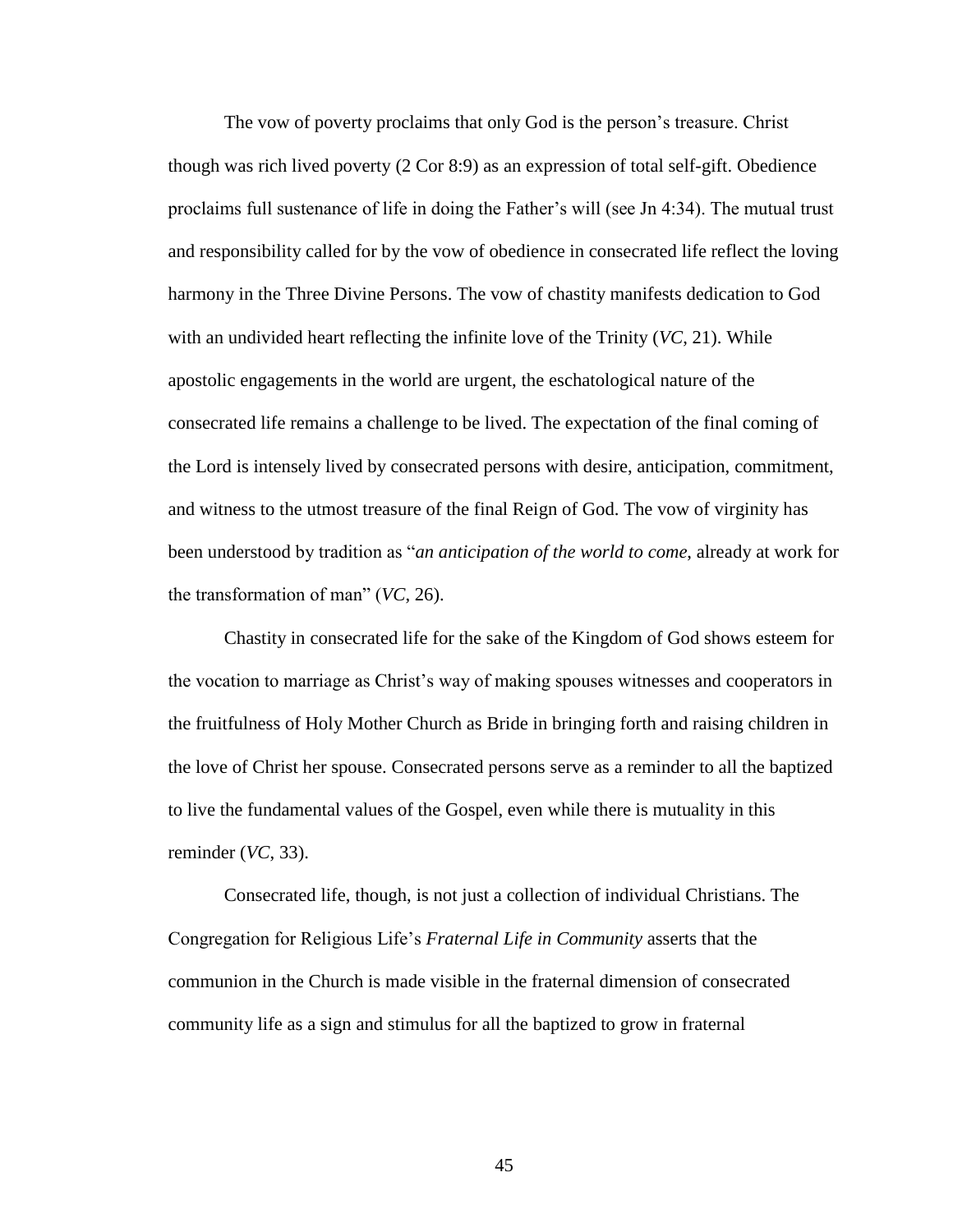communion.<sup>82</sup> Consecration and mission are two facets of one reality.<sup>83</sup> Consecrated life is a way of being, according to a mission charism, like teaching, preaching, or administering. The distinctive consecrated character is one's public profession of Church's mission. $84$  Religious persons live up to who and what they professed.

Pope John Paul II exhorts that formation of priests recognize the image of Jesus as Good Shepherd applying especially to the identity and role of the ordained priest. Through the sacrament of ordination, inclusive of anointing of holy orders and laying on of hands, the Holy Spirit configures the priest to Christ as head and shepherd of the community (*PDV*, 15).<sup>85</sup> Christ Himself as the priest in His whole being as Son of God and especially in His salvific passion, death and resurrection fulfills offering His life for His sheep. He gathers them together as one flock (*PDV*, 13). Jesus entrusted prolonging His mission for humanity to the apostles whom He called and gathered in unity with Him, with one another, and with the Father, to be sent into the world (*PDV*, 14). The apostles in turn carried out the mission by calling other men as bishops, priests, and deacons, embodying Christ the Shepherd in their caring for the flock. The ordained person proclaims His word, continues His paschal meal, and gives his life in Christ's service for

<sup>82</sup>Congregation for Religious Life, *Fraternal Life in Community* (Vatican City: Congregation for Religious Life, 1994), no. 2.

<sup>83</sup>James Downey, ed., *Religious Life: What the Church Teaches* (Chicago: Institute on Religious Life, Inc., 1985), 40.

<sup>84</sup>David Fleming and Elizabeth McDonough, eds., *The Church and Consecrated Life* (St. Louis, MO: Review for Religious, 1996), 313.

<sup>85</sup>John Paul II, *Pastores dabo vobis* [*PDV*], *I Will Give You Shepherds* (Boston, MA: Pauline Books and Media, 1996), no. 15.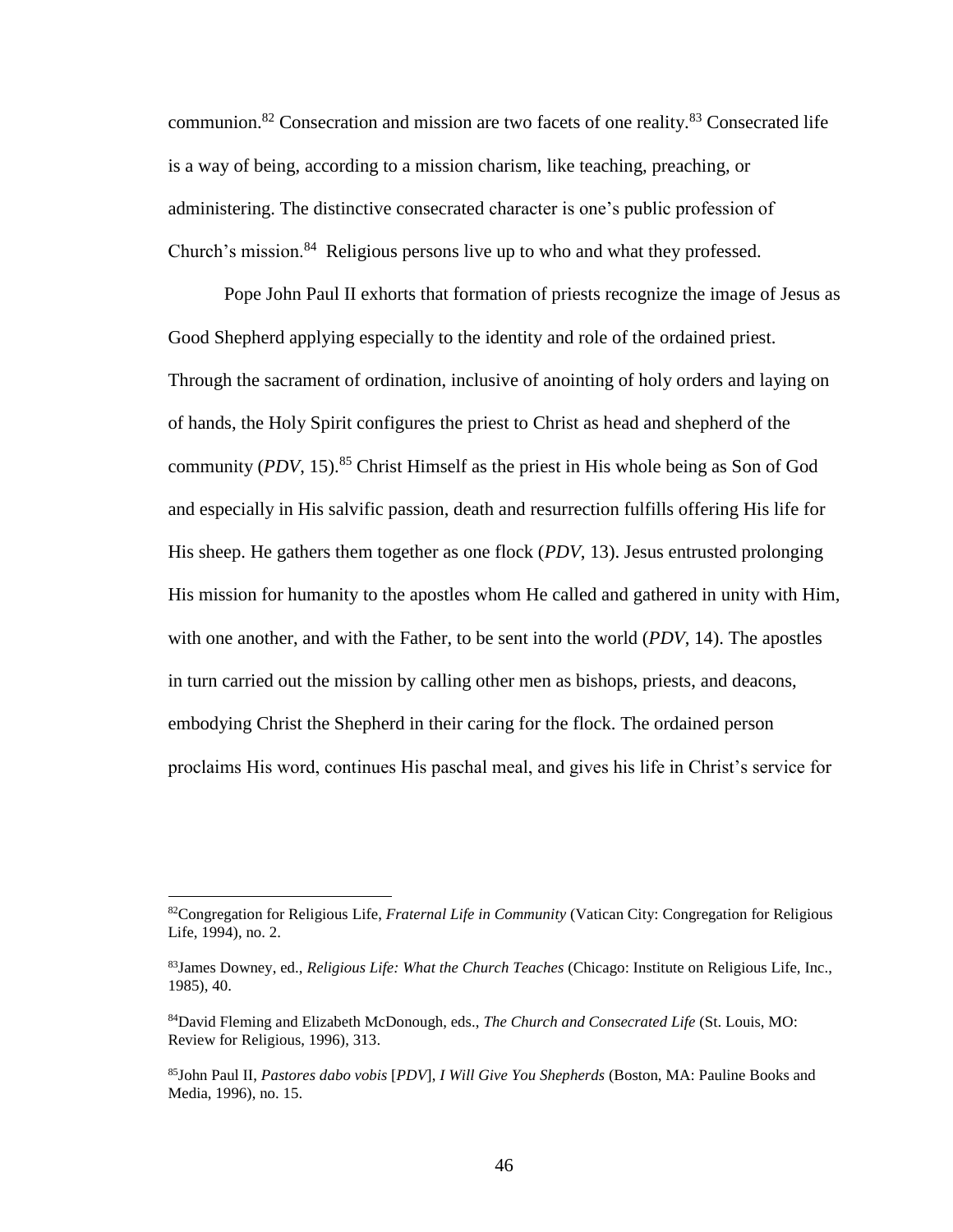the salvation of His people who strive to grow in the likeness of Christ in their lives (*PDV*, 15).

"He is a servant of the Church as communion because – in union with the bishop and closely related to the presbyterate – he builds up the unity of the Church community in the harmony of diverse vocations, charisms and services" (*PDV*, 16). In communitarian form, the ordained recognizes, upholds, and helps the laity in their specific role of the common priesthood in the Church's mission (*PDV*, 17). The ordained tend to face increasing pastoral activities. The lay disciples and shepherds, however, have been asking for the ordained to commit to forming them to suitably fulfil their shared ecclesial mission. "The more the laity's own sense of vocation is deepened, the more what is proper to the priest stands out" (*PDV*, 3). The ordained labors to make the Church "community a herald and witness of the Gospel" (*PDV*, 16). The ministry of the ordained is thus complementary with the ministries of the laity in a communion of their vocations for discipleship and shepherding the flock while reaching out to other people.

As life and love are emphasized in the relationship of the Good Shepherd and the sheep (Jn 10:1-30), it must be emphasized that shepherding is not only governing, and that even in that regard it is a specific style of governing. It gives importance to the "loving, life-giving, caring, nourishing, leading, protecting aspects of the image, to mention but the main ones. This image is also closely related to the service aspect of those who are given authority in the Christian community."<sup>86</sup> Cachia asserts that the New Testament continues the heritage of the Old Testament image of the shepherd to refer to

<sup>86</sup>Nicholas Cachia, *The Image of the Good Shepherd as a Source for the Spirituality of the Ministerial Priesthood* (Rome: Editrice Pontificia Universita Gregoriana, 1997), 23.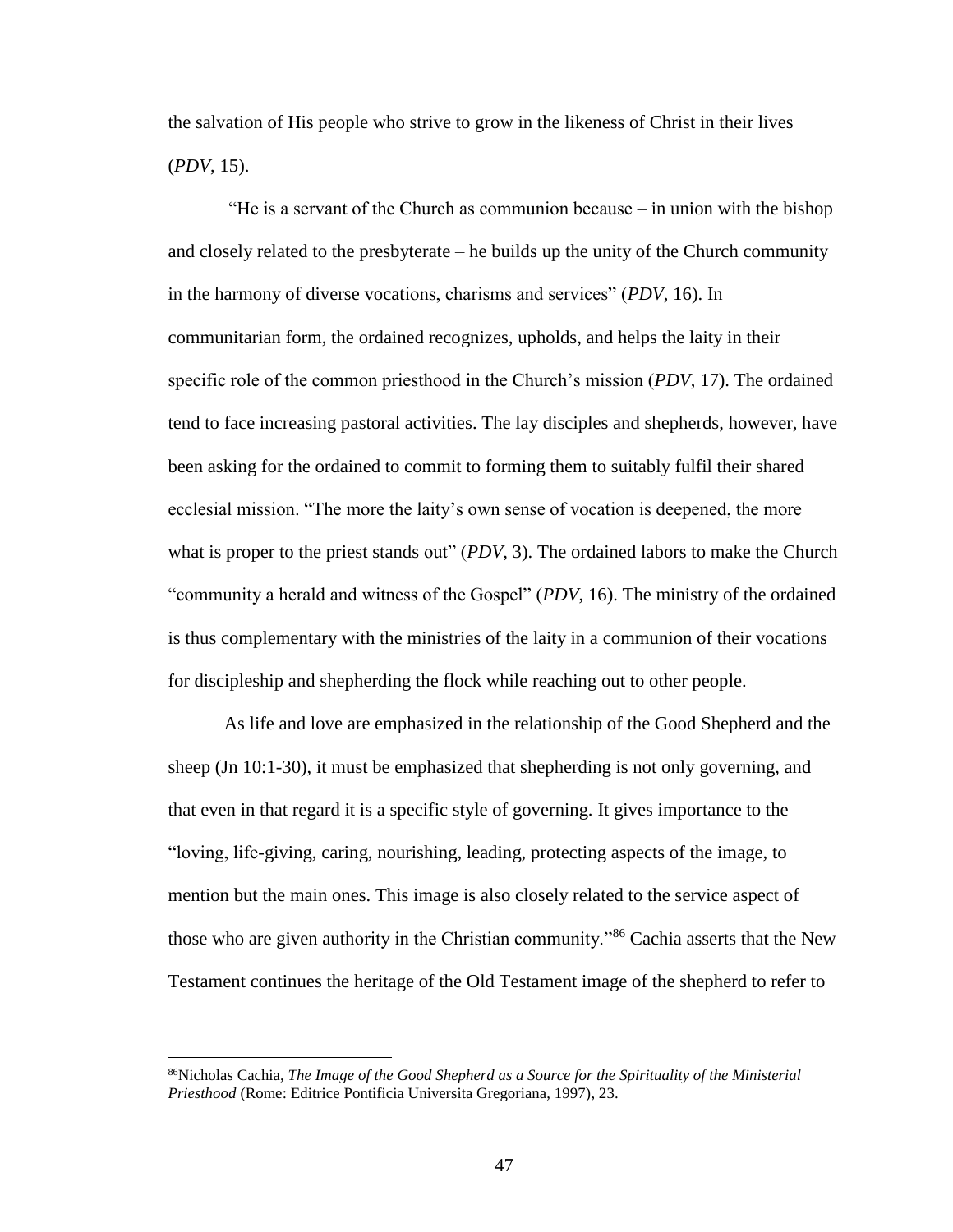His ministers. It is "applied both to Jesus Christ and to those who will minister to the people in his name."<sup>87</sup> This is for the well-being of the sheep. It would be significant that the formands would become aware of the direction of the ordained way of life as for the sake of the people. Cachia cites some Church Fathers in this regard.<sup>88</sup> He refers to Gregory Nazianzen who asserted that God shepherds through the pastors.<sup>89</sup> Cachia also refers to Augustine as expressing that in the ministry of Peter is the unity of all represented.<sup>90</sup> He notes John Chrysostom asserting that the ordained priest pleases God with his good action of caring for His sheep.  $91$ 

Communion in the Church has the complementarity of the priesthood of all the baptized and the ordained priesthood. "Though they differ from one another in essence and not only in degree, the common priesthood of the faithful and the ministerial or hierarchical priesthood are nonetheless interrelated. Each of them in its own special way is a participation in the one priesthood of Christ" (*LG*, 10). Various vocations thus share in the likeness of Christ the Shepherd for one another and other people.

# *Filipino Perspective of Vocation Discernment*

Filipino cultural concepts of dignity and worth interrelate in bringing about essential principles that assist a formand to pursue a way of life.

 $87$ Ibid., 73.

<sup>88</sup>Ibid., 244.

<sup>89</sup>Ibid., 245, Gregory Nazianzen, *Oratio* 11, 7.

<sup>90</sup>Ibid., 247, Augustine, *Sermon* 147, 2: *Sermons* III/4, 448.

<sup>91</sup>Ibid., 249.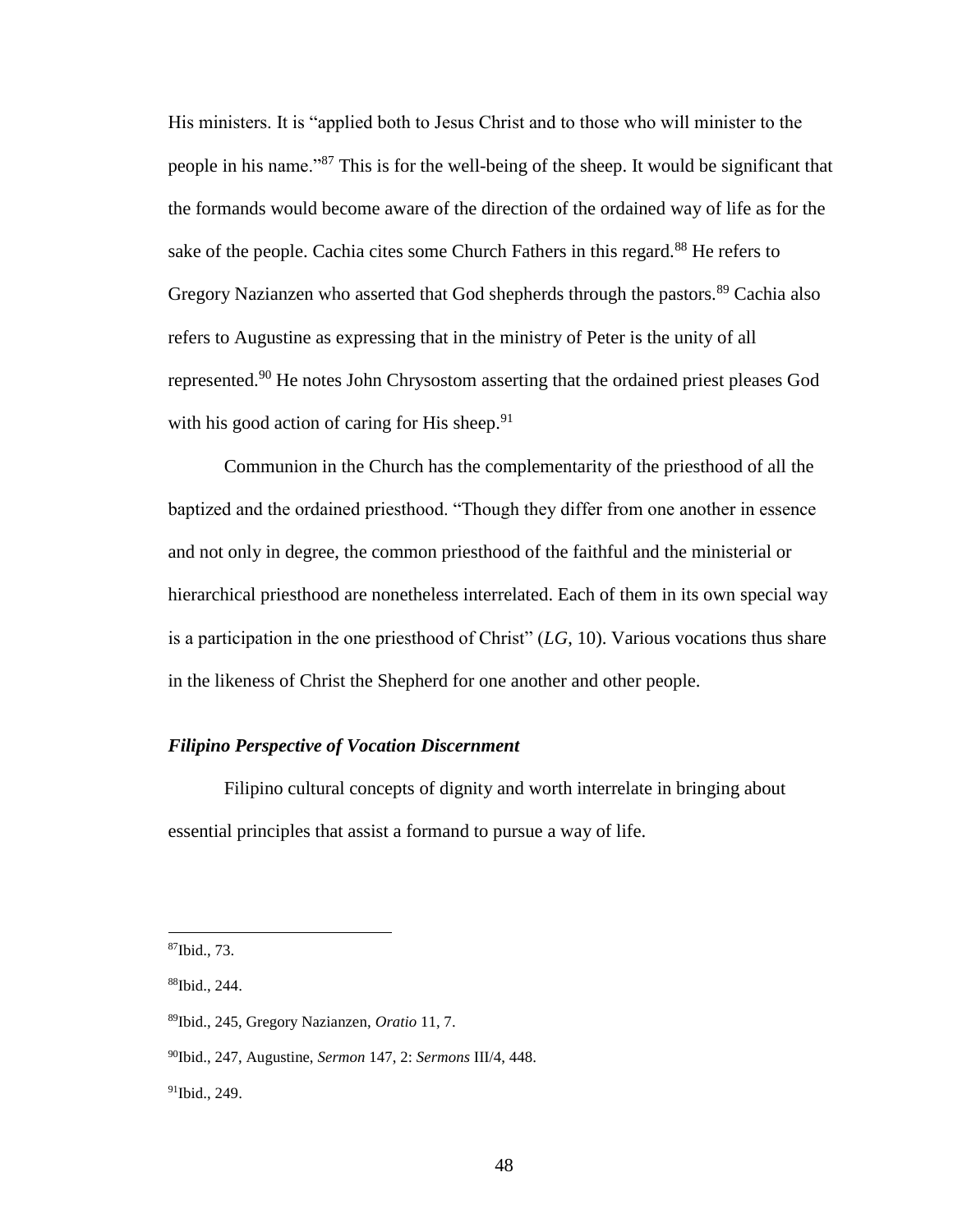Jocano provides a Filipino term for value as *pamantayan*, in English translation as "standard." It encompasses *halaga*, translated as "merit, significance, worth, or the price we give to objects, ideas, sentiments, and actions."<sup>92</sup> *Pamantayan* further refers to traditionally established principles and rules that govern people's behavior. Living out ideals will make one a person of *karangalan*, which means dignity, taken from the root word *dangal*. 93

A Filipino formand can find fulfilment of one's dignity *dangal* when he opens himself to the worth or value *halaga* of God's will to be pursued in one's way of life. In freedom that cooperates in God's will, the essential principle of the standard, *pamantayan*, calls for an attentive listening and responding to one's vocation that comes from Christ. The formands' hearts could become more open when the vocational themes presented find integration with their own experiences.

Discerning one's vocation goes through human-spiritual integration in one's growth. Continuing discipleship growth sessions as pragmatic pastoral action conducted with the formands deepened their understanding and involvement<sup>94</sup> regarding their own age range from sixteen to twenty-two years old with only one formand aged twenty-six who was a college student-transferee. Most were fresh high school graduates. He developed this theme from various resources he gathered from his studies at the Oblate School of Theology in the U.S., mainly that of Peter Feldmeier. "What we actually see is

<sup>92</sup>Felipe Landa Jocano, *Filipino Value System: A Cultural Definition* (Quezon City, Philippines: Punlad Research House, Inc., 2002), 19.

<sup>93</sup>Ibid., 23.

<sup>&</sup>lt;sup>94</sup>Series of Discipleship Growth Sessions on various themes with Likert-scale rating of Level of Understanding and Sense of Involvement gained through pre-test and post-test questionnaires after Group Sharing and Open Forum conducted from January 31, 2013 until 2015 for this study.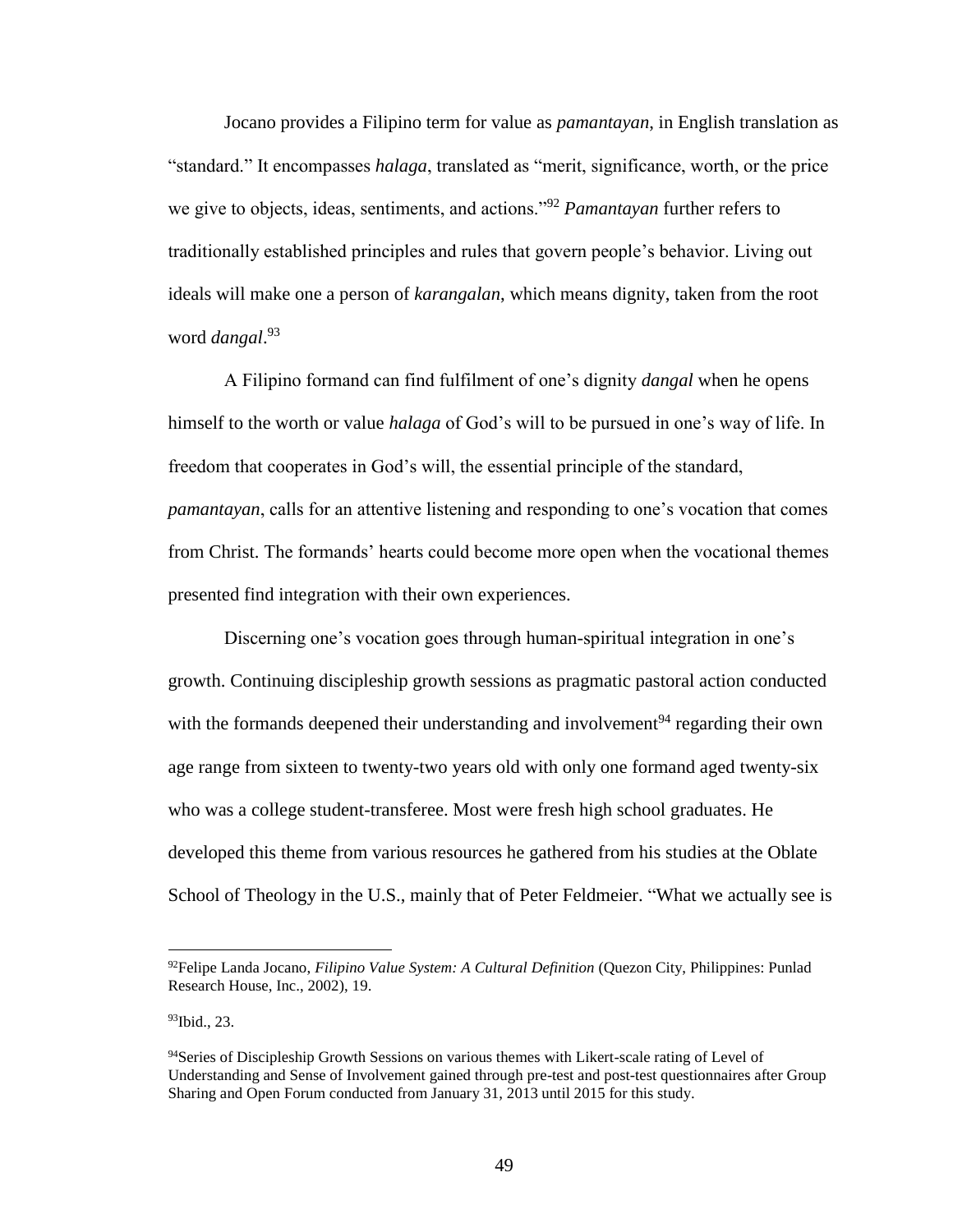that a person's sense of self constantly readjusts to the changing circumstances of life, both interiorly and exteriorly."<sup>95</sup>

In the adolescenct period, from twelve to eighteen years of age, the person is focused on being loved by God for one's self-identity.<sup>96</sup> Formation of one's personality is a process of reflective personal engagement. Expectations from peers challenge and expand one's perspectives of meeting one's broadening roles in the family and the society. The school system exposes formands to a logical relationship in the world.

Adolescents developing an identity begin to make commitments in life, as foundations towards later adult life.<sup>97</sup> Emotional fluctuations, seeking freedom, and sensitivity to peer evaluations need to be viewed generously by formators as efforts to establish personal autonomy at the same time as finding group or community belonging, without regarding these as strange.<sup>98</sup> Parents and authority figures still are important to assist and guide adolescents.

Personal experience of the faith where there is emotional investment with the community can inspire authentic religiosity in the adolescent's imagination. Feldmeier suggests, "adults need to hang out with youth and engage in meaningful discussions about values, religion, relationships, and so on."<sup>99</sup>

<sup>97</sup>Ibid., 111.

 $98$ Ibid.

 $\overline{a}$ 

99Ibid., 125.

<sup>&</sup>lt;sup>95</sup>Peter Feldmeier, *The Developing Christian: Spiritual Growth through the Life Cycle* (New York: Paulist Press, 2007), 135.

<sup>96</sup>Ibid., 110.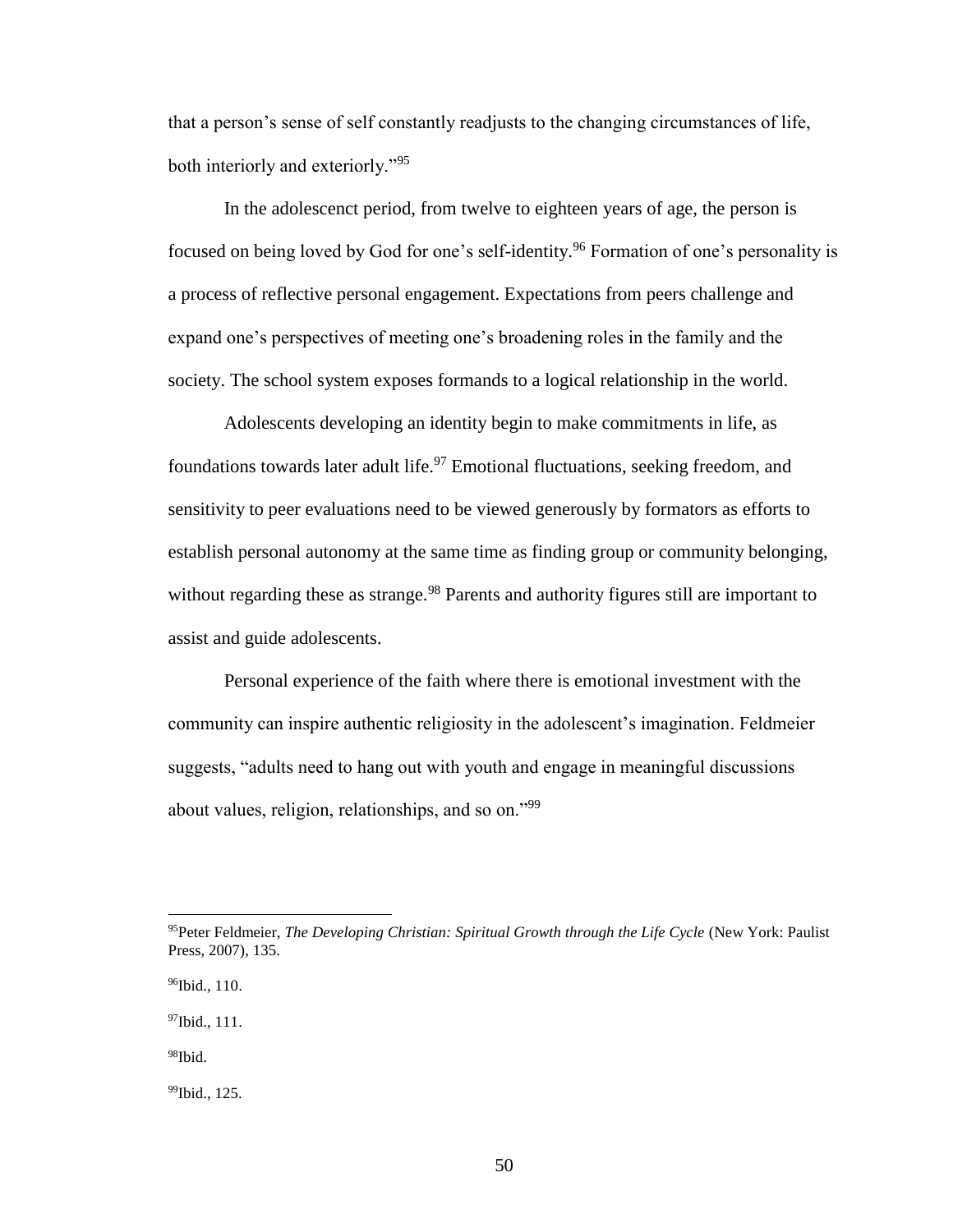In the early young adulthood period, from eighteen years old to twenty-two years old, a relatively set identity begins to be tested. Fidelity involves faithfulness to one's identity and preparation for sustaining commitments, while preparing for adult roles. Some sociologists suggest adolescence can extend up to twenty-two years old for some persons.<sup>100</sup> At the end of early young adulthood a person becomes compelled to make permanent choices of a career or marriage and engages in these through much of her/his later adulthood periods.<sup>101</sup> Leaving home involves reconstructing new relationships with the family and with others.

There is a critical expansion of consciousness in college education. Selfawareness and being self-critical is a good transition from simple conformity.<sup>102</sup> Going beyond mere expectations of others one cultivates self-definition, while clarifying one's abilities and interests. Those who had an exercise of freedom for their self-definition are the ones who find satisfactory and integrated self in adulthood later. "Identity is not static, but shaped and reshaped by those interpretations and patterns of meaning . . . that a person's sense of self constantly readjusts to the changing circumstances of life, both interiorly and exteriorly."<sup>103</sup>

The continuing young adulthood period extends from the age of twenty-two years old until forty years old. Interdependence develops as still valuing being in a community but one's identity is not fused into such relationships. *Chronos*, the ordinary passage of

 $\overline{a}$ 

<sup>101</sup>Ibid., 128.

<sup>100</sup>Ibid., 127.

<sup>102</sup>Ibid., 132.

<sup>103</sup>Ibid., 135.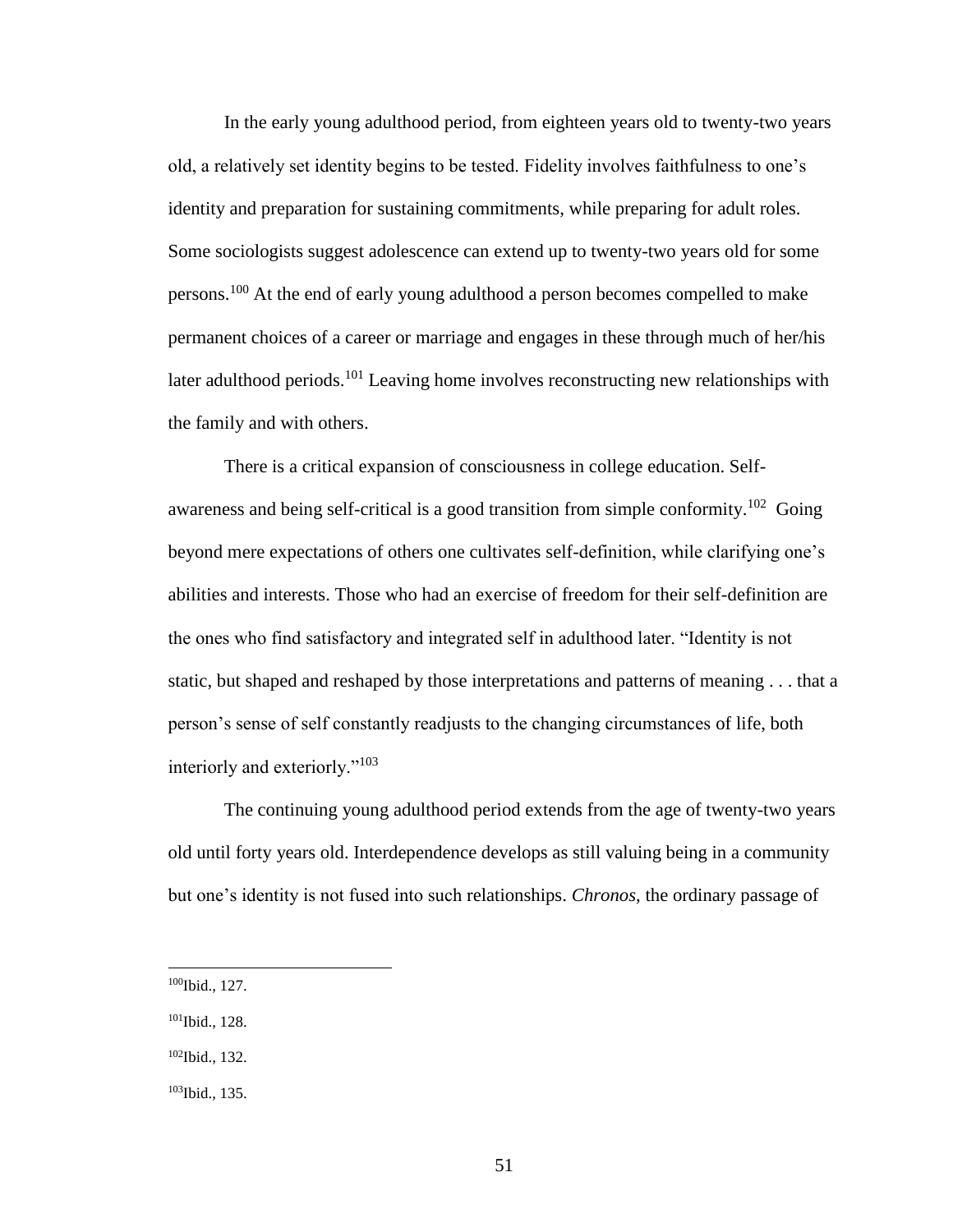time, can blend with *kairos*, one's sacred time of grace.<sup>104</sup> Inner freedom for God's personal design for the person comes to central focus. Young adults are both stable and open to new possibilities.<sup>105</sup> The young adult is an independent person with firm values and beliefs entering into the arena of public participation in the community. For young adults vocation means that what God wants of me is myself, while being true to oneself.<sup>106</sup>

Being consciously aware of typical issues of transition towards growth can clarify for formands and their formators the change that continues to happen as the formands move through subsequent stages of personal development during and immediately after their college years.

Marie Theresa Coombs and Kelly Nemeck helped in an understanding of vocation by describing it as "a particular way of perceiving God's purpose for us. It designates the divine will as it relates to who the Lord desires us to be, how we are to become that unique person and what we are sent forth to do for God and others." $107$  God transforms the person into that person He wills him/her to become, for accomplishing a mission.

God responds to the human person's use of freedom. Such freedom is exercised in relation to good. "We exercise our freedom to the extent that we act in view of the greatest good possible under the circumstances."<sup>108</sup>

 $\overline{a}$ 

108Ibid., 16.

<sup>104</sup>Ibid., 151.

<sup>105</sup>Ibid., 153.

<sup>&</sup>lt;sup>106</sup>Ibid., 164.

<sup>107</sup>Marie Theresa Coombs and Kelly Nemeck, *Called by God: A Theology of Vocation and Lifelong Commitment* (Eugene, ORE: Wipf and Stock Publishers, 2001), 20.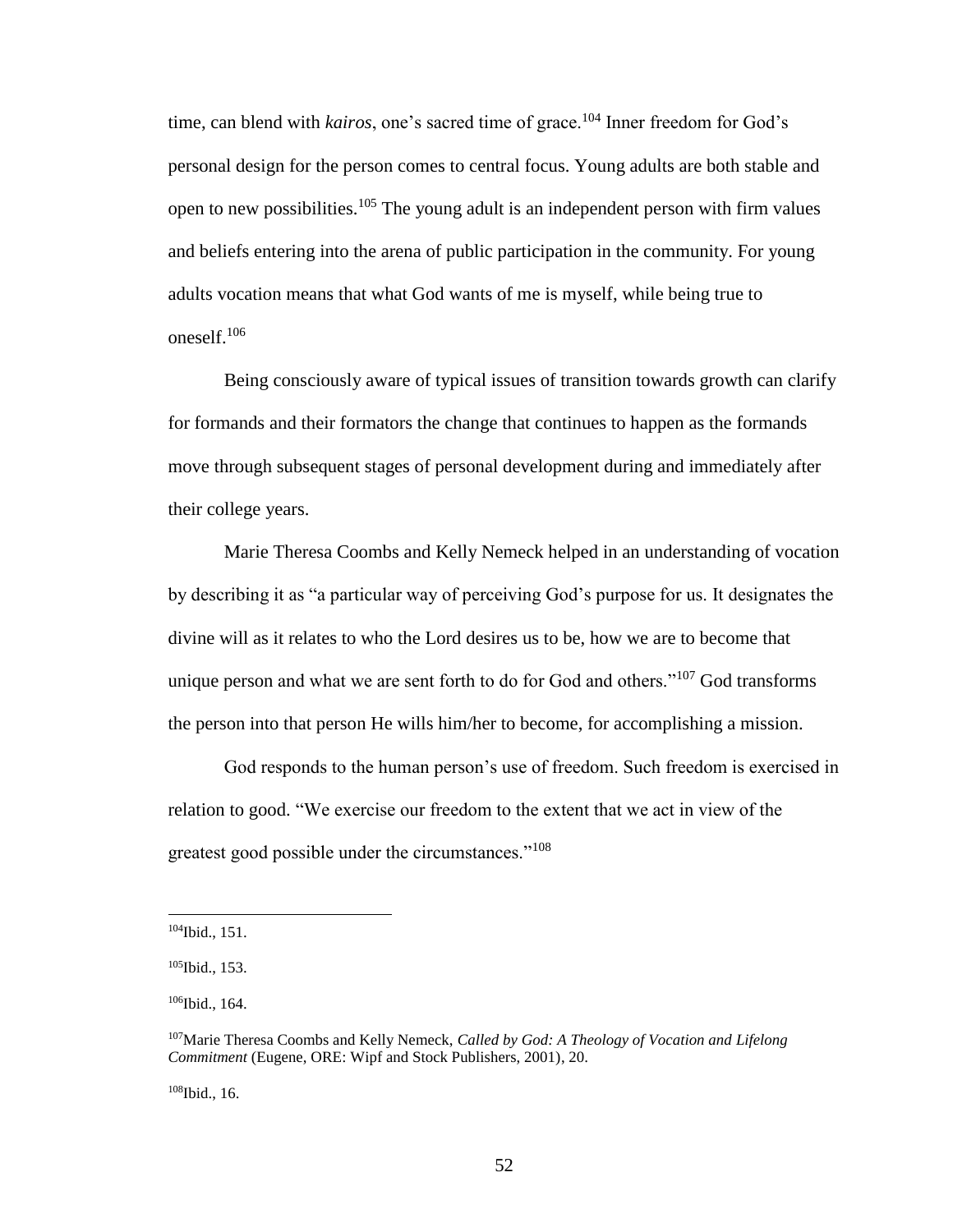There is a particular vocation within the universal call to holiness for every person. "A vocational lifestyle involves a fundamental way of becoming our true selves and of relating to others."<sup>109</sup> The three vocational lifestyles of marriage, celibacy and singlehood are basic to our ways of living and acting. They are equally committed ways of living.

Marko Ivan Rupnik expounds on the discernment process which can be applied to one's vocation.<sup>110</sup> By opening to the foundational loving encounter with God, discernment begins to take place in a person's dialogue of one's life with God. It begins listening to God's gift particular for the person confronting societal realities.<sup>111</sup> Then follows a stage of remaining with Christ while gaining a knowledge of one's true self, as God sees him/her. Fulfilment of God's will is strengthened as God shows the person how to live as a redeemed person within a culture and the world.<sup>112</sup>

At the end of discernment with a choice, the person presents one's choice to the Lord at prayer. A spiritual guide may be necessary so as to help the person purify one's imagination of the carrying out of one's choice. At prayer that truth is in communion in love with God and the person allows such decision to become fruitful in one's life.<sup>113</sup>

## *Conclusion and Recommendations*

<sup>109</sup>Ibid., 75.

<sup>110</sup>Marko Ivan Rupnik, *Discernment: Acquiring the Heart of God* (Boston, MA: Pauline Books and Media, 2006), 200.

<sup>111</sup>Ibid., 103.

<sup>112</sup>Ibid, 165-169.

<sup>113</sup>Ibid., 208-209.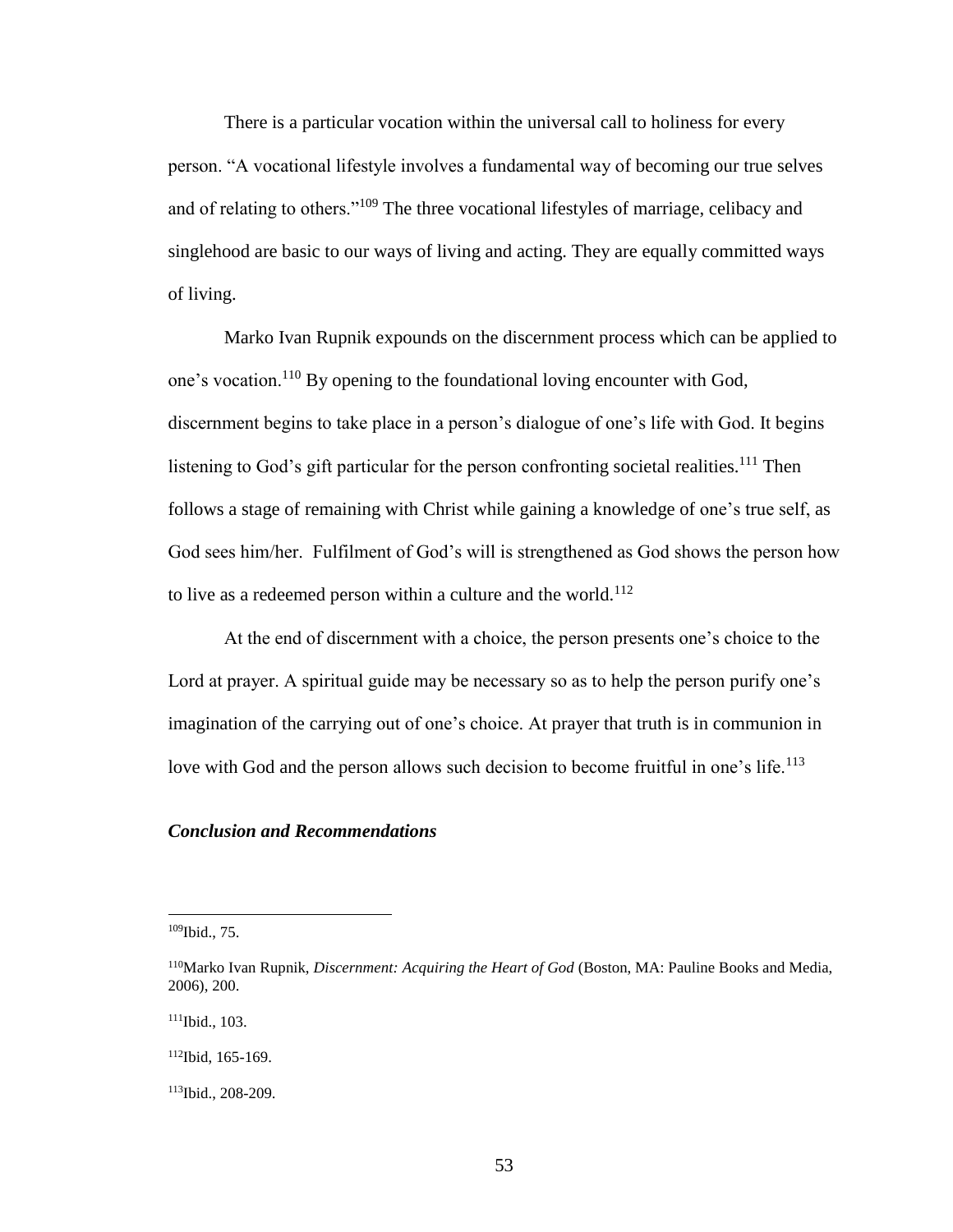The scriptural, philosophical, and theological reflections that emerged from this study were developed into discipleship growth sessions incorporated in the essential themes such as Discipleship in Communion of Vocations, St. Eugene and the Oblate Charism, Growth in Human and Spiritual Integration, and Discernment of Vocation that this researcher realized were necessary to support the formands in their integral growth as persons, disciples, and gradually becoming Shepherds themselves centered in Christ in their communion with the various vocations to discipleship.

What arises as a contemporary meaning of ministry, including that of the ordained in the example of St. Eugene, is to bring others closer to Christ, while not merely regarding ministry as "done" by oneself. The Filipino philosophical understanding can be expanded by this researcher's novel personal reflection that the space between (*pagitan*) interiority (*loob*) of fellow persons (*kapwa*) is Christ the mediator (*namamagitan*), since He is at their center. In Filipino language, relationship between persons (*namamagitan sa kapwa*) and mediator find the same root. The Filipino word for fellow persons is contracted from two words *kapuwang tao*. Literally in English these mean fellow person/s. The central syllables *puwang* means an open space and the prefix *ka* means shared. The shared open space then is tantamount to the interiority of the person's inner space for God/Christ mediating or communing with fellow persons. This implies that any ministry cannot find fulfilment unless God/Christ is in between two persons, evangelizer and evangelized, and for the sake of fulness of life eternal in God/Christ, for both of them, and not for loyalty merely to the evangelizer. Fulness of life involves universal communion of ways of life directed to other persons (*kapwa*).

54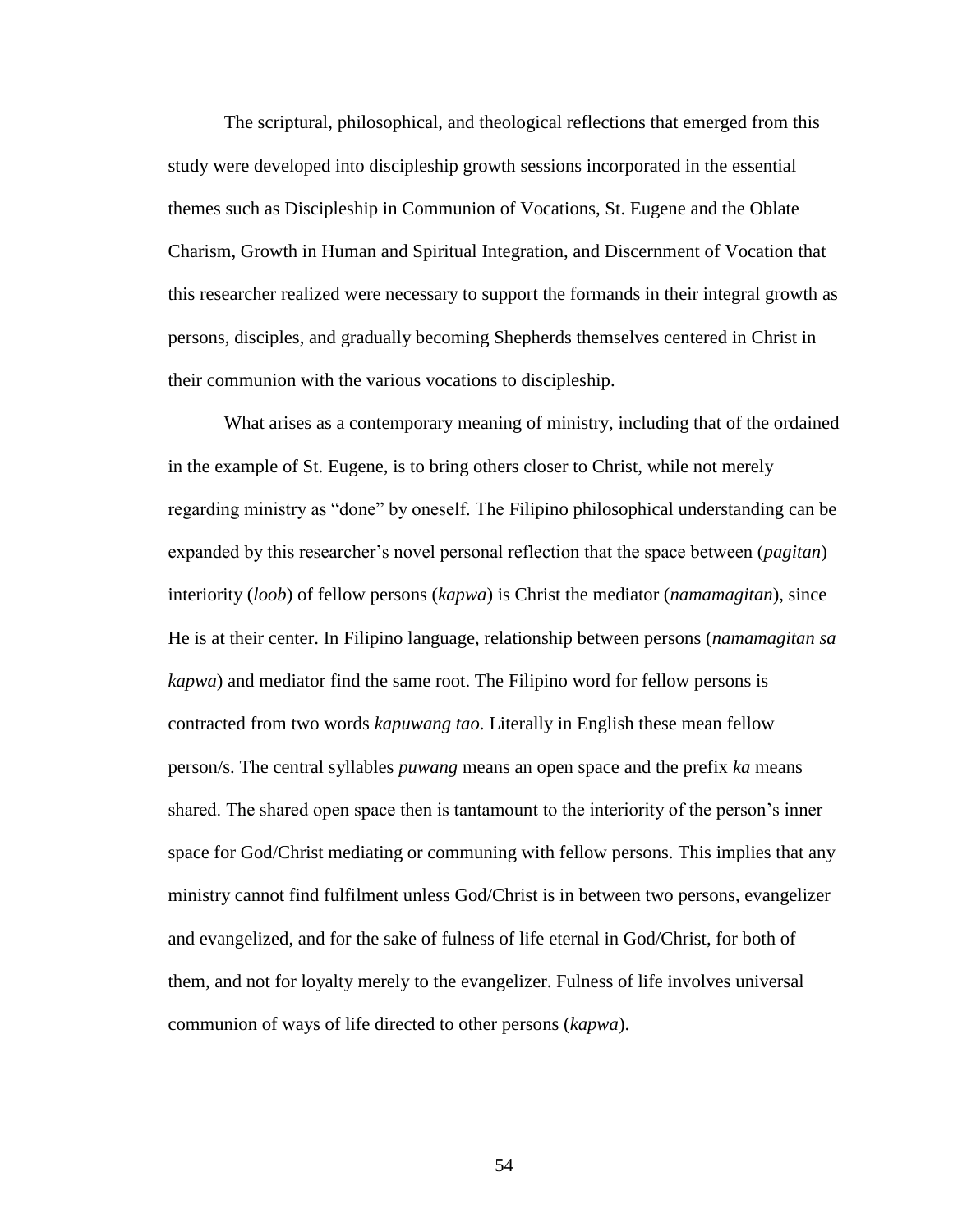Recommended for further studies are on the area of exploring youth ministry's creative initiatives that could address the need for the young to understand their being disciples and nurturing them to become shepherds themselves, with assistance of spiritual direction for their discernment of their vocation. Family life ministry could also be explored that would connect it with the parents' appropriate role in nourishing the seed of consecrated and/or religious vocation while also basically supporting communion of vocations with married and single lay discipleship and ministries. How can the Oblate charism be shared by the formands who proceed as lay faithful to others in society?

Christ the Shepherd continues to call every person in the society and in the world to become closer to Him and with one another in a communion of disciples, and in a respectful dialogue with other religions and cultures for common outreach to the most abandoned persons. As Christ continues to be among His disciples in this contemporary world, every person who heeds His call to discipleship can also become Christ's shepherd among the disciples.

# BIBLIOGRAPHY

Abrera, Emily. "Understanding Today's Filipino Youth and Family." Xavier School, posted by Gary Garcia, July 24 (2009): [1]. http://www.ws.edu.ph/?p=6511 (accessed Jan. 21, 2013).

Anderson, Carl. "The Family: Sign of Communion in the New Evangelization." In *Called to Holiness and Communion: Vatican II on the Church*. Edited by Steven Boguslawski and Robert Fastiggi, 265-275. Chicago: University of Scranton Press, 2009.

Arevalo, Catalino. "The Relevance of Pedro Calungsod, How Relevant Is Pedro Calungsod to the Filipino Youth Today?." Under "Blessed Pedro Calungsod." Catholic Media Network: [1]. http://www.catholic\_medianetwork.org/cmn/Filipino\_Youth.html (accessed Jan. 21, 2013).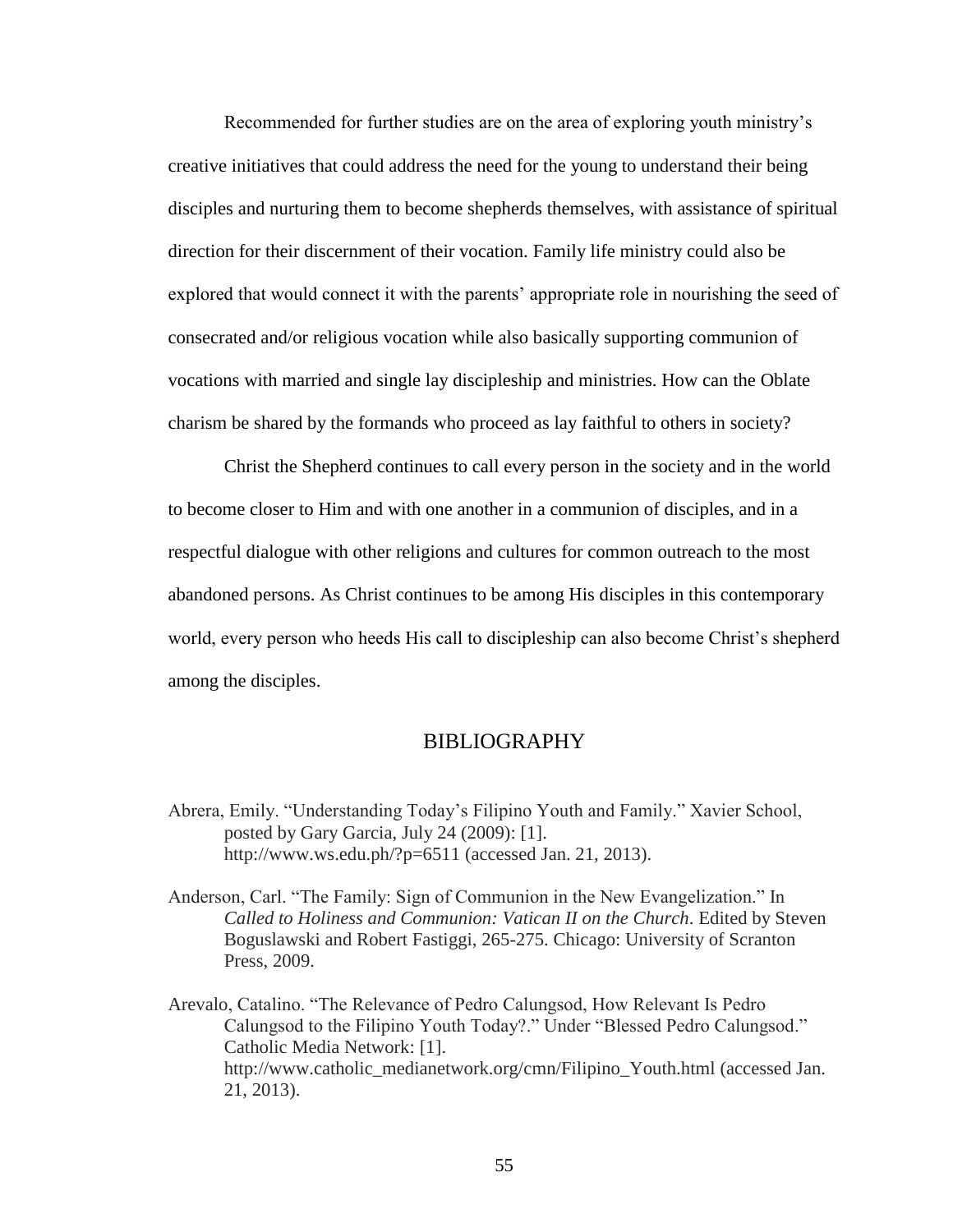Bevans, Stephen B. *Models of Contextual Theology.* New York: Orbis Books, 2010.

- Cachia, Nicholas. *The Image of the Good Shepherd as a Source for the Spirituality of the Ministerial Priesthood.* Rome: Editrice Pontificia Universita Gregoriana, 1997.
- Ciardi, Fabio. *Koinonia: Spiritual and Theological Growth of the Religious Community.*  New York: New City Press, 2001.
- Claretian Communications Foundation, Inc. *Catholic Directory of the Philippines*. Quezon City, Philippines: Claretian Communications Foundation, Inc., 2012.
- Congregation for Religious Life. *Fraternal Life in Community*. Vatican City: Congregation for Religious Life, 1994.
- Coombs, Marie Theresa, and Francis Kelly Nemeck. *Called by God: A Theology of Vocation and Lifelong Commitment.* Eugene, ORE: Wipf and Stock Publishers, 2001.
- De Mesa, Jose. "Making Salvation Concrete and Jesus Real: Trends in Asian Christology." *Exchange* 30, no. 1 (2001): [1-17]. http://web.ebscohost.com/ehost/pdfvoewer?sid=3aaa94f4-c21f-4e97-a572- 0c3bece16f49%40sessionmg (accessed Jan. 18, 2012).
	- ———. "Tasks in the Inculturation of Theology: The Filipino Catholic Situation." *Missiology* 26, no. 2 (April 1998): [191-200]. http://web.ebscohost.com/viewer?sid=3aaa94f4-c21f-4e97-a572- 0c3bece16f49%40sessionmg (accessed Jan. 18, 2012).
- Downey, James, Editor. *Religious Life: What the Church Teaches.* Chicago: Institute on Religious Life, Inc., 1985.
- Fasching, Darrell. "Culture." In *The New Dictionary of Catholic Spirituality*. Edited by Michael Downey. [242-244]. Collegeville, MN: The Liturgical Press, 1993.
- Feldmeier, Peter. *The Developing Christian: Spiritual Growth through the Life Cycle*. New York: Paulist Press, 2007.
- Flannery, Austin, ed*. Vatican Council II, Volume 1: The Conciliar and Postconciliar Documents*. Boston, MA: Daughters of Saint Paul, 1987.

———. *Vatican Council II: More Postconciliar Documents, Volume 2*. Collegeville, MN: The Liturgical Press, 1982.

Fleming, David, and Elizabeth McDonough, Editors. *The Church and Consecrated Life*. St. Louis, MO: Review for Religious, 1996.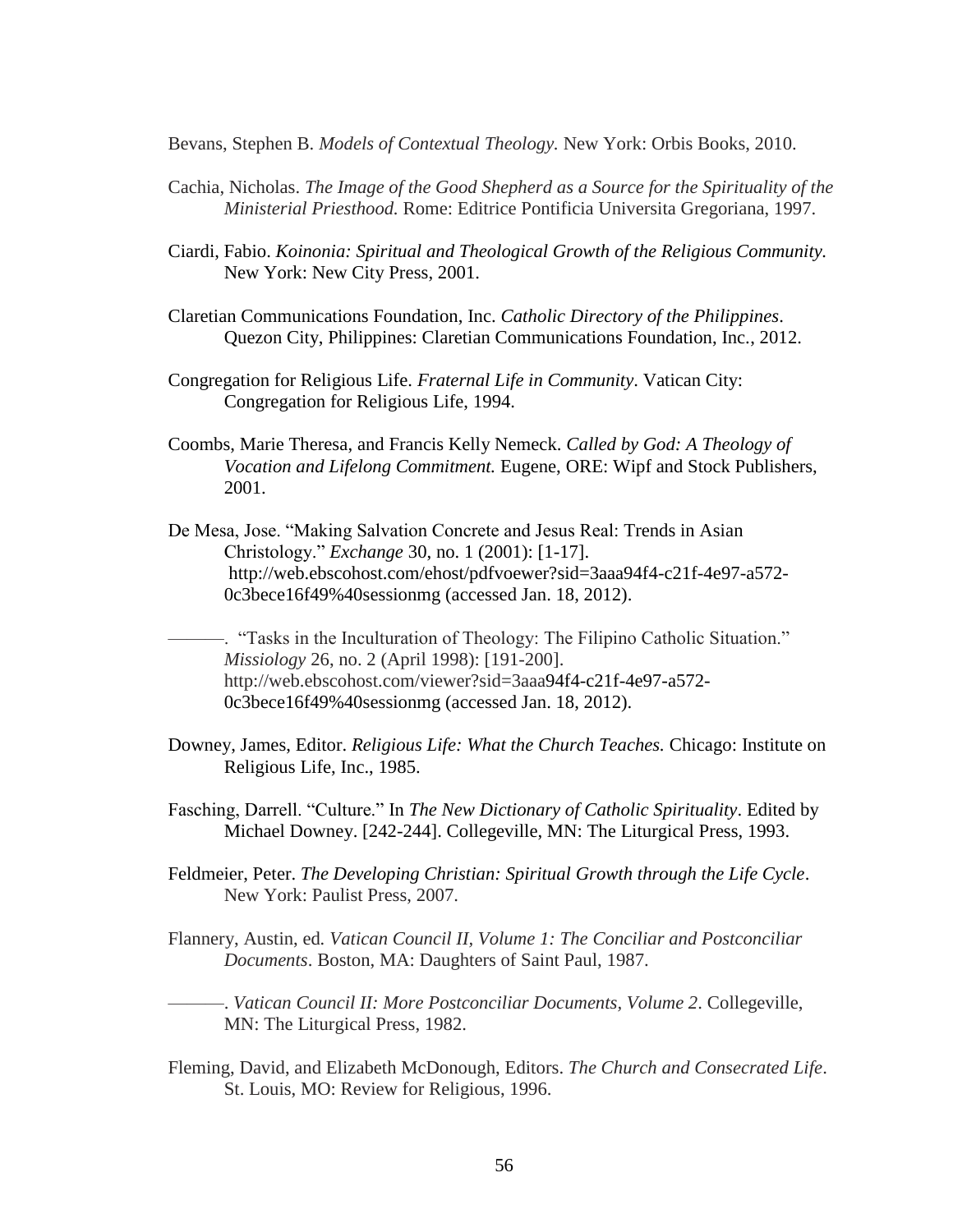- Formation Committee. "Initial Formation Directory for the Oblates of Mary Immaculate in the Philippine Province." OMI Philippine Provincial Office, Cotabato City, Philippines, 2003.
- Galot, Jean. *Theology of the Priesthood.* San Francisco: Ignatius Press, 1986.
- Goldingay, John. "How Stories Preach." In *Models for Interpretation of Scripture*, 71-86. Toronto, Canada: Clements Publishing, 1995.
- Gripaldo, Rolando. *Filipino Cultural Traits*. Washington, DC: The Council for Research in Values and Philosophy, 2005.
- Guevarra, Jaime. "*Pakikipagkapwa* (Sharing/Merging Oneself with Others)." [Translation original] In *Filipino Cultural Traits*. Edited by Rolando Gripaldo, 9- 20. Washington, DC: The Council for Research in Values and Philosophy, 2005.
- Howard-Brook, Wes, and Sharon Ringe, Editors. *The New Testament--Introducing the Way of Discipleship.* Maryknoll, NY: Orbis Books, 2002.
- Hubenig, Alfred. *Living in the Spirit's Fire*. Quebec, Canada: Novalis, 1995.
- Imbelli, Robert P., Editor. *Handing on the Faith: The Church's Mission and Challenge.*  New York: Crossroad Publishing Company, 2006.
- Jocano, Felipe Landa. *Filipino Prehistory: Rediscovering Precolonial Heritage*. Quezon City, Philippines: Punlad Research House, Incorporated, 2001.

———. *Filipino Value System: A Cultural Definition*. Quezon City, Philippines: Punlad Research House, Incorporated, 2002.

- John Paul II. *Consecrated Life. Vita consecrata.* Boston, MA: Pauline Books and Media, 1996.
- ———. *I Will Give You Shepherds. Pastores dabo vobis.* Boston, MA: St. Paul Books and Media, 1996.

\_\_\_\_\_\_. *On the Vocation and the Mission of the Lay Faithful in the Church and in the World. Christifideles laici*. Dublin, Ireland: Veritas, 1989.

La Belle, Joseph. "Apostolic Life in the 1812-1826 Thought and Founding Charism of Eugene De Mazenod, OMI." STD in Spiritual Theology dissertation, Pontificia Facolta Teologica Teresianum, Roma, 2006.

\_\_\_\_\_\_. "To Be a Missionary Oblate Priest Today: A New Vision in a New Ecclesiology." *Oblatio* 1, no. 2 (2012): 219-229.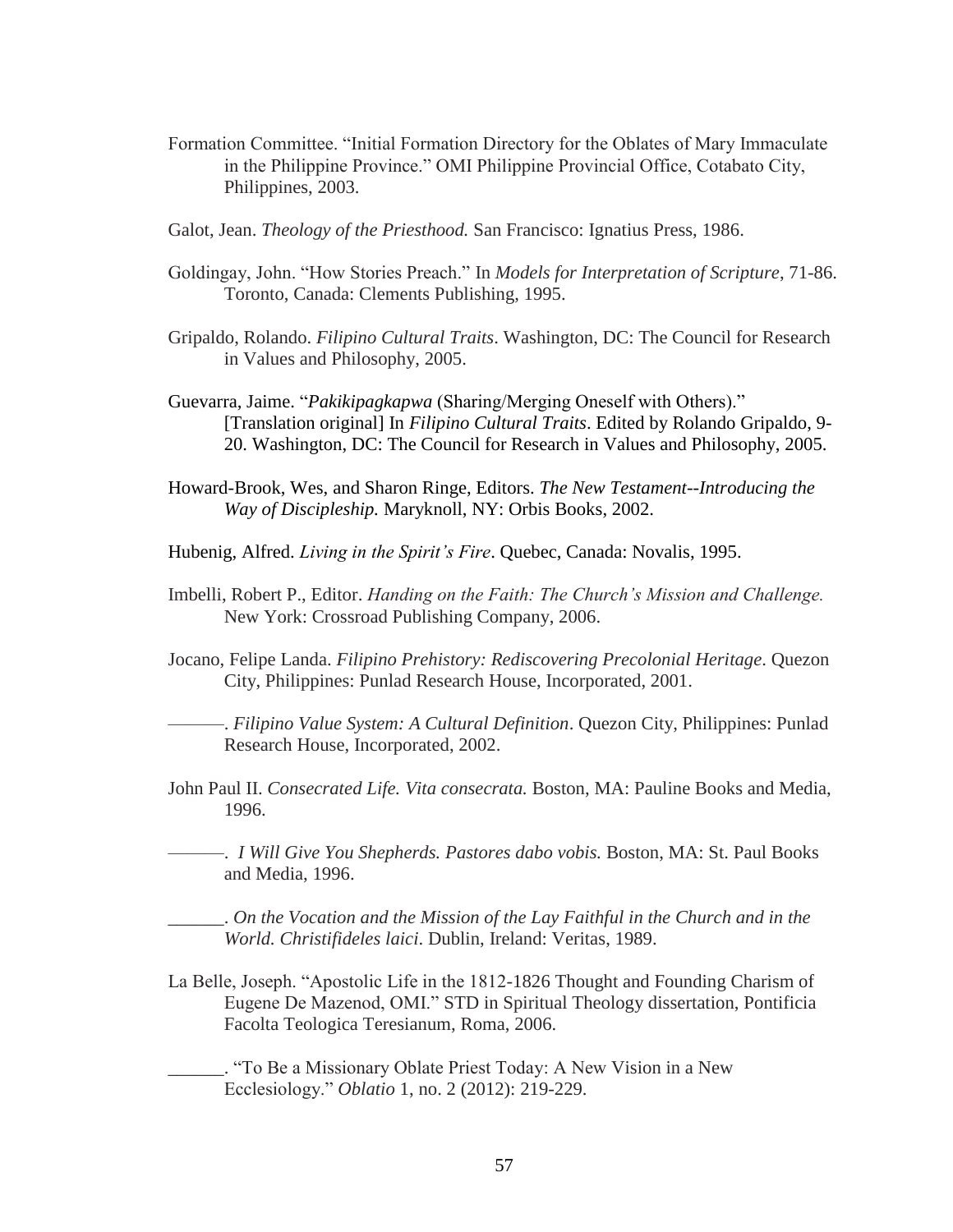Leoncini, Dante Luis. "A Conceptual Analysis of *Pakikisama* (Getting Along Well with People)." [Translation original] In *Filipino Cultural Traits*. Edited by Rolando Gripaldo, 157-184. Washington, DC: The Council for Research and Values in Philosophy, 2005.

Lonergan, Bernard. *Method in Theology.* New York: Herder and Herder, 1973.

- Macasaet, Fr. Martin, SDB. Lecture, Biennial Conference of the Asia-Oceania Formators' Conference, Cotabato City, Philippines, January 13 to 19, 2013.
- Manauat, Natividad Dominique. "Contextualizing the Filipino Values of *Pagkalinga*  (Taking Someone under One's Care), *Pag-aaruga* (Taking Care of), *Pakialam*  (Meddling/Caring), and the Feminist Ethics of Care." [Translations original] In *Filipino Cultural Traits*. Edited by Rolando Gripaldo, 129-143. Washington, DC: The Council for Research in Values and Philosophy, 2005.
- Markey, John. *Creating Communion: The Theology of the Constitutions of the Church.* New York: New City Press, 2003.
- Martyn, J. Louis. *The Gospel of John in Christian History: Essays for Interpreters*. New York: Paulist Press, 1978.
- McGovern, Thomas. *Priestly Identity: A Study in the Theology of Priesthood.* Dublin, Ireland: Fourcourts Press, 2001.
- Mertens, Donna. *Research and Evaluation in Education and Psychology*. Los Angeles, CA: Sage Publications, Incorporated, 2010.
- Miranda, Hector Teodoro. "Career Anxiety: The Filipino Youth in Crisis." 4, *27th Annual Conference of the Antrhropological Association of the Philippines*, University of the Philippines Visayas, Iloilo City, Oct. 20-22 (2005): [1-10]. http://www.scribd.com/doc/17812386/Career-Anxiety-The-Filipino-Youth-in-Crisis-by-Hector-Teodoro-Miranda-DLSU (accessed Jan. 15, 2013).
- Neyrey, Jerome. "The 'Noble Shepherd' in John 10: Cultural and Rhetorical Background." *Journal of Biblical Literature* 120, no. 2 (Summer 2001): [267- 291]. http://web.ebsco host.com/ehost/detail?vid=8&hid=126&sid=dbfc7a1b-a629-

4176-a728-37d71149 bab5%40sessionmgr12&bdata=JnNpdGU9ZWhvc 3QtbG l2ZSZzY29wZT1 (accessed May 3, 2011).

Oblates of Mary Immaculate, *Constitutions and Rules of the Congregation of the Missionary Oblates of Mary Immaculate*. Rome: Oblates of Mary Immaculate, 2000.

———. *General Norms for Oblate Formation*. Rome: General House, 2011.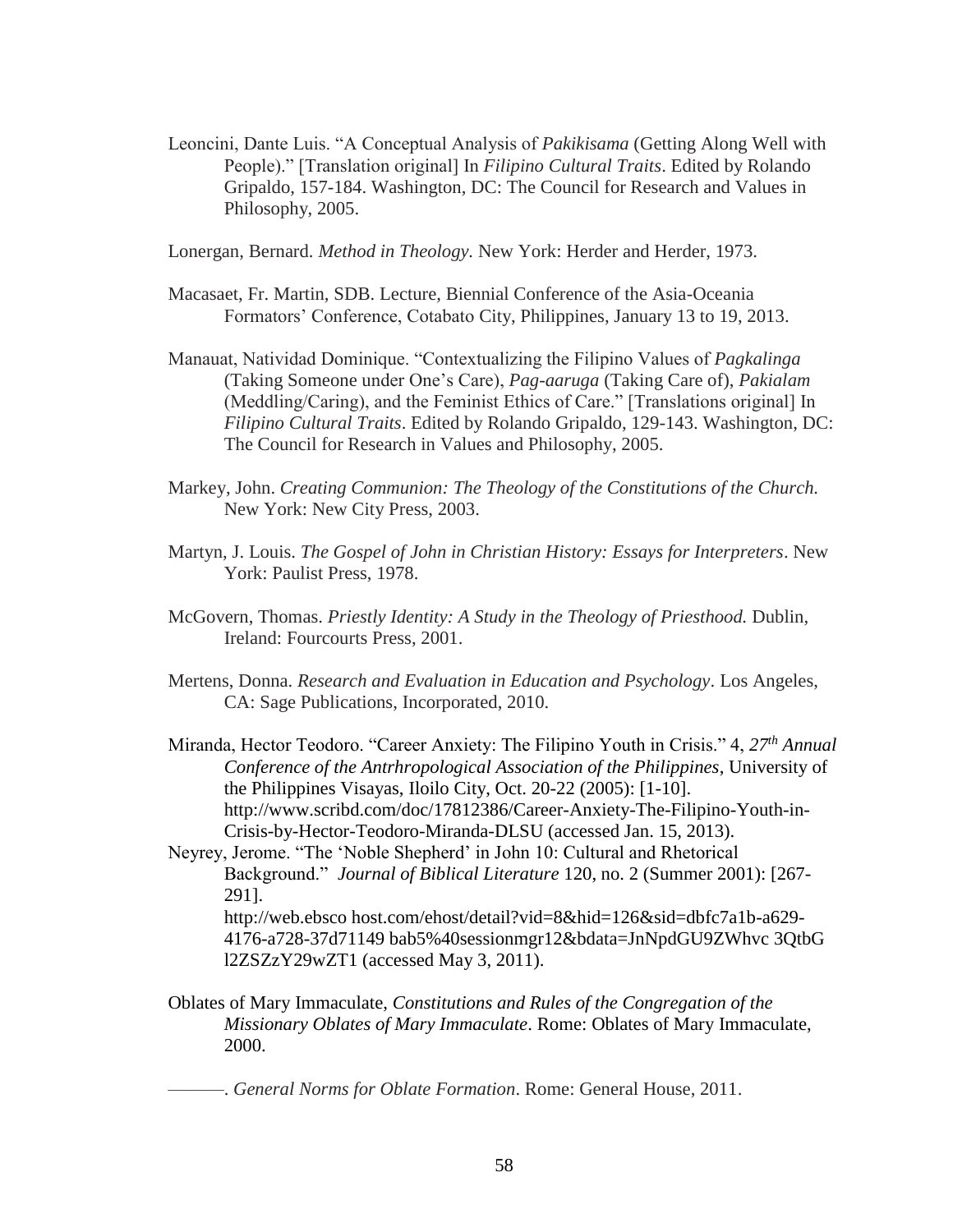- O'Donnell, Gabriel. "The Renewal of Religious Life: Strengthening the Trinitarian *Communio* in the Church." In *Called to Holiness and Communion: Vatican II on the Church*. Edited by Steven Boguslawski and Robert Fastiggi, 201-214. Chicago: University of Scranton Press, 2009.
- Osmer, Richard. *Practical Theology: An Introduction.* Grand Rapids, MI: William B. Eerdmans Publishing Company, 2008.
- Quevedo, Bishop [Now Cardinal] Orlando, OMI. Biennial Conference of the Asia-Oceania Formators' Conference, Cotabato City, Philippines, January 13 to 19, 2013.
- Ratzinger, Cardinal Joseph. "Christ, Faith and the Challenge of Cultures." *Origins* 24 (30 March 1995): 679-683.
- Ricoeur, Paul. *From Text to Action: Essays in Hermeneutics*. Vol. 2 of Northwestern University Studies in Phenomenology and Existential Philosophy. Translated by Kathleen Blamey and John Thompson. Evanston, IL: Northwestern University Press, 2007.
- Rimmon-Kenan, Shlomith. *Narrative Fiction: Contemporary Poetics.* London: Routledge, 1996.
- Rupnik, Marko Ivan. *Discernment: Acquiring the Heart of God.* Boston, MA: Pauline Books and Media, 2006.
- Sakai, Fr. John, SJ. Lecture, Biennial Conference of the Asia-Oceania Formators' Conference, Cotabato City, Philippines, January 13 to 19, 2013.
- Santucci, Francis. *Eugene De Mazenod: Co-operator of Christ the Saviour, Communicates his Spirit*. Rome: Association for Oblate Studies and Research, 2004.
- Second Vatican Council. *Apostolic Exhortation on Evangelization in the Modern World*. In *Vatican Council II: More Postconciliar Documents*, *Volume 2*. Edited by Austin Flannery, 711-761. Metro Manila: Daughters of Saint Paul, 1994.

———. *Decree on the Ministry and Life of Priests. Presbyterorum ordinis.* In *Vatican Council II: The Conciliar and Post Conciliar Documents, Volume 1*. Edited by Austin Flannery, 863-902. Boston, MA: Daughters of Saint Paul, 1987.

———. *Dogmatic Constitution on the Church*. *Lumen gentium*. In *Vatican Council II: The Conciliar and Post Conciliar Documents, Volume 1*. Edited by Austin Flannery, 350-426. Boston, MA: Daughters of Saint Paul, 1987.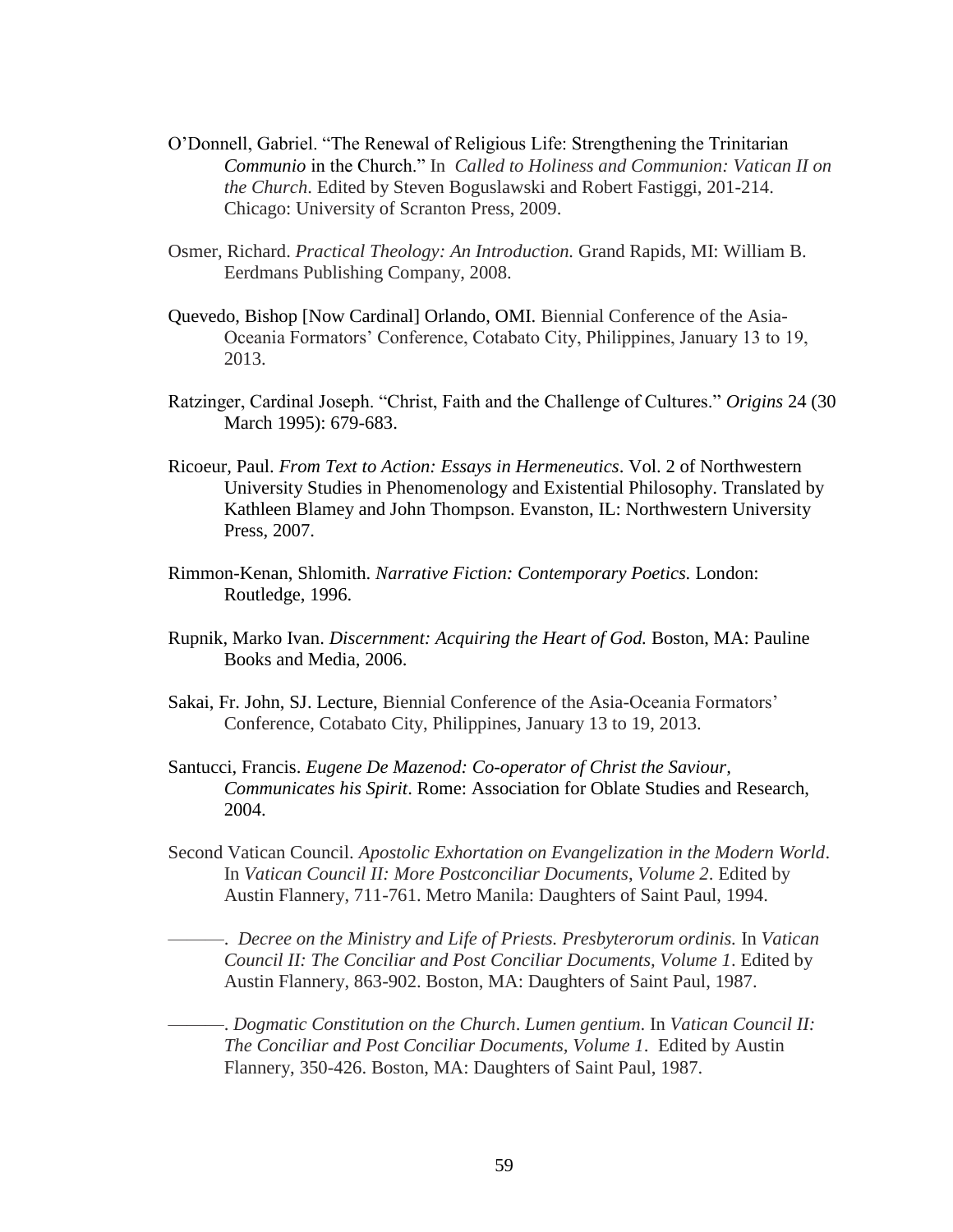———. *Pastoral Constitution on the Church in the Modern World*. *Gaudium et spes*." In *Vatican Council II: The Conciliar and Post Conciliar Documents, Volume 1*. Edited by Austin Flannery, 903-1002. Boston, MA: Daughters of Saint Paul, 1987.

———. *Apostolic Exhortation Regarding the Role of the Christian Family in the Modern World. Familiaris consortio*. In *Vatican Council II: More Post Conciliar Documents, Volume 2*. Edited by Austin Flannery, 815-898. Collegeville, MN: The Liturgical Press, 1982.

Thibeaux, Evelyn. "Reading Readers Reading Characters." *Semeia* 63 (1993): 215-227.

- Tillich, Paul. "Religion as a Dimension in Man's Spiritual Life." In *Theology of Culture*. Edited by Robert Kimball, 3-9. New York: Oxford University Press, 1959.
- Turabian, Kate. *A Manual for Writers of Research Papers, Theses, and Dissertations*. Chicago: University of Chicago Press, 2007.

UCANews.com. "Bishops Discuss Asian Social Media." *Catholic News Philippines.*  (Nov. 21, 2011): [1]. http://www.cathnewsphil.com/2011/11/21/bishops-discuss-asian-social-media/ (accessed Nov. 28, 2011).

———. "Pope: Philippines Needs More Priests." *Catholic News Philippines* (Feb. 22, 2011): [1].

 http://www.cathnewsphil.com/2011/02/22/pope-philippines-needs-more-priest/ (accessed Oct. 6, 2011).

———. "Priest Shortage Persists despite Vocation Efforts." *Catholic News Philippines*  (October 5, 2011): [1]. http://www.cathnewsphil.com/2011/10/05/priest-shortage-persists-despitevocation-efforts/ (accessed October 6, 2011).

United States Conference of Catholic Bishops. *Adolescent Catechesis.* Washington, DC: United States Conference of Catholic Bishops, 2002.

———. *National Directory for Catechesis.* Washington, DC: United States Conference of Catholic Bishops, 2005.

———. *Our Hearts Were Burning within Us. A Pastoral Plan for Adult Faith Formation in the United States.* Washington, DC: United States Conference of Catholic Bishops, 2008.

———. *Program of Priestly Formation.* Fifth Edition. Washington, DC: United States Conference of Catholic Bishops, 2006.